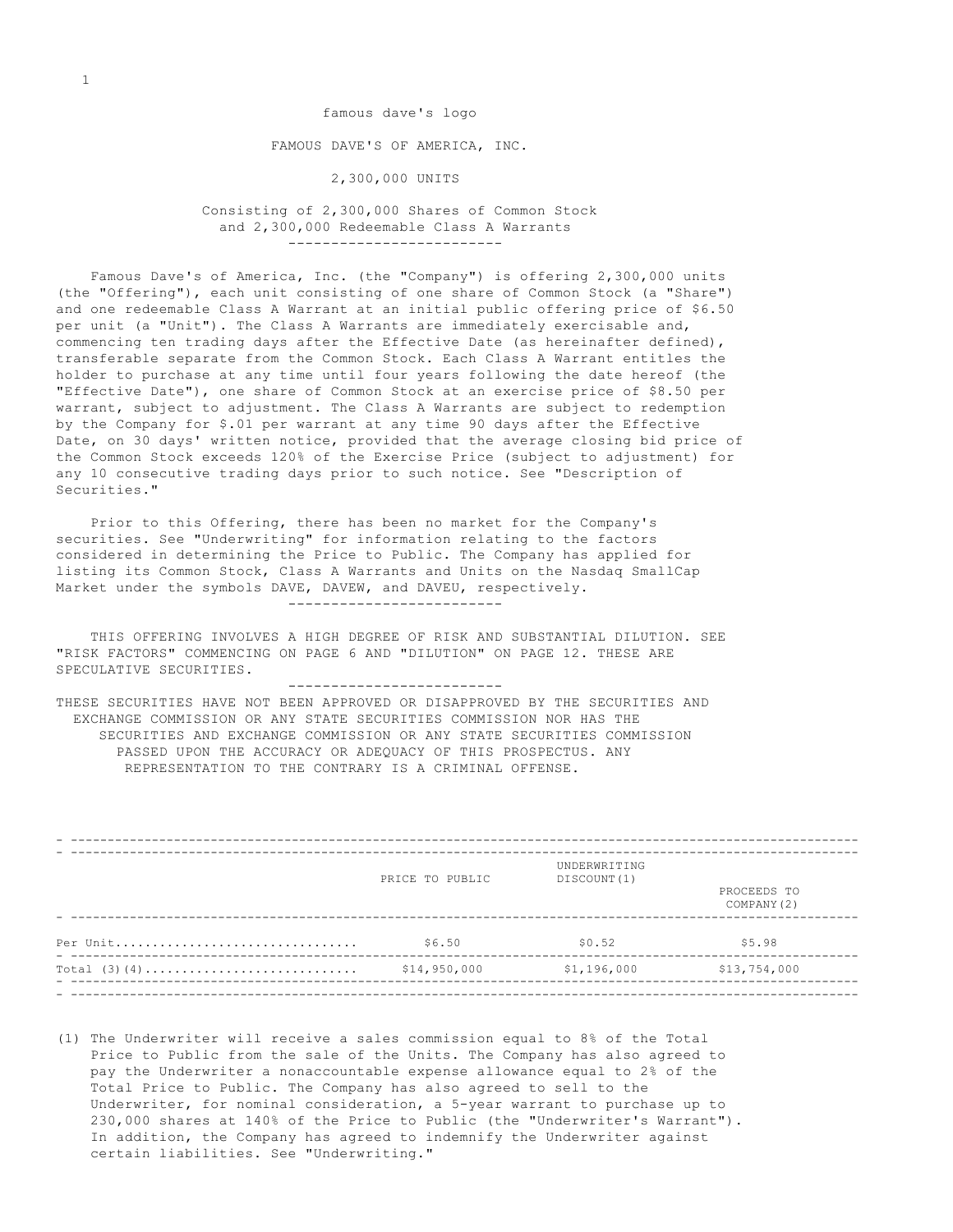- (2) Before deducting expenses of the offering estimated at \$220,000, which does not include the 2% nonaccountable expense allowance described in Note 1 above and assumes no exercise of the Underwriter's over-allotment option.
- (3) The Underwriter has been granted a 45-day option to purchase up to 345,000 additional Units from the Company for the purpose of covering over-allotments. If the Underwriter purchases all of the Units under the over-allotment option, the Total Price to Public, Total Underwriting Discount and Total Proceeds to Company will be \$17,192,500, \$1,375,400 and \$15,817,100, respectively. See "Underwriting."
- (4) At the request of the Company, up to 15% of the Units offered hereby may be reserved for sale to persons designated by the Company at the Price to Public.

 The Units are offered by the Underwriter, subject to receipt and acceptance by it, its right to reject orders in whole or in part and to certain other conditions. It is expected that delivery of certificates representing the Class A Warrants and the Common Stock underlying the Units will be made on or about October 24, 1996 in Minneapolis, Minnesota.

RJ Steichen & Company Logo

The date of this Prospectus is October 21, 1996.

2

[Narrative description of photographs that appear on the inside front cover page of prospectus]

- Picture #1 -- In the foreground of this photograph taken inside the Company's Linden Hills Unit, David W. Anderson, the Chairman and Chief Executive Officer of the Company, is holding a large three-dimensional version of Wilbur(TM), the pink pig which is one of the Company's trademarks, behind a display of the Company's barbecued ribs, corn on the cob and wedges of watermelon. In the background can be seen the whimsically decorated counter where diners order their meals. Caption: "Famous Dave and Wilbur."
- Picture #2 -- A photograph of the exterior of the Company's Roseville Unit taken at dusk. Caption: "Exceptional locations."
- Picture #3 -- A photograph of two stainless-steel smoking ovens filled with ribs, beef brisket and chicken under a sign which reads, "Famous Dave's BBQ Pit." Caption: "Slow-smoked over smoldering-hickory."
- Picture #4 -- An up-close photograph of steaming ribs over a flaming barbecue pit. Caption: "Award winning ribs made us famous."
- Picture #5 -- A photograph of one of the Company's popular family-size entrees, the "garbage can lid," featuring a real garbage can lid loaded with ribs, herb-roasted chicken, fried chicken, beef brisket, french fries, corn bread muffins, and bowls of cole slaw and "Wilbur"(TM) beans, flanked by a bottle of Famous Dave's BBQ Sauce. Caption: "A mouth watering all-American feast."
- Picture #6 -- A photograph of the interior of the Company's Linden Hills Unit which shows the typical roadhouse decor, with red and white plaid oilcloth tablecloths, casually mismatched wooden chairs, wooden floor, weathered barn timber walls, items of Americana from the '20s and '30s on the walls along with painted murals, and red and white gingham plaid cafe curtains. Caption: "Interiors are warm and friendly."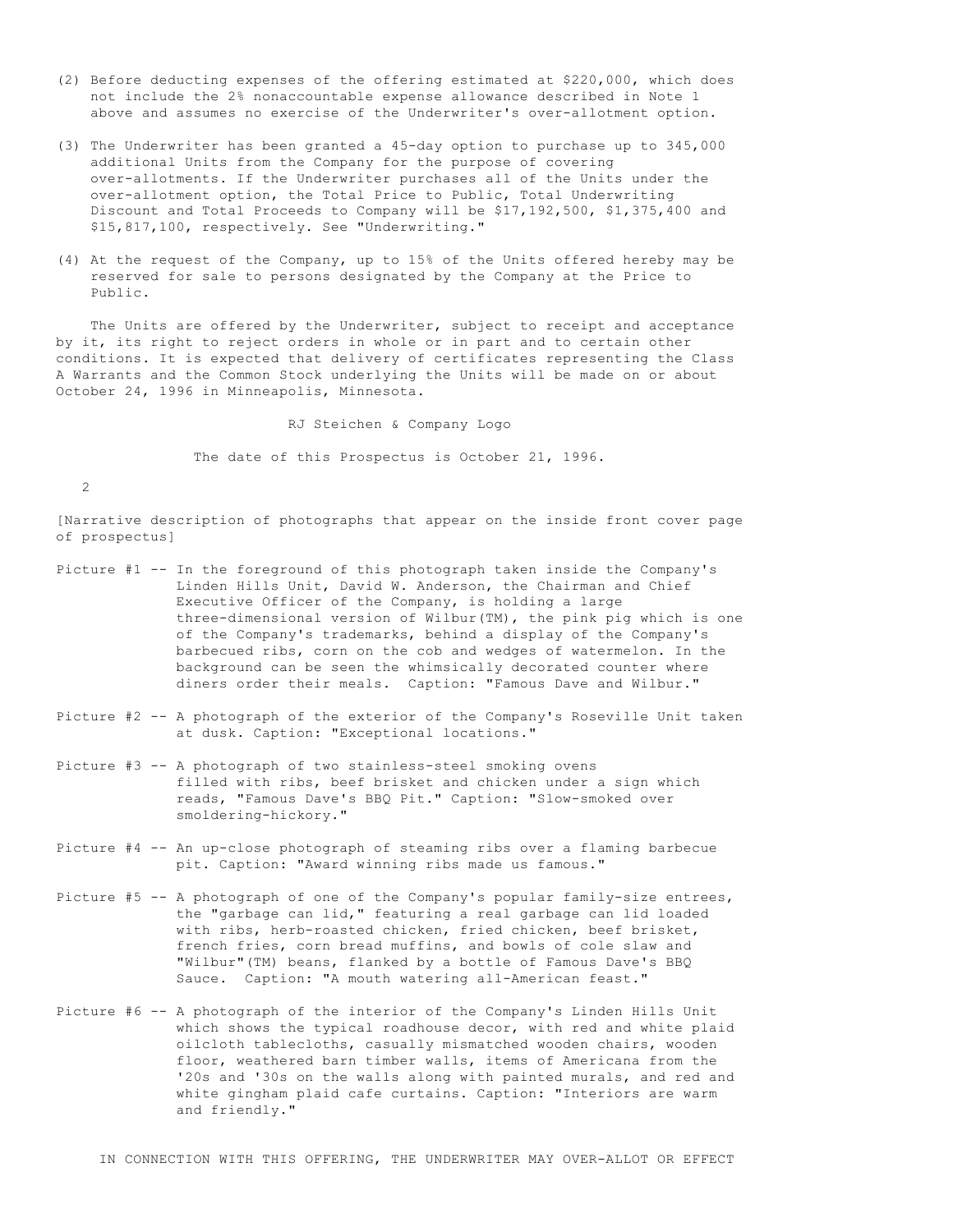TRANSACTIONS WHICH STABILIZE OR MAINTAIN THE MARKET PRICE OF THE COMMON STOCK, THE CLASS A WARRANTS AND/OR THE UNITS AT A LEVEL ABOVE THAT WHICH MIGHT OTHERWISE PREVAIL IN THE OPEN MARKET. SUCH STABILIZING, IF COMMENCED, MAY BE DISCONTINUED AT ANY TIME.

3

#### PROSPECTUS SUMMARY

 The following summary is qualified in its entirety by the more detailed information and financial statements (including the notes thereto) appearing elsewhere in this Prospectus. Unless otherwise indicated, the information in this Prospectus assumes no exercise of Class A Warrants offered hereby or of the Underwriter's over-allotment option. Investors should carefully consider the information set forth under the caption "Risk Factors."

## THE COMPANY

 The business of Famous Dave's of America, Inc. (the "Company") is to develop, own and operate American roadhouse-style barbeque restaurants under the name "Famous Dave's Bar-B-Que Shack." The Company presently owns and operates three restaurants, one located in the Linden Hills neighborhood of Minneapolis (the "Linden Hills Unit"), one in Roseville, Minnesota (the "Roseville Unit") and the third in Calhoun Square in Minneapolis (the "Calhoun Blues Joint" and, collectively with the Linden Hills and Roseville Units, the "Existing Units"). The Calhoun Blues Joint opened in early September 1996 and features live blues music during certain evenings and an authentic Chicago blues decor. The Company is planning to develop three additional restaurants, to be located in Minnetonka, Minnesota (the "Minnetonka Unit"), on West 7th Street near the Highland Park area of St. Paul (the "Highland Park Unit") and in Maple Grove, Minnesota (the "Maple Grove Unit"). These three additional units are expected to open in the first half of 1997.

 While the Company's primary theme for its restaurants is the roadhouse-style decor, various other themes have been identified and developed. The Linden Hills and Roseville Units were designed to be reminiscent of roadhouse-style barbeque "joints." The Company's nostalgic roadside shack theme is promoted by the abundant use of rustic antiques and items of Americana from the '20s and '30s. Two additional themes have been developed, including the larger Calhoun Blues Joint with live blues music several nights a week, and a north woods lodge decor. Consistent in all themes is the use of recorded or live blues music and award-winning barbeque.

 Each restaurant features an assortment of menu items, such as hickory-smoked St. Louis-style spareribs, Texas beef brisket, herb-roasted chicken, barbeque sandwiches, and char-grilled burgers, as well as honeybuttered corn bread, potato salad, cole slaw and "Wilbur"(TM) beans. Homemade desserts, including Famous Dave's homemade bread pudding, Kahlua(TM) brownies and strawberry shortcake, are a specialty. The Company's Famous Dave's BBQ Sauces, which are provided in four regional variations (Rich-N-Sassy(TM), Texas Pit(TM), Georgia Mustard(TM) and Hot Stuff(TM)), represent signature items for the Company.

 The Company opened the Linden Hills Unit, a 2,900-square-foot facility with approximately 60 indoor and 40 patio seats, in June 1995 in the primarily residential Linden Hills neighborhood of south Minneapolis. The Company opened its second restaurant, a 4,800-square-foot facility with approximately 100 seats, in suburban Roseville, Minnesota, in June 1996. The Calhoun Blues Joint, an approximately 250-seat, 10,500-square-foot live blues music facility, opened in Calhoun Square in the Uptown area of Minneapolis in September 1996. Three additional restaurants are being planned for development in the Minneapolis/St. Paul area which are scheduled to open in the first half of 1997.

 The Company was incorporated in March 1994 as a Minnesota corporation. Its executive offices are located at 12700 Industrial Park Boulevard, Suite 60, Minneapolis, Minnesota 55441 and its telephone number is 612-557-5798.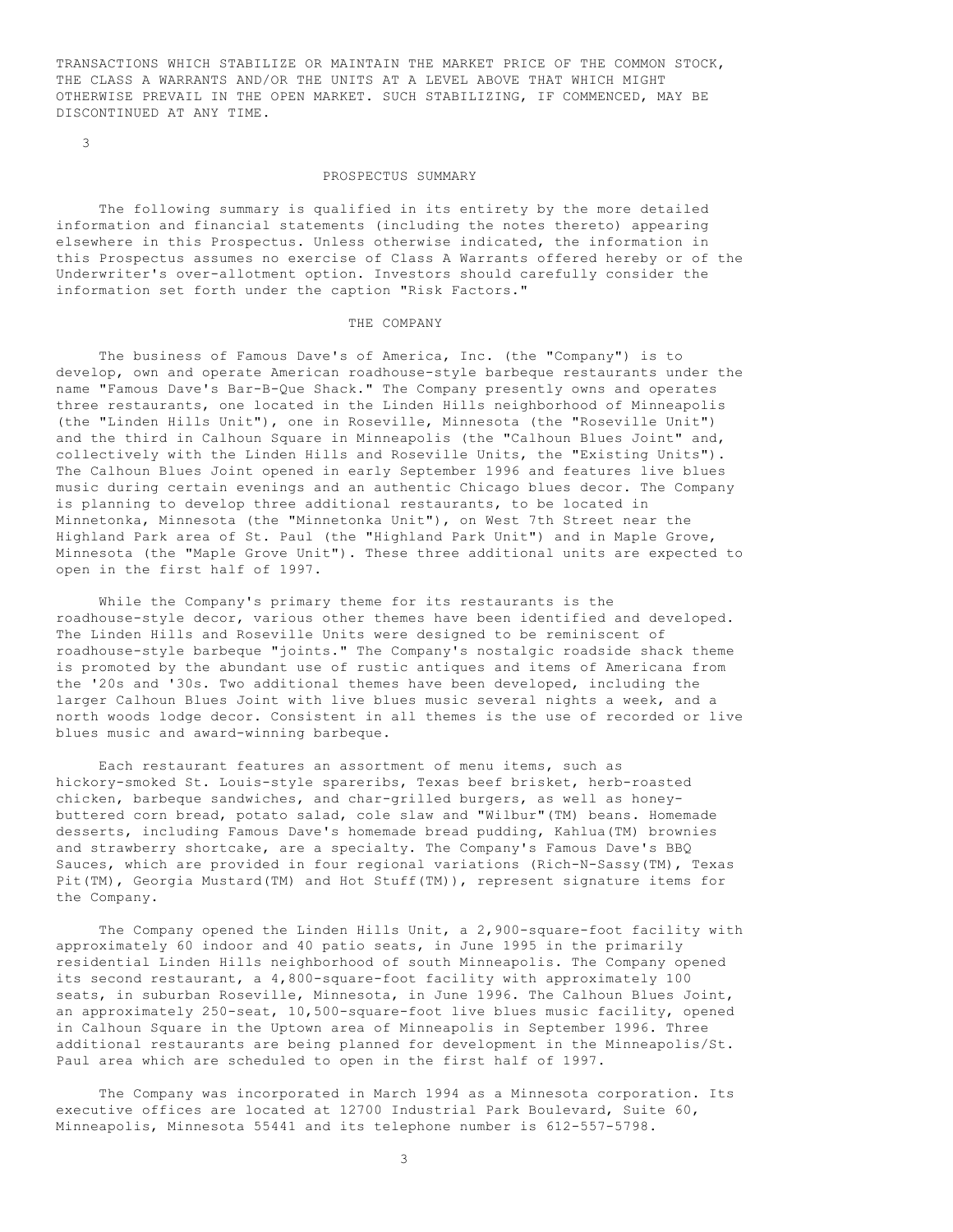| Securities Offered                                                                  | 2,300,000 Units, each Unit consisting of one<br>share of Common Stock and one redeemable Class<br>A Warrant at an initial public offering price<br>of \$6.50 per Unit. Each Class A Warrant is<br>immediately exercisable and, commencing ten<br>trading days after the Effective Date,<br>transferable separately from the Common Stock.<br>Each Class A Warrant entitles the holder to<br>purchase at any time until four years after the<br>Effective Date, one share of Common Stock at an<br>exercise price of \$8.50 per Warrant, subject to<br>adjustment. The Class A Warrants are subject to<br>redemption by the Company for \$.01 per Warrant<br>at any time 90 days after the Effective Date,<br>on 30 days written notice, provided that the<br>average closing bid price of the Common Stock<br>exceeds 120% of the Exercise Price (subject to<br>adjustment) for any 10 consecutive trading days<br>prior to such notice. |
|-------------------------------------------------------------------------------------|------------------------------------------------------------------------------------------------------------------------------------------------------------------------------------------------------------------------------------------------------------------------------------------------------------------------------------------------------------------------------------------------------------------------------------------------------------------------------------------------------------------------------------------------------------------------------------------------------------------------------------------------------------------------------------------------------------------------------------------------------------------------------------------------------------------------------------------------------------------------------------------------------------------------------------------|
| Common Stock Outstanding<br>Before this Offering                                    | 3,356,250 shares                                                                                                                                                                                                                                                                                                                                                                                                                                                                                                                                                                                                                                                                                                                                                                                                                                                                                                                         |
| Common Stock Outstanding<br>After this Offering                                     | $5,656,250$ shares $(1)$                                                                                                                                                                                                                                                                                                                                                                                                                                                                                                                                                                                                                                                                                                                                                                                                                                                                                                                 |
| Proposed Nasdaq SmallCap<br>Market<br>Symbols:<br>Common Stock<br>Warrants<br>Units | <b>DAVE</b><br>DAVEW<br>DAVEU                                                                                                                                                                                                                                                                                                                                                                                                                                                                                                                                                                                                                                                                                                                                                                                                                                                                                                            |
| Use of Proceeds                                                                     | The Company intends to utilize the net proceeds<br>to develop and open as few as eight or as many<br>as ten new units.                                                                                                                                                                                                                                                                                                                                                                                                                                                                                                                                                                                                                                                                                                                                                                                                                   |

(1) Does not include (i) 345,000 Units subject to the Underwriter's over-allotment option; (ii) 230,000 shares of Common Stock issuable upon exercise of the Underwriter's Warrant at 140% of the Price to Public; (iii) 2,300,000 shares of Common Stock which are issuable upon the exercise of the Class A Warrants at an exercise price of \$8.50 per warrant; (iv) 700,000 shares of Common Stock reserved for issuance under the Company's 1995 Stock Option and Compensation Plan, of which 338,000 have been granted; and (v) 50,000 shares of Common Stock issuable upon exercise of directors' stock options at an exercise price of \$4.33 per share.

FOR OREGON INVESTORS

4

 THE COMPANY WILL OFFER AND SELL SECURITIES TO: ANY PERSON WHO (A) HAS AN INCOME OF \$65,000 AND A NET WORTH OF \$250,000, OR (B) HAS A NET WORTH OF \$500,000 (IN EACH CASE, EXCLUDING HOME, HOME FURNISHINGS AND PERSONAL AUTOMOBILES).

5

#### SUMMARY FINANCIAL INFORMATION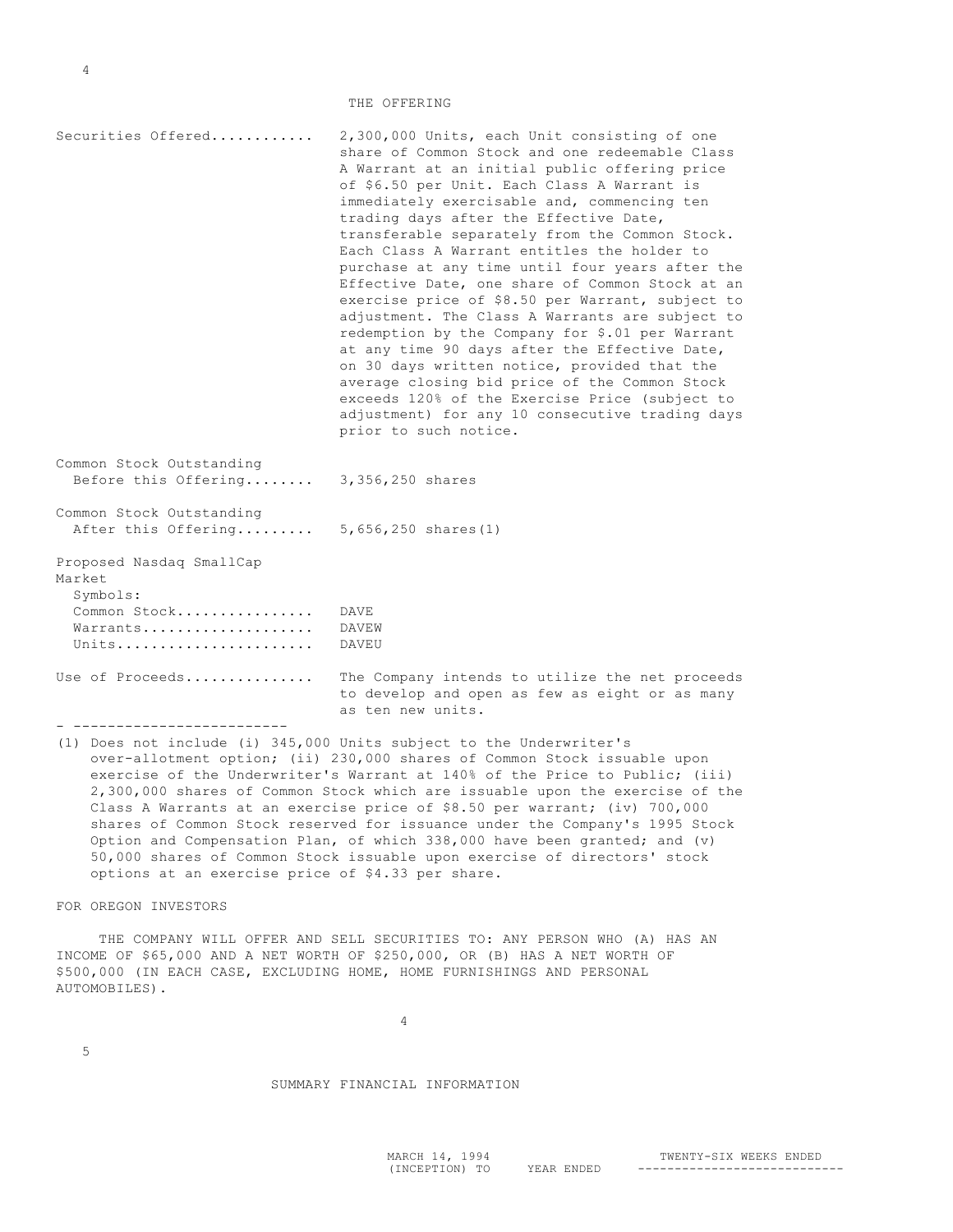|                                                                                                                                                     | DECEMBER 31.<br>1994(1) |                          | DECEMBER 31.<br>1995(1) |                                                      | JUNE 30.<br>1995(1) |                                                 | JUNE 30, 1996 |                                                                            |
|-----------------------------------------------------------------------------------------------------------------------------------------------------|-------------------------|--------------------------|-------------------------|------------------------------------------------------|---------------------|-------------------------------------------------|---------------|----------------------------------------------------------------------------|
| STATEMENT OF OPERATIONS DATA:<br>Cost of sales                                                                                                      |                         | $\Omega$                 |                         | \$481,510<br>169.789                                 |                     | \$23,601<br>13,278                              |               | \$1,015,856<br>336,600                                                     |
| Gross profit<br>Restaurant operating expenses<br>Depreciation and amortization<br>General, administrative and development<br>Other (income) expense |                         |                          |                         | 311,721<br>302,217<br>17,009<br>332,331<br>(33, 646) |                     | 10,323<br>45,991<br>2,000<br>57,040<br>$\Omega$ |               | ---------<br>679,256<br>391,232<br>36,289<br>634,460<br>5,477<br>--------- |
| Net loss                                                                                                                                            | S.                      | $\bigcirc$<br>========== |                         | \$(306, 190)<br>==========                           |                     | \$ (94, 708)<br>==========                      |               | \$(388, 202)<br>==========                                                 |
| Net loss per share                                                                                                                                  | S.                      | 0.00                     | S.                      | (0.14)<br>==========                                 |                     | $S \qquad (0.04)$<br>==========                 | S.            | (0.18)<br>==========                                                       |
| Shares used in per share calculation                                                                                                                | 2,135,417               |                          | 2,135,417               |                                                      | 2.135.417           |                                                 | 2, 135, 417   |                                                                            |

|                      |                 | JUNE 30, 1996   |                               |  |  |
|----------------------|-----------------|-----------------|-------------------------------|--|--|
|                      | ACTUAL          | PROFORMA<br>(2) | PROFORMA AS<br>ADJUSTED(2)(3) |  |  |
| BALANCE SHEET DATA:  |                 |                 |                               |  |  |
|                      | \$(2, 239, 340) | \$1,965,660     | \$15,282,984                  |  |  |
|                      | 3,511,524       | 7.716.524       | 20,951,524                    |  |  |
|                      | 3,205,916       | 3,205,916       | 3.205.916                     |  |  |
|                      | (694, 392)      | (694.392)       | (694, 392)                    |  |  |
| Stockholders' equity | 305,608         | 4,510,608       | 17,745,608                    |  |  |

- -------------------------

- (1) The Company began operations at the Linden Hills Unit in June 1995. Prior to such time, the Company had no operations.
- (2) Assumes completion on June 30, 1996 of the sale of 1,356,250 shares of Common Stock at \$3.50 per share for net proceeds of approximately \$4,200,000 that actually occurred in July 1996.
- (3) As adjusted for the sale of the Units offered hereby and the anticipated application of the net proceeds therefrom. Does not include: (i) 345,000 Units subject to the Underwriter's over-allotment option; (ii) 230,000 shares of Common Stock issuable upon exercise of the Underwriter's Warrant at 140% of the Price to Public; (iii) 2,300,000 shares of Common Stock which are issuable upon the exercise of the Class A Warrants at an exercise price of \$8.50 per warrant; (iv) 700,000 shares of Common Stock reserved for issuance under the Company's 1995 Stock Option and Compensation Plan, of which 338,000 have been granted; and (v) 50,000 shares of Common Stock issuable upon exercise of directors' stock options at an exercise price of \$4.33 per share.

 $\sim$  5

6

#### RISK FACTORS

 An investment in the Units offered hereby is highly speculative and involves a high degree of risk. Investors could lose their entire investment. Prospective investors should carefully consider the following factors, along with the other information set forth in this Prospectus, in evaluating the Company, its business and prospects before purchasing the Units.

# LACK OF PROFITABILITY; LACK OF OPERATING HISTORY

 The Company opened its first restaurant in June 1995. The Company had a net loss of \$388,202 during the 26 weeks of operations ended June 30, 1996, and a net loss of \$306,190 for the year ended December 31, 1995. The Company had a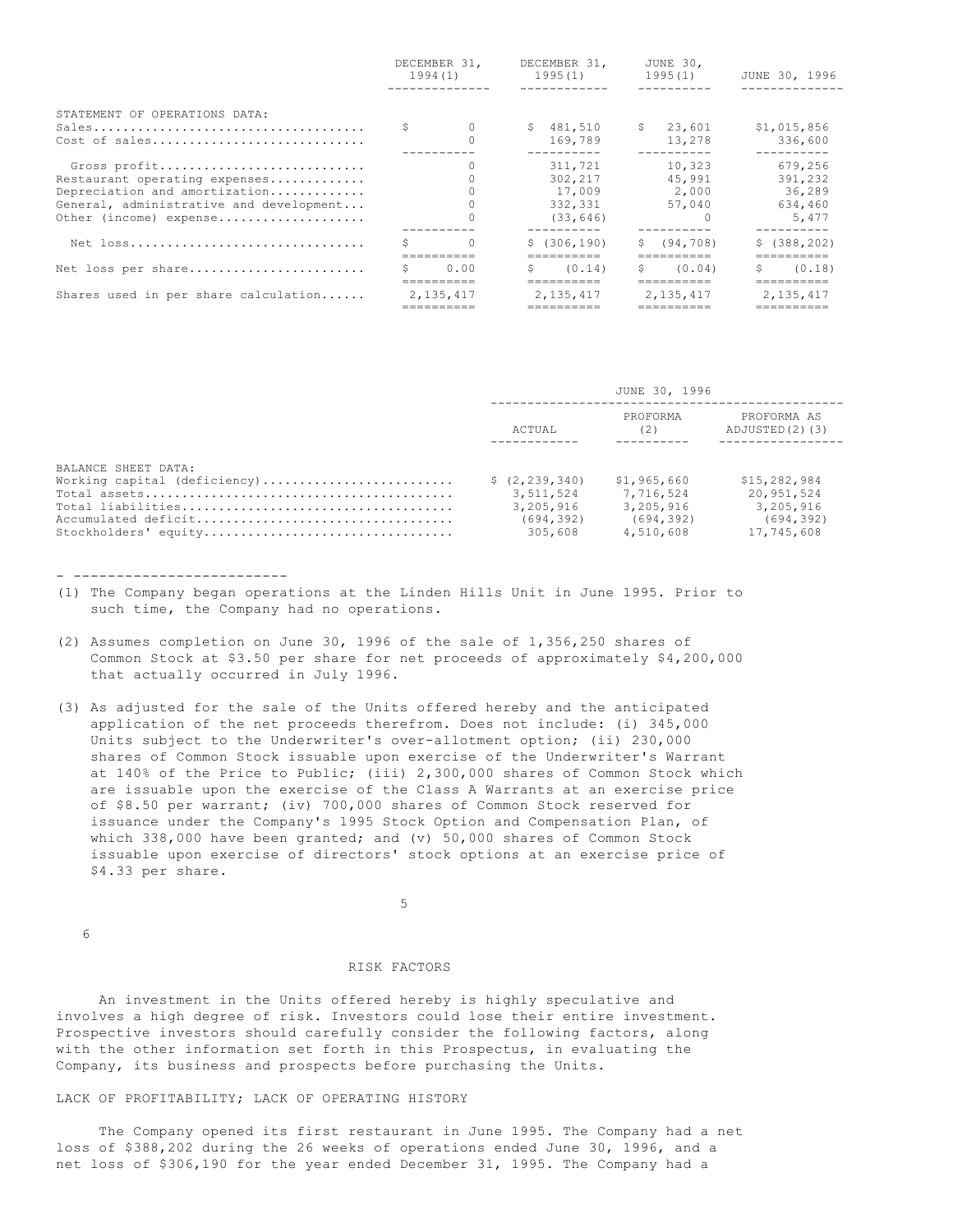working capital deficit of \$2,239,340 and an accumulated deficit of \$694,392 at June 30, 1996. Prior to the opening of the Linden Hills Unit, the Company had no operations or revenues. Accordingly, the Company's operations are subject to all of the risks inherent in the establishment of a new business enterprise, including the lack of operating history. The likelihood of success of the Company must be considered in light of the problems, expenses, difficulties, complications and delays frequently encountered in connection with the establishment of any company. There can be no assurance that future operations of such restaurants, or any future restaurants, will be profitable. Future revenues and profits, if any, will depend upon various factors, including the market acceptance of the Company's roadhouse and other concepts, the quality of restaurant operations, and general economic conditions. Frequently, restaurants, particularly theme-oriented restaurants, experience a decline of revenue growth or of actual revenues as the restaurant's "initial honeymoon" period expires and consumers tire of the related theme. There is no assurance that the Company can operate profitably or that it will successfully implement its expansion plans, in which case the Company will continue to be dependent on the revenues of the Existing Units. Furthermore, to the extent that the Company's expansion strategy is successful, the Company must manage the transition to multiple site operations, higher volume operations, the control of overhead expenses and the addition of necessary personnel.

# LIMITED MANAGEMENT EXPERIENCE/NEED FOR ADDITIONAL MANAGEMENT

 The success of the Company will depend upon the Company's ability to attract and retain a highly qualified management team. David W. Anderson, the Company's Chairman and Chief Executive Officer, has limited restaurant and multi-location restaurant management experience. William L. Timm, the Company's President, has no previous restaurant experience. Mark A. Payne, the Company's Vice President, Finance and Chief Financial Officer, has significant financial and accounting experience but has no prior restaurant-related experience. The Company will also need to hire other corporate level and management employees to help implement and operate its expansion plans, including a chief operating officer with significant multi-unit restaurant experience. The failure to obtain, or delays in obtaining, key employees could have a material adverse effect on the Company. See "Management."

# LIMITED BASE OF OPERATIONS

 The Company currently operates only three restaurants and plans to open at least three additional restaurants in 1997. The combination of the relatively small number of locations and the significant investment associated with each new unit may cause the operating results of the Company to fluctuate significantly and adversely affect the profitability of the Company. Due to this relatively small number of current and planned locations, poor operating results at any one unit or a delay in the planned opening of a unit could materially affect the profitability of the entire Company. Future growth in revenues and profits will depend to a substantial extent on the Company's ability to increase the number of its restaurants. Additionally, the Company's history does not provide any basis for prediction as to whether individual units will tend to show increases or decreases in comparable unit sales.

 $\sim$  6

7

LIMITED FINANCIAL RESOURCES; ADEQUACY OF PROCEEDS AND NEED FOR ADDITIONAL FINANCING

 The Company's ability to execute its business strategy depends to a significant degree on its ability to obtain substantial equity capital to finance the development of additional restaurants. The proceeds of this Offering will provide the Company with the financing required to develop and open eight to ten additional restaurants and for working capital purposes. The total cost of developing the Linden Hills Unit was approximately \$425,000, which included \$282,000 for the design and construction, \$131,000 for equipment, furniture and fixtures, and \$12,000 for other costs. The total cost of developing the Roseville Unit was approximately \$1,110,000, which included \$734,000 for the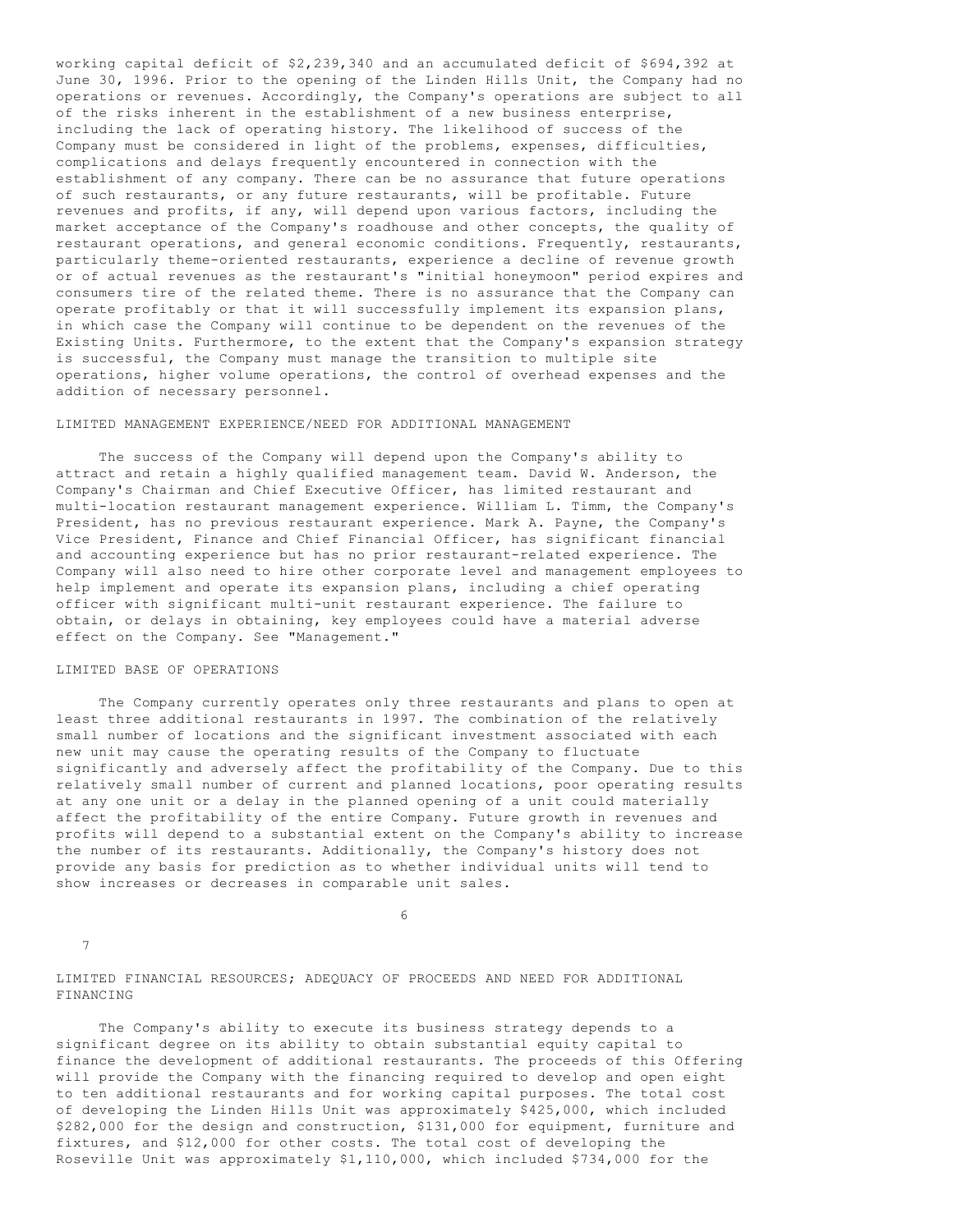design and construction, \$310,000 for equipment, furniture and fixtures, and \$66,000 for other costs. The Company estimates that the costs of developing three additional restaurants presently planned for the Minneapolis/St. Paul area will be approximately \$4.5 million. Although the Company estimates that the proceeds from this Offering will be sufficient to develop and open at least eight additional units, there can be no assurance that such facilities can be developed at such estimated costs. If the proceeds of this Offering are not sufficient to develop such units, the Company may be required to seek additional funds through an additional offering of the Company's equity securities. If additional funds are required, there can be no assurance that any additional funds will be available on terms acceptable to the Company or its shareholders. New investors may seek and obtain substantially better terms than were granted its present investors and the issuance of such securities would result in dilution to the existing shareholders. Furthermore, as the Company prepares to open additional units, it will expend a relatively higher amount on administrative expenses than would a mature Company with such operations.

# EXPANSION STRATEGY

 The Company's ability to open and successfully operate additional units will also depend upon the hiring and training of skilled restaurant management personnel and the general ability to successfully manage growth, including monitoring restaurants and controlling costs, food quality and customer service. The Company's present senior management has little experience developing and operating multi-unit facilities. The Company anticipates that the opening of additional units will give rise to additional expenses associated with managing operations located in multiple markets. Furthermore, the Company believes that competition for unit-level management has become increasingly intense as additional restaurant chains expand to new markets. Achieving consumer awareness and market acceptance will require substantial efforts and expenditures by the Company. An extraordinary amount of management's time may be drawn to such matters and negatively impact operating results. There can be no assurance that the Company will be able to enter into any other contracts for development of additional units on terms satisfactory to the Company. Accordingly, there can be no assurance that the Company will be able to open new units or that, if opened, those units can be operated profitably. See "Business -- Expansion Strategy."

#### THE RESTAURANT INDUSTRY AND COMPETITION

 The restaurant industry is highly competitive with respect to price, service, quality and location and, as a result, has a high failure rate. There are numerous well-established competitors, including national, regional and local restaurant chains, possessing substantially greater financial, marketing, personnel and other resources than the Company. Furthermore, to the extent that barbeque restaurants are frequently viewed as "local," the Company may experience intense competition or lack of consumer acceptance if it expands into areas with existing barbeque restaurants. There can be no assurance that the Company will be able to respond to various competitive factors affecting the restaurant industry. The restaurant industry is also generally affected by: changes in consumer preferences, national, regional and local economic conditions, and demographic trends. The performance of restaurant facilities may also be affected by factors such as traffic patterns, demographic considerations, and the type, number and location of competing facilities. In addition, factors such as inflation, increased labor and employee benefit costs, and a lack of availability of experienced management and hourly employees may also adversely affect the restaurant industry in general and the Company's restaurants in particular. Restaurant operating costs are further affected by increases in the minimum hourly wage, unemployment tax rates and similar matters over which the Company has no control. Finally, by the nature of its business, the Company would be subject to potential liability from serving contaminated or improperly prepared food.

8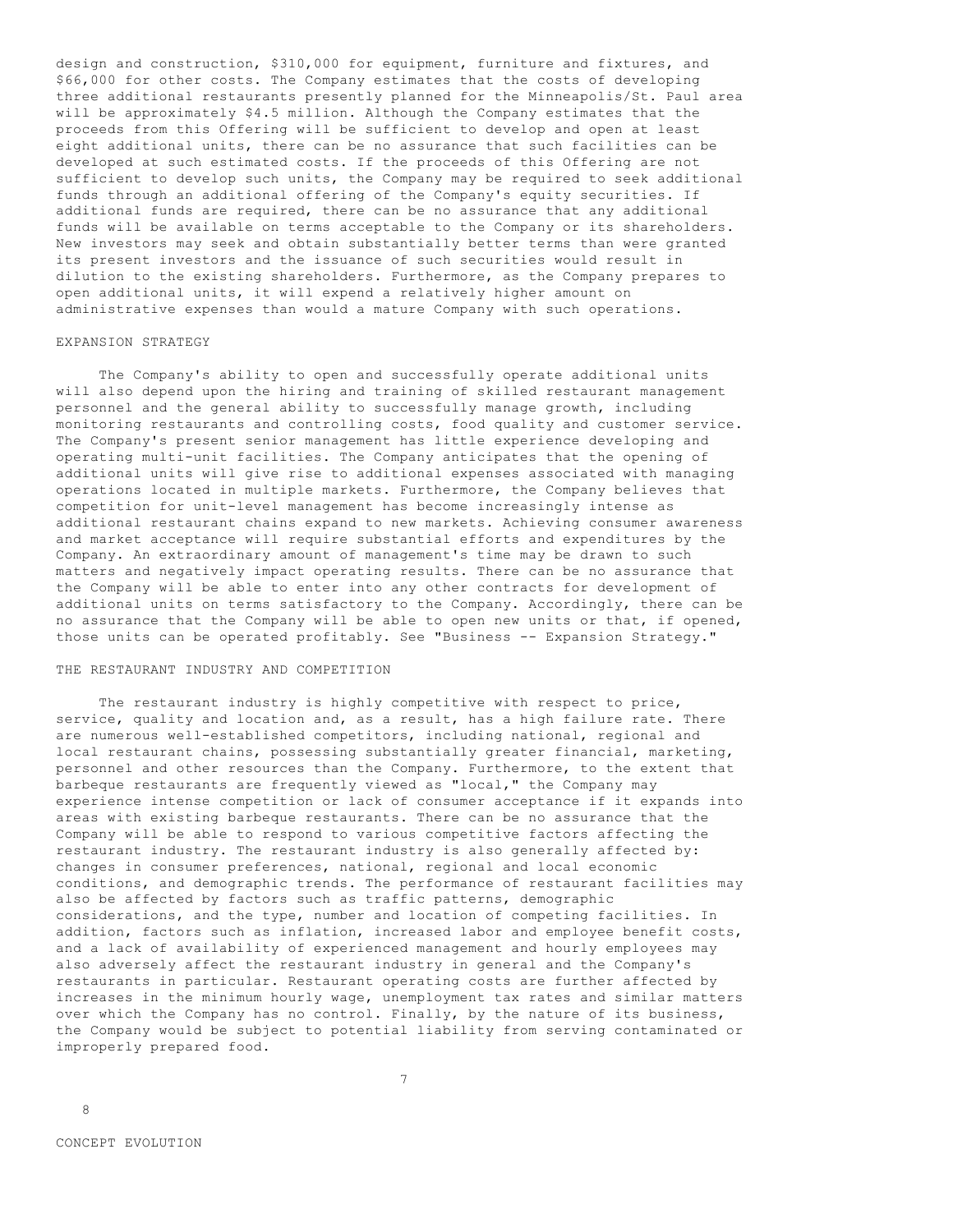The Company presently intends that most of its future restaurants will feature the roadhouse theme similar to the Linden Hills and Roseville Units. However, the Famous Dave's concept is evolving and a number of factors could change this theme as applied in different locations. These factors include demographic and regional differences, locations that have more or less traffic than the areas in which those units are located, type of available floor space, and the availability of specialty items such as antiques. Accordingly, future units could be larger or smaller than those units, could vary in the mix of retail/restaurant operations, and could have differences in the application of the Famous Dave's theme.

## LONG-TERM, NON-CANCELABLE LEASES

 The Company has entered into long-term leases or subleases with S&D Land Holdings, Inc., a Minnesota corporation which is wholly-owned by David W. Anderson relating to its Existing Units and certain planned units. These leases and subleases are non-cancelable by the Company (except in limited circumstances) and range in term from seven to ten years. The leases and subleases do not permit assignment or subleasing without the prior approval of S&D Land Holdings. Additional facilities developed by the Company are likely to be subject to similar long-term, non-cancelable leases, although the Company currently expects, subject to available financial resources, that such leases will be entered into with unrelated parties. If an existing or future unit does not perform at a profitable level, and the decision is made to close the restaurant, the Company may nonetheless be committed to perform its obligations under the applicable lease or sublease, which would include, among other things, payment of the respective base rent for the balance of the respective lease term. If such a restaurant closing were to occur at one of these locations, the Company would lose a unit without necessarily receiving an adequate return on its investment. See "Business -- Property and Unit Locations" and "Certain Transactions."

## TRANSACTIONS WITH MANAGEMENT; CONFLICTS OF INTEREST

 There are several transactions between the Company and David W. Anderson, its Chairman and Chief Executive Officer, that present a conflict of interest. In addition, Mr. Anderson is a director of Rainforest Cafe, Inc., a theme restaurant with associated retail operations primarily located in high traffic shopping malls and theme parks throughout the world. Martin J. O'Dowd, a director of the Company, is also the President, Chief Operating Officer and a director of Rainforest Cafe, Inc. and a director of Elephant & Castle Group, Inc. In the future these two companies may potentially compete against the Company when and if one of the Company's restaurants are developed in a market that contains a restaurant operated by one of these two other companies or vice versa. Therefore, the directorships of Messrs. Anderson and O'Dowd could constitute a conflict of interest. See "Certain Transactions."

#### CONTROL OF THE COMPANY; DEPENDENCE ON KEY PERSONNEL

 Following this offering, David W. Anderson will control approximately 35.4% of the Company's Common Stock. Therefore, Mr. Anderson will have the ability to direct its operations and financial affairs and to substantially influence the election of members of the Board of Directors of the Company. The Company is also presently highly dependent upon the personal efforts and abilities of its Chief Executive Officer, David W. Anderson. The Company has a two-year employment agreement with Mr. Anderson. The loss of the services of Mr. Anderson could have a substantial adverse effect on the Company's ability to achieve its objectives. The Company currently has no key man insurance on Mr. Anderson.

#### USE OF PROCEEDS

 The Company intends to use the net proceeds of this offering to develop from eight to ten new restaurants. See "Use of Proceeds." The Company has not yet determined which of its three currently developed concepts will be used in such new units. This factor, along with the other cost factors cited in "Use of Proceeds," will have an impact on the number of restaurants that may be opened with the proceeds of this offering. The Company will thus have broad discretion regarding the use of such proceeds.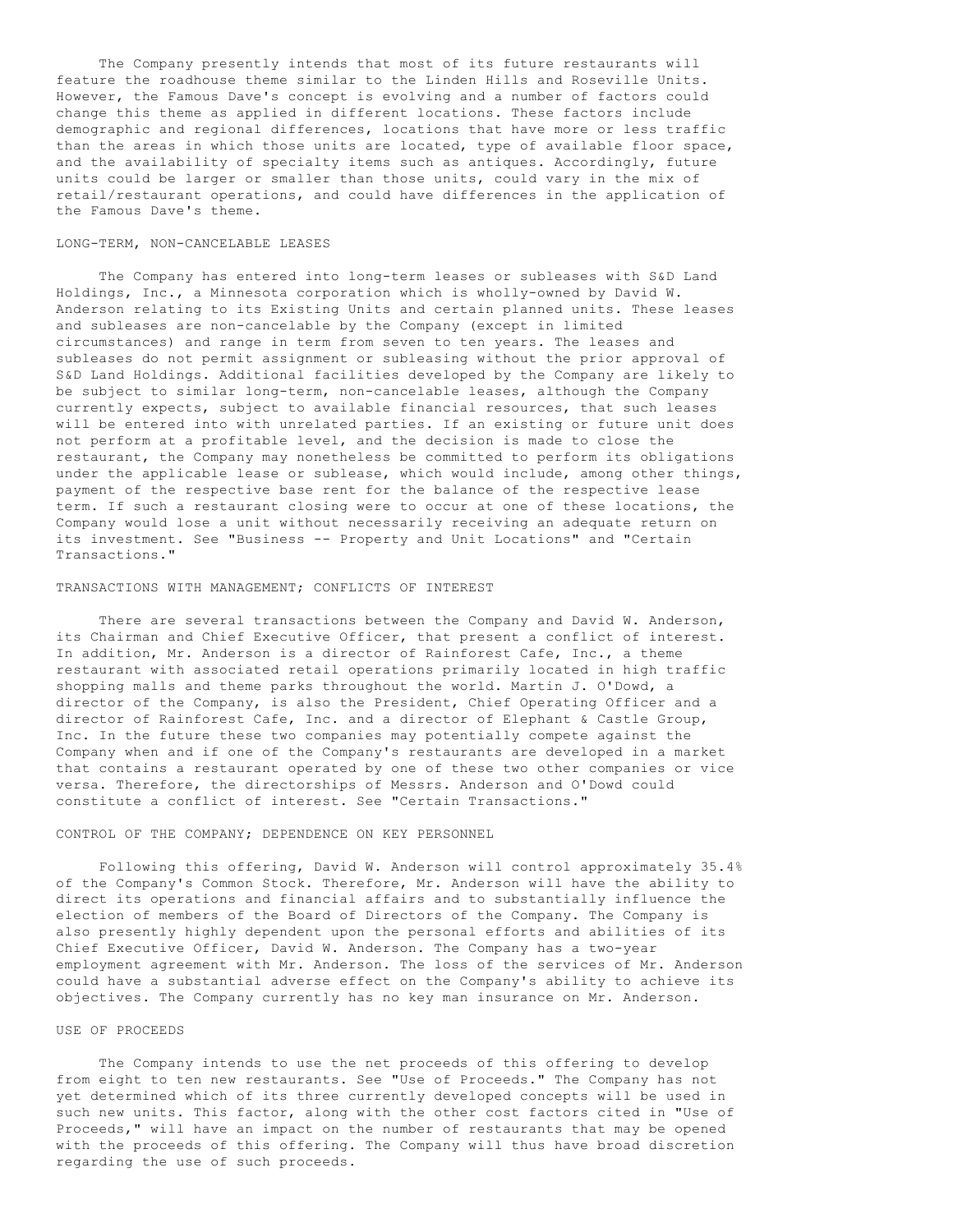9

 The restaurant business is subject to various federal, state and local government regulations, including those relating to the sale of food and alcoholic beverages. The failure to maintain food and liquor licenses would have a material adverse effect on the Company's operating results. In addition, restaurant operating costs are affected by increases in the minimum hourly wage, unemployment tax rates, sales taxes and similar costs over which the Company has no control. Many of the Company's restaurant personnel will be paid at rates based on the federal minimum wage. Recent increases in the minimum wage are not expected to materially impact the Company's labor costs. The Company will be subject to "dram shop" statutes in certain states, including Minnesota, which generally allow a person injured by an intoxicated person to recover damages from an establishment that served alcoholic beverages to such intoxicated person. The Company has obtained liability insurance against such potential liability.

# TRADEMARKS

 The Company's ability to successfully implement its Famous Dave's concept will depend in part upon its ability to protect its trademarks. The Company has filed a trademark application with the United States Patent and Trademark Office to register the "Famous Dave's" mark and design. There can be no assurance that the Company will be granted trademark registration for any or all of the proposed uses in the Company's applications. In the event the Company's mark is granted registration, there can be no assurance that the Company can protect such mark and design against prior users in areas where the Company conducts operations. There is no assurance that the Company will be able to prevent competitors from using the same or similar marks, concepts or appearance.

# SUBSTANTIAL DILUTION

 Purchasers of the securities offered hereby will experience immediate substantial dilution of \$3.36 per Share in the net tangible book value per share of Common Stock. See "Dilution."

## ABSENCE OF DIVIDENDS

 At the present time, the Company intends to use any earnings which may be generated to finance further growth of the Company's business. Accordingly, investors should not purchase the shares with a view towards receipt of cash dividends from any Shares.

# LACK OF PUBLIC MARKET; DETERMINATION OF OFFERING PRICE

 Prior to this Offering, there has been no public market for the Company's securities. Although the Units have been approved for listing on the Nasdaq SmallCap Market, there can be no assurance that an active public market will develop or be sustained. In addition, the SmallCap Market may be significantly less liquid than the Nasdaq National Market. If the Company fails to maintain the standards for quotation, the Company's securities could be removed from the market and traded in the over-the-counter market. As a result, an investor would find it more difficult to dispose of, or obtain accurate quotations as to the price of, the securities.

 The offering price of the Units offered hereby has been arbitrarily determined by negotiation between the Company and the Underwriter and bears no relationship to the Company's current operating results, book value, net worth or financial statement criteria of value. The factors considered in determining the offering price included an evaluation by management of the history of and prospects for the industry in which the Company competes and the prospects for earnings of the Company. Such factors are largely subjective, and the Company makes no representation as to any objectively determinable value of the Units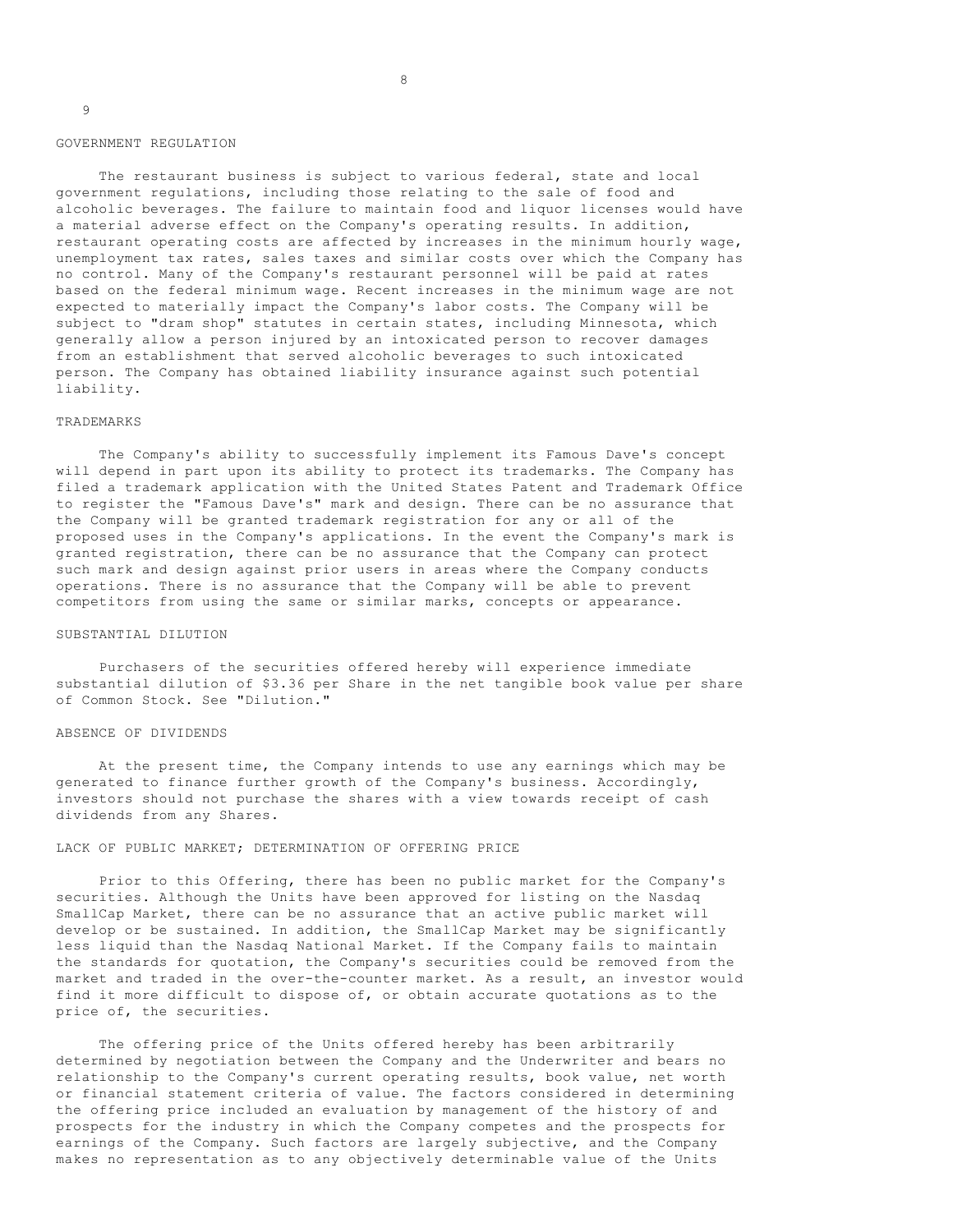In addition, if the Company fails to maintain its qualification for its Units to trade on the Nasdaq SmallCap Market, the Units will be subject to certain rules of the Securities and Exchange Commission relating to "penny stocks." Such rules require broker-dealers to make a suitability determination for

9

10

purchasers and to receive the purchaser's prior written consent for a purchase transaction, thus restricting the ability of purchasers and broker-dealers to sell the stock in the open market.

CURRENT PROSPECTUS AND STATE REGISTRATION REQUIRED TO EXERCISE WARRANTS; POSSIBLE REDEMPTION OF WARRANTS

 Purchasers of Units will be able to exercise the Class A Warrants only if a current prospectus relating to the shares of Common Stock underlying the Class A Warrants is then in effect and only if such securities are qualified for sale or exempt from qualification under the applicable securities laws of the states in which the various holders of Class A Warrants reside. Although the Company will use its best efforts to (i) maintain the effectiveness of a current prospectus covering the shares of Common Stock underlying the Class A Warrants and (ii) maintain the registration of such Common Stock under the securities laws of the states in which the Company initially qualifies the Units for sale in the Offering, there can be no assurance that the Company will be able to do so. The Company will be unable to issue shares of Common Stock to those persons desiring to exercise their Class A Warrants if a current prospectus covering the shares issuable upon the exercise of the Class A Warrants is not kept effective or if such shares are not qualified nor exempt from qualification in the states in which the holders of the Warrants reside. The Class A Warrants are subject to redemption at any time by the Company at \$.01 per Warrant 90 days after the Effective Date, on 30 days prior written notice, if the average closing bid price of the Common Stock shall exceed 120% of the Exercise Price (subject to adjustment), for 10 consecutive trading days, at any time prior to such notice and provided a current prospectus covering the shares is then effective under federal securities laws. If the Class A Warrants are redeemed, Warrant holders will lose their right to exercise the Warrants except during such 30-day redemption period. Redemption of the Class A Warrants could force the holders to exercise the Class A Warrants at a time when it may be disadvantageous for the holders to do so or to sell the Class A Warrants at the then market price or accept the redemption price, which is likely to be substantially less than the market value of the Class A Warrants at the time of redemption. See "Description of Securities -- Class A Warrants."

# UNDERWRITER'S WARRANT

The Company has agreed to sell to the Underwriter, for nominal consideration, a five-year warrant to purchase up to 230,000 shares of Common Stock at 140% of the Price to Public. As long as the Underwriter's Warrant or other outstanding warrants remain unexercised, the Company's ability to raise additional capital may be adversely affected. See "Underwriting."

#### UNDESIGNATED STOCK

 The Company's authorized capital consists of 100,000,000 shares of capital stock. The Board of Directors, without any action by the Company's stockholders, is authorized to designate and issue shares in such classes or series (including classes or series of preferred stock) as it deems appropriate and to establish the rights, preferences and privileges of such shares, including dividends, liquidation and voting rights. The Company currently has 3,356,250 shares of Common Stock outstanding and has authorized the issuance of an additional 2,645,000 shares of Common Stock in contemplation of this Offering. A further 3,625,000 shares of Common Stock have been authorized for the following: (i) 2,300,000 shares issuable upon the exercise of the Class A Warrants being issued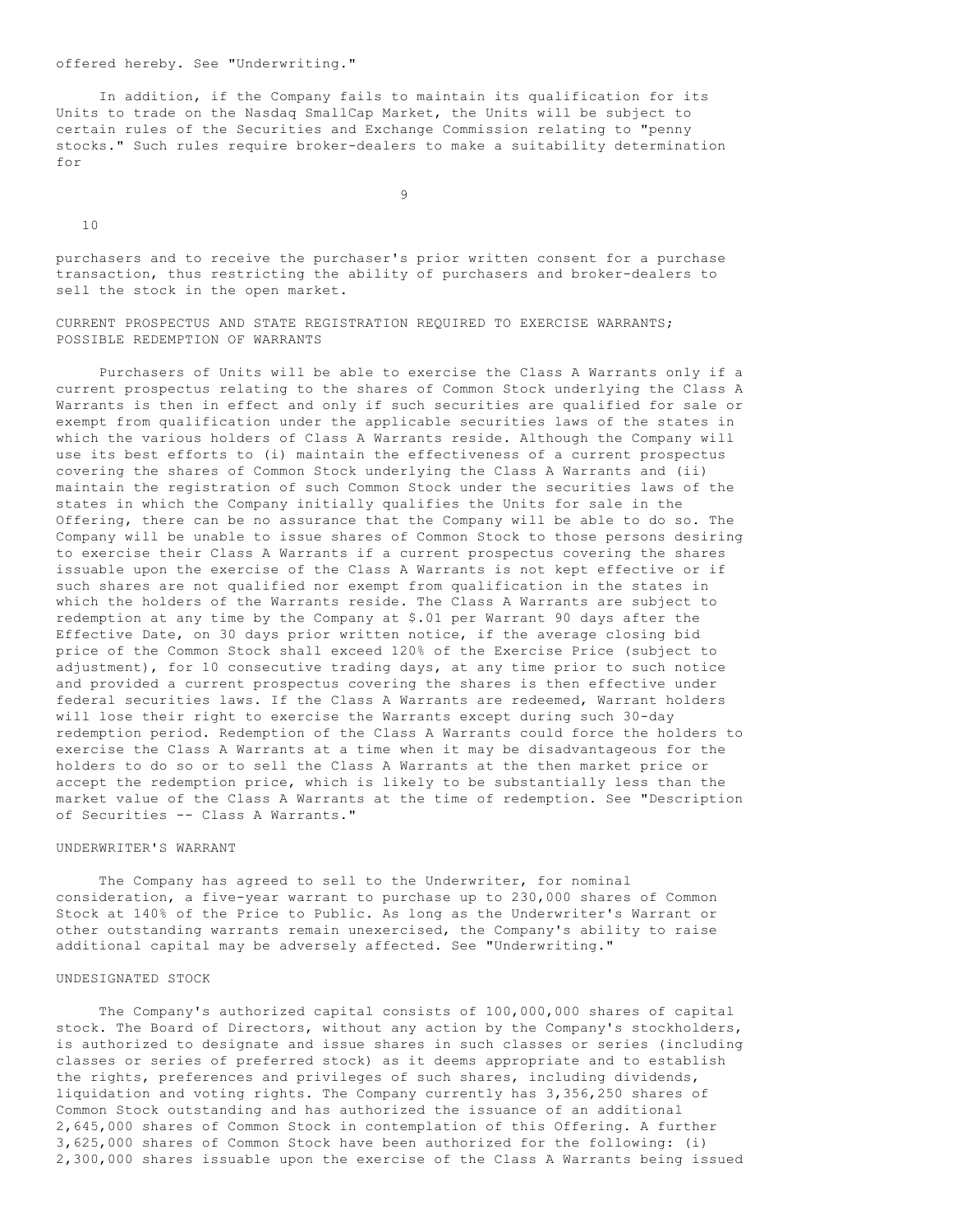as part of this Offering (2,645,000 if the Underwriter's over-allotment option is exercised in full), (ii) 230,000 shares issuable upon the exercise of warrants to purchase one share of Common Stock being issued to the Underwriter, (iii) 700,000 shares for issuance under the Company's 1995 Stock Option and Compensation Plan, of which 338,000 have been granted, and (iv) 50,000 shares of Common Stock issuable upon exercise of Directors' Stock Options. No other class of common stock or preferred stock is currently designated and there is no current plan to designate or issue any such securities. The rights of holders of preferred stock and other classes of common stock that may be issued may be superior to the rights granted to the holders of the Shares. Further, the ability of the Board of Directors to designate and issue such undesignated shares could impede or deter an unsolicited tender offer or takeover proposal regarding the Company and the issuance of additional shares having preferential rights could adversely affect the voting

10

11

power and other rights of holders of Common Stock. See "Management -- Stock Option and Compensation Plan" and "Description of Securities."

#### SHARES ELIGIBLE FOR FUTURE SALE

 The sale, or availability for sale, of substantial amounts of Common Stock in the public market subsequent to this offering may adversely affect the prevailing market price of Common Stock and may impair the Company's ability to raise additional capital by the sale of its equity securities. David W. Anderson, Chairman and Chief Executive Officer of the Company, has agreed that he will not sell, grant any option for the sale of, or otherwise dispose of any equity securities of the Company (or any securities convertible into or exercisable or exchangeable for equity securities of the Company) for 365 days after the Effective Date without the prior written consent of the Underwriter. The Company's other executive officers and directors have agreed to be subject to the same restrictions for a period of 180 days. See "Description of Securities -- Shares Eligible for Future Sale." It is expected that 1,356,250 shares of the Company's Common Stock which were sold in reliance on "private placement" exemptions under the Securities Act of 1933, as amended (the "Act") will become eligible for sale as early as fourth quarter 1997. See "Description of Securities -- Shares Eligible for Future Sale."

## MINNESOTA ANTI-TAKEOVER LAW

 The Company is subject to Minnesota statutes regulating business combinations and restricting voting rights of certain persons acquiring shares of the Company, which may hinder or delay a change in control of the Company. See "Description of Securities."

## USE OF PROCEEDS

 The net proceeds to be received by the Company from this Offering, after deducting estimated costs and expenses of the Offering, are estimated to be approximately \$13,235,000 (\$15,253,250 if the Underwriter's over-allotment option is exercised in full). The number of units the Company is able to develop with the proceeds will depend on the per-unit development cost. Per-unit development costs will be affected by: (i) whether the unit is developed on leased or purchased land, (ii) the amount of landlord contributions, if any, and (iii) the mix of developed units among the roadhouse, BBQ & Blues and north woods lodge concepts.

The Company intends to utilize the proceeds to develop units as follows:

|  |  | TIN T T |                                         | ESTIMATED COST |  |
|--|--|---------|-----------------------------------------|----------------|--|
|  |  |         |                                         |                |  |
|  |  |         | Minnetonka, MN unit (north woods theme) | \$1,000,000    |  |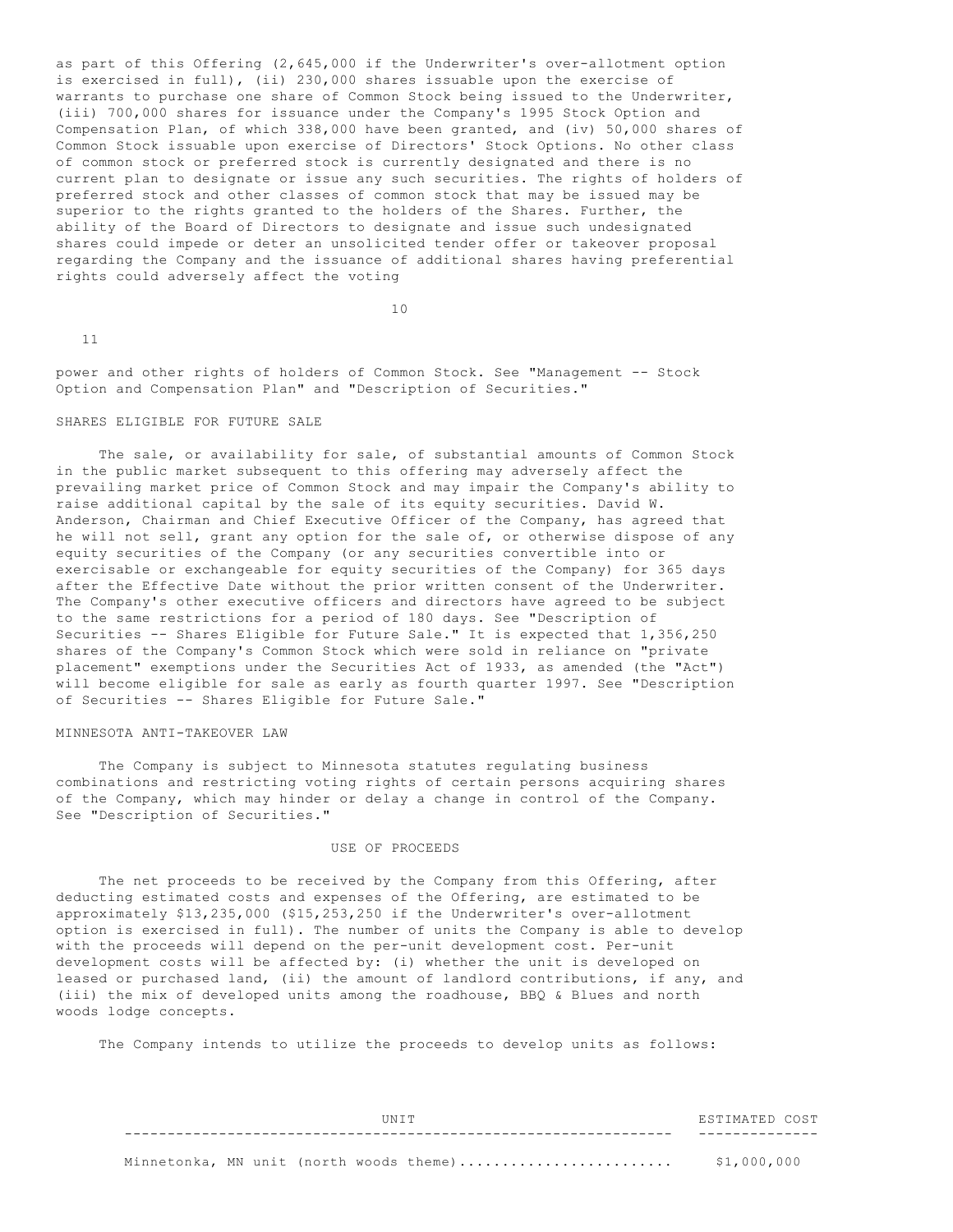| Highland Park, MN and                   |             |
|-----------------------------------------|-------------|
| Maple Grove, MN units (roadhouse theme) | \$2,500,000 |
| Five additional roadhouse theme units   | \$6,500,000 |
| One additional north woods theme unit   | \$2,500,000 |
|                                         |             |

 The Company intends to use the balance of the net proceeds of \$735,000 (\$2,753,250 if the over-allotment option is exercised in full), to develop additional units, the themes of which have not been selected among the Company's roadhouse, BBQ & Blues and north woods lodge concepts.

 The Company currently intends and expects that it will utilize all the net proceeds of this Offering within 24 months following completion of this Offering. Pending the use of proceeds as described above, the net proceeds will be invested in short-term, investment-grade, interest-bearing securities.

11

12

## DILUTION

 At June 30, 1996, the Company's net tangible book value was \$269,621 or approximately \$0.13 per share of Common Stock. "Net tangible book value" represents the tangible assets of the Company less all liabilities. Without taking into account any further changes in net tangible book value after June 30, 1996, other than to give effect to (i) the sale of all of the Units offered hereby and (ii) the application of the net proceeds therefrom, the proforma net tangible book value as of such date would have been \$13,504,621 or approximately \$3.14 per share, assuming the Units are sold. This represents an immediate increase to existing shareholders in net tangible book value of approximately \$3.01 per share and an immediate dilution to new Shareholders of \$3.36 per share. "Dilution" represents the difference between the amount per share paid by purchasers in this Offering and proforma net tangible book value per share of the Common Stock after this Offering. The following table illustrates the dilution in net tangible book value per share to new investors as of June 30, 1996.

|                                                            |        | AMOUNT |
|------------------------------------------------------------|--------|--------|
| Net tangible book value before offering                    | \$0.13 | \$6.50 |
| Increase in net tangible book value attributable to new    | 3.01   |        |
| Proforma net tangible book value after offering            |        | 3.14   |
| Dilution in net tangible book value to new investors $(1)$ |        | \$3.36 |

- -------------------------

(1) The dilution in net tangible book value per share to new investors, assuming the Underwriter's over-allotment option is fully exercised, would be \$3.16.

 The following tables summarize the differences between the existing shareholders and the new investors with respect to the number of shares of Common Stock purchased from the Company, the total cash consideration paid by each group, and the average cash consideration per share of Common Stock paid by each group (assuming the entire offering price of the Units is allocated to the Common Stock).

|  |                       | . .                       |       |  |
|--|-----------------------|---------------------------|-------|--|
|  | --------------------- | $- - -$<br>-------------- | ----- |  |
|  |                       |                           |       |  |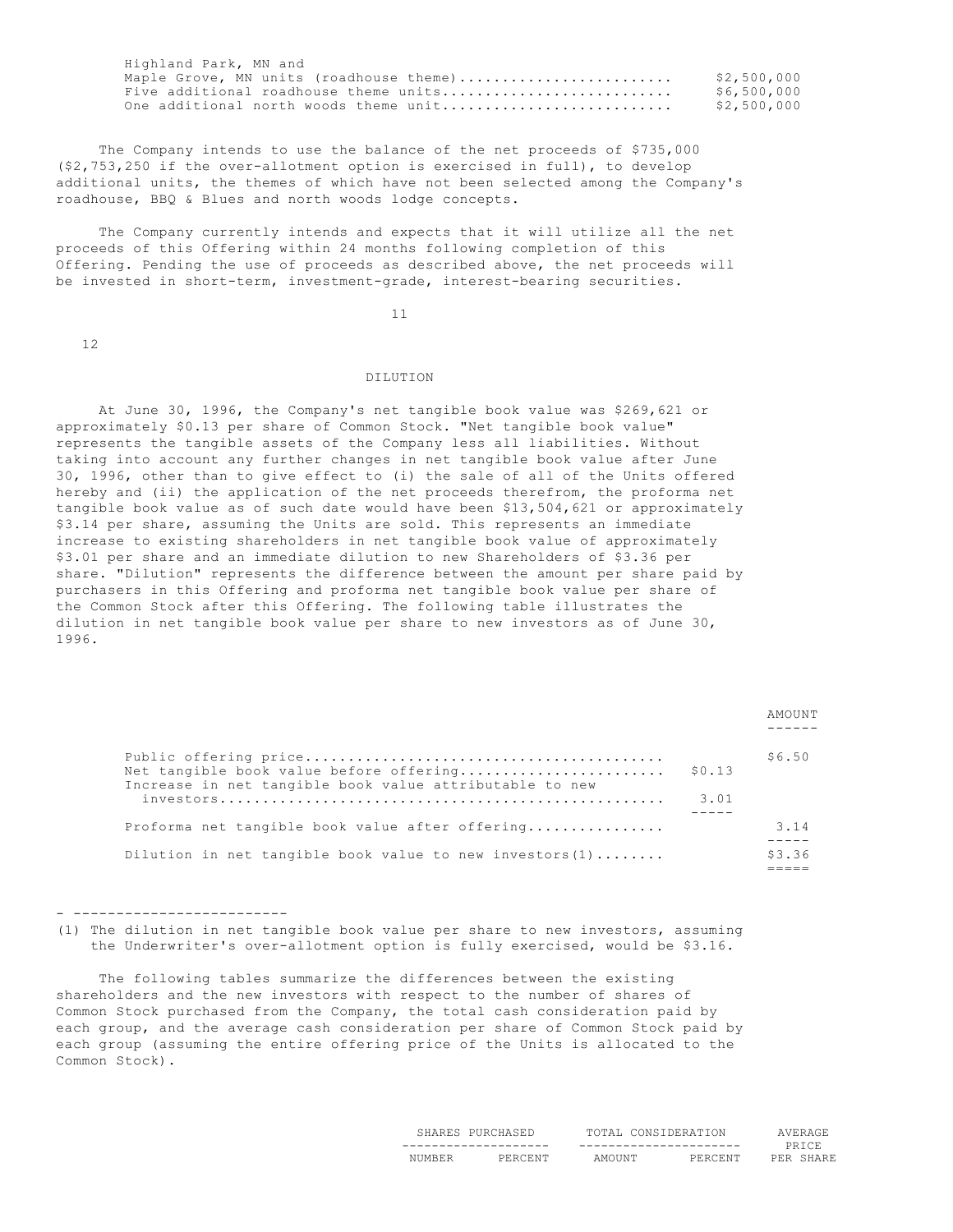|                             |           | 35.4%  | \$1,000,000  | 4.8%   | \$0.50 |
|-----------------------------|-----------|--------|--------------|--------|--------|
| Private Placement Investors | 1,356,250 | 24.0%  | 4,746,875    | 22.9%  | 3.50   |
| New Investors               | 2,300,000 | 40.6%  | 14,950,000   | 72.3%  | 6.50   |
|                             |           |        |              |        |        |
|                             | 5,656,250 | 100.0% | \$20,696,875 | 100.0% |        |
|                             |           |        |              |        |        |

(1) The foregoing table takes into account the July 1996 sale of 1,356,250 shares of Common Stock at \$3.50 per share but does not take into consideration: (i) 345,000 Units subject to the Underwriter's over-allotment option; (ii) 230,000 shares of Common Stock issuable upon exercise of the Underwriter's Warrant at 140% of the initial public offering price; (iii) 2,300,000 shares of Common Stock (2,645,000 shares if the Underwriter's over-allotment option is exercised in full) which are issuable upon the exercise of the Class A Warrants at an exercise price of \$8.50 per warrant; (iv) 700,000 shares of Common Stock which are reserved for issuance under the Company's 1995 Stock Option and Compensation Plan, of which 338,000 have been granted; and (v) 50,000 shares of Common Stock issuable upon exercise of directors' stock options at an exercise price of \$4.33 per share.

12

13

# DIVIDEND POLICY

 The Company has never declared or paid any cash dividends on its Common Stock, and the Board of Directors presently intends to retain all earnings, if any, for use in the Company's business for the foreseeable future. Any future determination as to declaration and payment of dividends will be made at the discretion of the Board of Directors.

# CAPITALIZATION

 The following table sets forth the capitalization of the Company as of June 30, 1996, as further adjusted to give effect to the sale of the Units offered hereby and the anticipated application by the Company of the proceeds therefrom. See the Consolidated Financial Statements.

|                                                                                                                                                                            |                                 | AT JUNE 30, 1996                    |                                    |
|----------------------------------------------------------------------------------------------------------------------------------------------------------------------------|---------------------------------|-------------------------------------|------------------------------------|
|                                                                                                                                                                            | ACTUAL                          | PROFORMA(1)                         | PROFORMA<br>AS ADJUSTED (2)        |
| Stockholders' equity:<br>Common Stock, \$.01 par value, 100,000,000 shares<br>authorized, 2,000,000 shares issued and<br>outstanding; 3,356,250 shares proforma; 5,656,250 | \$251.981                       | \$ 251,981                          | S.<br>251,981                      |
| shares as adjusted<br>Additional paid-in capital                                                                                                                           | 20,000<br>980,000<br>(694, 392) | 33,563<br>5, 171, 437<br>(694, 392) | 56,563<br>18,383,437<br>(694, 392) |
| Total stockholders' equity                                                                                                                                                 | 305,608                         | 4,510,608                           | 17,745,608                         |
| Total capitalization                                                                                                                                                       | \$557.589                       | \$4,762,589                         | \$17,997,589                       |

- -------------------------

- (1) Assumes completion on June 30, 1996 of the sale of 1,356,250 shares of Common Stock at \$3.50 per share for net proceeds of approximately \$4,200,000 which was completed in July 1996.
- (2) As adjusted for the sale of the Units offered hereby and the anticipated application of the net proceeds therefrom. Does not include (i) 345,000 Units subject to the Underwriter's over-allotment option; (ii) 230,000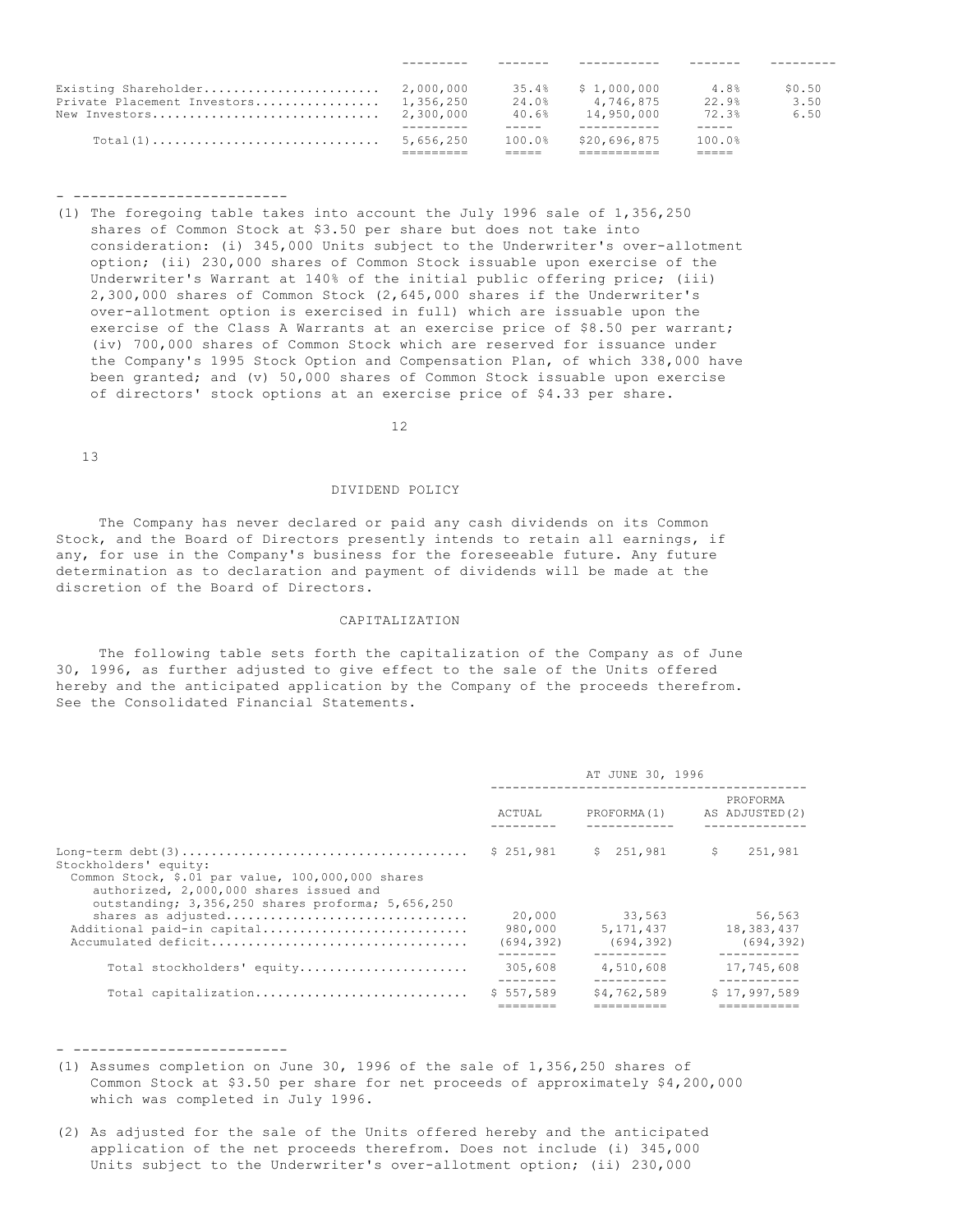shares of Common Stock issuable upon exercise of the Underwriter's Warrant at 140% of the Price to Public; (iii) 2,300,000 shares of Common Stock which are issuable upon the exercise of the Class A Warrants at an exercise price of \$8.50 per warrant; (iv) 700,000 shares of Common Stock reserved for issuance under the Company's 1995 Stock Option and Compensation Plan, of which  $338,000$  have been issued; and (v)  $50,000$  shares of Common Stock issuable upon exercise of directors' stock options at an exercise price of \$4.33 per share.

(3) Long-term debt does not include capital lease financing which was obtained in August 1996 for up to \$1,100,000 for equipment, furniture, fixtures and leasehold improvements. As of September 30, 1996, approximately \$950,000 of the \$1,100,000 in lease financing had been funded.

13

14

# MANAGEMENT'S DISCUSSION AND ANALYSIS OF FINANCIAL CONDITION AND RESULTS OF OPERATIONS

#### OVERVIEW

 The Company was formed in March 1994 to develop, own and operate American roadhouse-style barbeque restaurants under the name "Famous Dave's Bar-B-Que Shack". The Company opened its first restaurant in the Linden Hills neighborhood of Minneapolis in June 1995. Prior to opening the Linden Hills Unit, the Company had no revenues and its activities were devoted solely to development.

 The Company opened its second unit in June 1996 in Roseville, Minnesota, a suburb of Minneapolis/ St. Paul and is presently developing three additional units in the Minneapolis/St. Paul area.

 Future revenues and profits, if any, will depend upon various factors, including market acceptance of the Famous Dave's concept, the quality of the restaurant operations, the ability to expand to multi-unit locations and general economic conditions. The Company's present sources of revenue are limited to its Existing Units. There can be no assurances the Company will successfully implement its expansion plans, in which case it will continue to be dependent on the revenues from the Existing Units. The Company also faces all of the risks, expenses and difficulties frequently encountered in connection with the expansion and development of a new and expanding business. Furthermore, to the extent that the Company's expansion strategy is successful, it must manage the transition to multiple site operations, higher volume operations, the control of overhead expenses and the addition of necessary personnel.

 At January 1, 1996, the Company elected a fiscal year ending on the Sunday nearest December 31. Prior to January 1, 1996, the Company used a fiscal year ending on December 31.

RESULTS OF OPERATIONS FOR THE YEAR ENDED DECEMBER 31, 1995 AND FOR THE TWENTY SIX WEEKS ENDED JUNE 30, 1996

 The Company had no revenues or operations during the period from March 14, 1994 (Inception) to June 19, 1995 (the opening of the Linden Hills Unit). Accordingly, comparisons with periods prior to June 19, 1995 are not meaningful.

Total Revenues -- The Linden Hills Unit opened in June 1995. The Roseville Unit opened in June 1996. For the year ended December 31, 1995, the Company had total sales of \$481,510 compared with \$1,015,856 for the 26 weeks ended June 30, 1996. Sales increases are largely attributed to increased guest counts and the June 1996 opening of the Roseville Unit.

Costs and Expenses -- For the year ended December 31, 1995, the Company had a net loss of \$306,190 compared with a net loss of \$388,202 for the 26 weeks ended June 30, 1996. The net loss for each period is largely attributable to additional expenses incurred as the Company increases its Corporate overhead structure for the development of additional locations supported by revenues from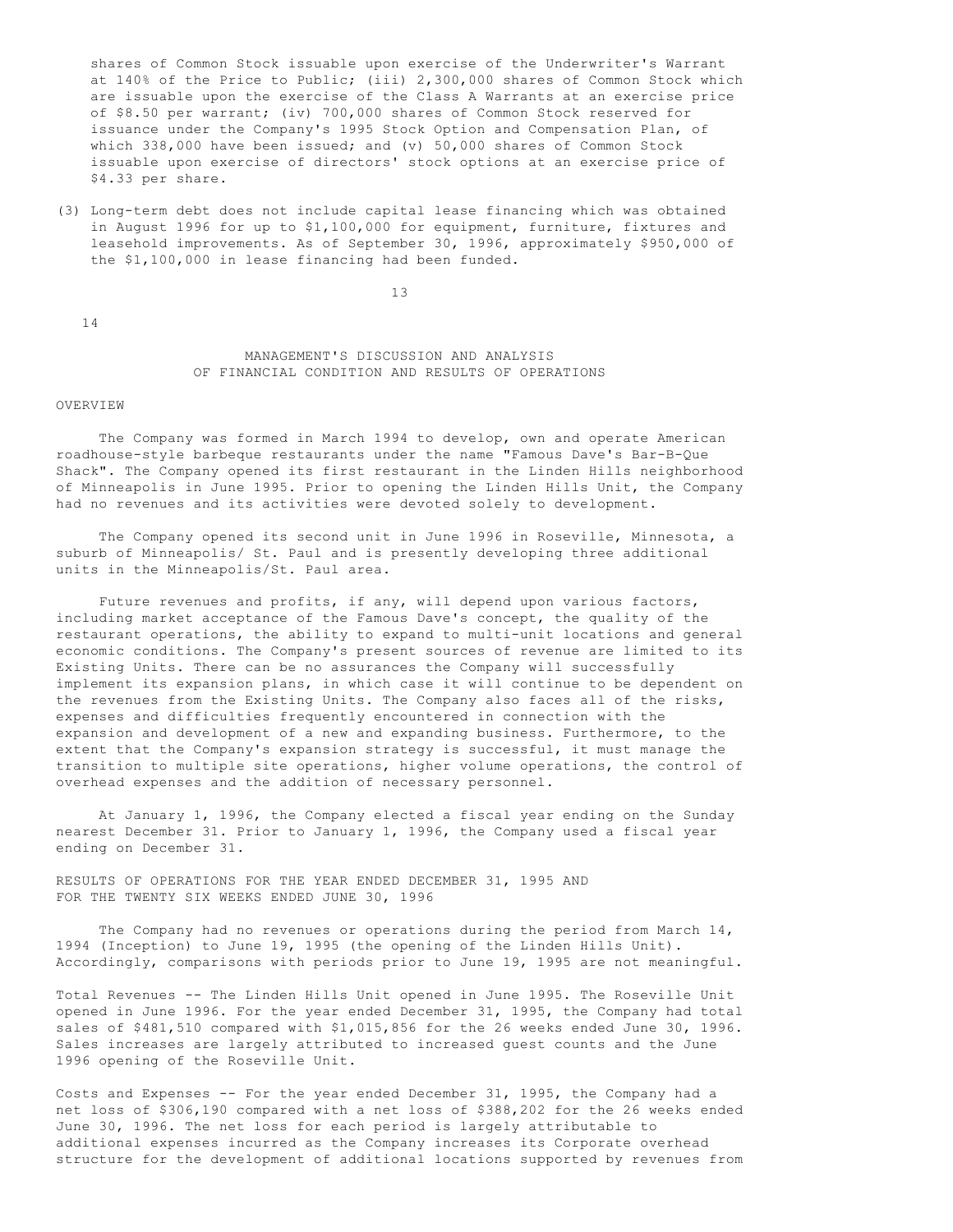primarily a single operating unit. On March 4, 1996, the Company entered into employment agreements with two of its executive officers requiring the payment of annual compensation totaling \$200,000 per year. On August 12, 1996, the Company entered into an employment agreement with an executive officer providing for a base annual salary of \$125,000 per year plus bonuses. These agreements will impact general and administrative expenses on an ongoing basis.

Results of the Linden Hills Unit -- The following table sets forth the unit level results from the Company's Linden Hills Unit. Unit level results include food and beverage costs, unit operating expenses and unit level

14

15

depreciation and amortization, but do not include any portion of the Company's general, administrative and development expenses or any allocation of interest expense.

|                               | PERIOD FROM<br>COMMENCEMENT<br>OF OPERATIONS<br>(JUNE 19, 1995)<br>1995 | TO DECEMBER 31.     | 26 WEEKS ENDED<br>JUNE 30, 1996  |                                    |  |
|-------------------------------|-------------------------------------------------------------------------|---------------------|----------------------------------|------------------------------------|--|
|                               | AMOUNT                                                                  | PERCENT             | AMOUNT                           | PERCENT                            |  |
| Food and beverage costs       | \$481,510<br>169.789<br>--------                                        | 100.0%<br>35.3      | \$778.968<br>256,336<br>-------- | 100.0%<br>32.9<br>$- - - - -$      |  |
| Depreciation and amortization | 311,721<br>302,217<br>17,009                                            | 64.7<br>62.8<br>3.5 | 522,632<br>305,006<br>16,760     | 67.1<br>39.2<br>2.2<br>$- - - - -$ |  |
| Unit level income (loss)      | \$(7, 505)                                                              | $(1.6)$ %           | \$200,866                        | 25.7%                              |  |

 During the period from the commencement of Linden Hills operations (June 19, 1995) to December 31, 1995, food and beverage costs were \$169,789 or 35.3% of sales compared with \$256,336 or 32.9% of sales for the June 30, 1996 period. The improvement in food and beverage costs as a percentage of sales is due primarily to improved operating efficiencies.

 Restaurant operating expenses were \$302,217 or 62.8% of sales during the period from the commencement of Linden Hills operations (June 19, 1995) to December 31, 1995 compared to \$305,006 or 39.2% of sales during the 26 weeks ended June 30, 1996. This improvement in restaurant operating expenses as a percentage of sales is due primarily to improved labor management and other operating efficiencies and increased sales.

 Although no assurances can be given, management believes that the Linden Hills Unit's current level of sales, trained workforce and general operational improvements will improve unit level income in future periods.

# LIQUIDITY AND CAPITAL RESOURCES

 The Company has met its capital requirements through revenues from operations, the sale of Common Stock to and borrowings from its sole shareholder, David W. Anderson, and the private placement of debt and common stock. During the period from March 14, 1994 (Inception) through December 31, 1995, the Company sold to Mr. Anderson 2,000,000 shares of Common Stock at \$.50 per share. Pursuant to the subscription agreement relating to such purchase, payments were made totaling \$425,270 during part-year 1994 and \$574,730 during the year ended December 31, 1995. Additionally, the Company entered into a revolving promissory note with Mr. Anderson allowing for advances of up to \$2,000,000. As of June 30, 1996, the Company had outstanding advances totaling \$359,349 under this arrangement. This note was paid in full in August 1996.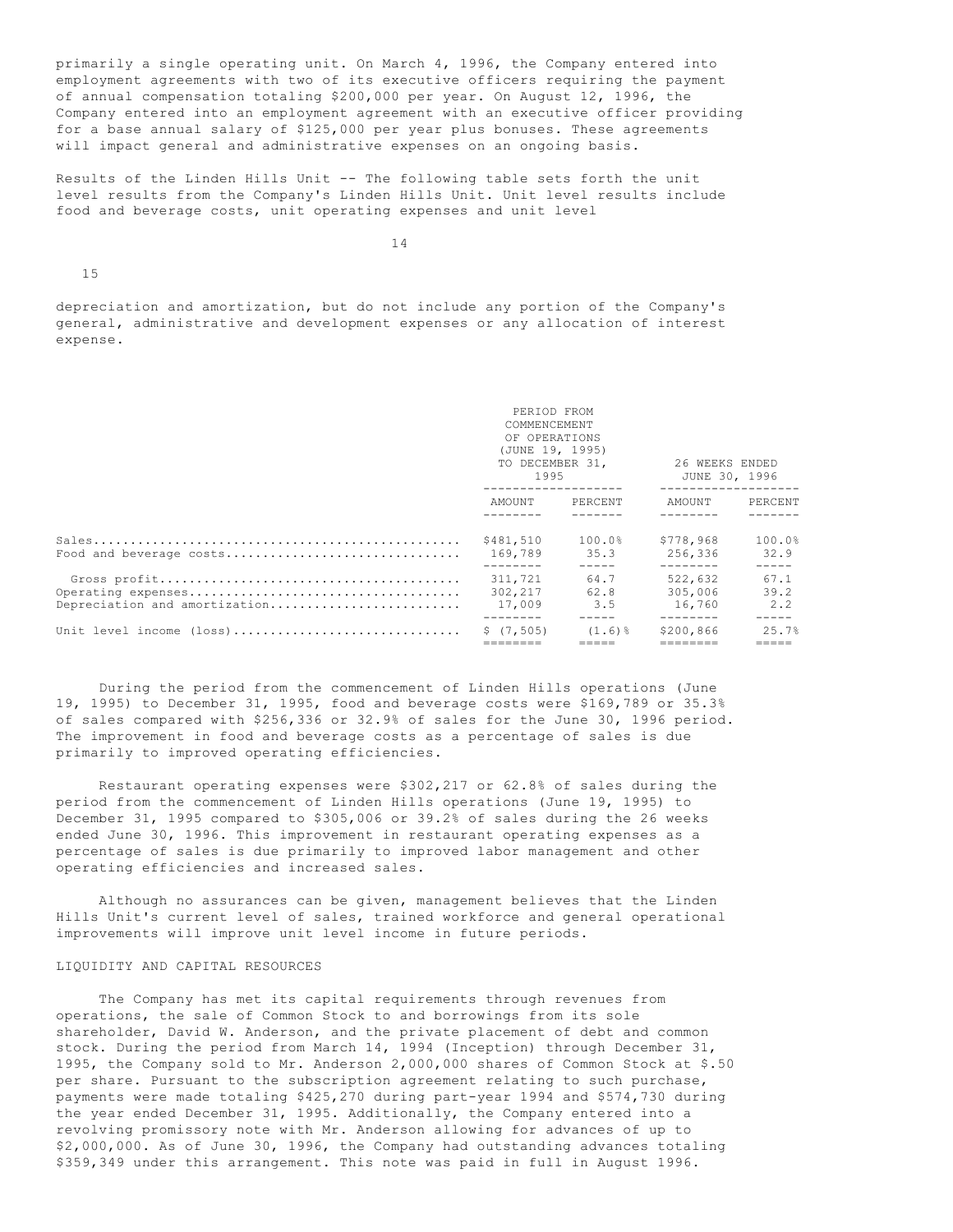In July 1996, the Company completed a private placement of 1,356,250 shares of Common Stock at \$3.50 per share. The net proceeds to the Company were approximately \$4.2 million. Such proceeds have been, and will be, used for additional unit development and working capital.

 For the year ended December 31, 1995, the Company used \$227,069 in cash flow for operating activities and during the 26 weeks ended June 30, 1996, the Company used \$163,899 in cash flow for operating activities.

 Since Inception, the Company's principal capital requirements have been the funding of (i) the development of the Company and the Famous Dave's concept, (ii) the construction of the Linden Hills and Roseville Units and the acquisition of the furniture, fixtures and equipment therein and (iii) towards the development of additional units as described below. Total capital expenditures for the Linden Hills and Roseville Units were approximately \$425,000 and \$1,110,000, respectively.

15

16

 The Company is developing additional restaurants in the Minneapolis/St. Paul area. The Company had incurred approximately \$995,000 in the development of these units as of June 30, 1996. When completed, the Company estimates that capital expenditures for these additional units will be approximately \$7.0 million. The units are expected to be complete by the first half of 1997.

 In addition to construction in progress, the Company has capitalized approximately \$39,000 of direct costs relating to the Roseville Unit and units under construction. It is the Company's policy to amortize the direct costs of hiring and training the initial work force and other direct costs associated with opening a new Unit over a twelve-month period, beginning when the facility is opened, if the recoverability of such costs can be reasonably assured. Accordingly, initial costs related to the Linden Hills Unit were expensed as incurred due to the developmental nature of the Unit.

 In August 1996, the Company secured access to \$1,100,000 of capital lease financing. This lease financing will be used for equipment, furniture, fixtures and leasehold improvements. As of September 30, 1996, approximately \$950,000 of the \$1,100,000 in lease financing had been funded.

 After the completion of these expansion plans, future development and expansion will be financed through cash flow from operations and other forms of financing such as the sale of additional equity and debt securities, capital leases and other credit facilities. There are no assurances that such financing will be available on terms acceptable or favorable to the Company.

16

17

#### **BUSINESS**

#### OVERVIEW

 The primary business of the Company is to develop, own and operate American roadhouse-style barbeque restaurants under the name "Famous Dave's Bar-B-Que Shack." The Company presently owns and operates three restaurants, one located in the Linden Hills neighborhood of Minneapolis (the "Linden Hills Unit"), one in Roseville, Minnesota (the "Roseville Unit") and the third in Calhoun Square in Minneapolis (the "Calhoun Blues Joint" and, collectively with the Linden Hills and Roseville Units, the "Existing Units"). The Calhoun Blues Joint opened in early September 1996, and features live blues music during certain evenings and an authentic Chicago blues decor. The Company is developing three additional restaurants: in Minnetonka, Minnesota, on West 7th Street near the Highland Park area of St. Paul, Minnesota and in Maple Grove, Minnesota. These last three units are expected to open during the first half of 1997.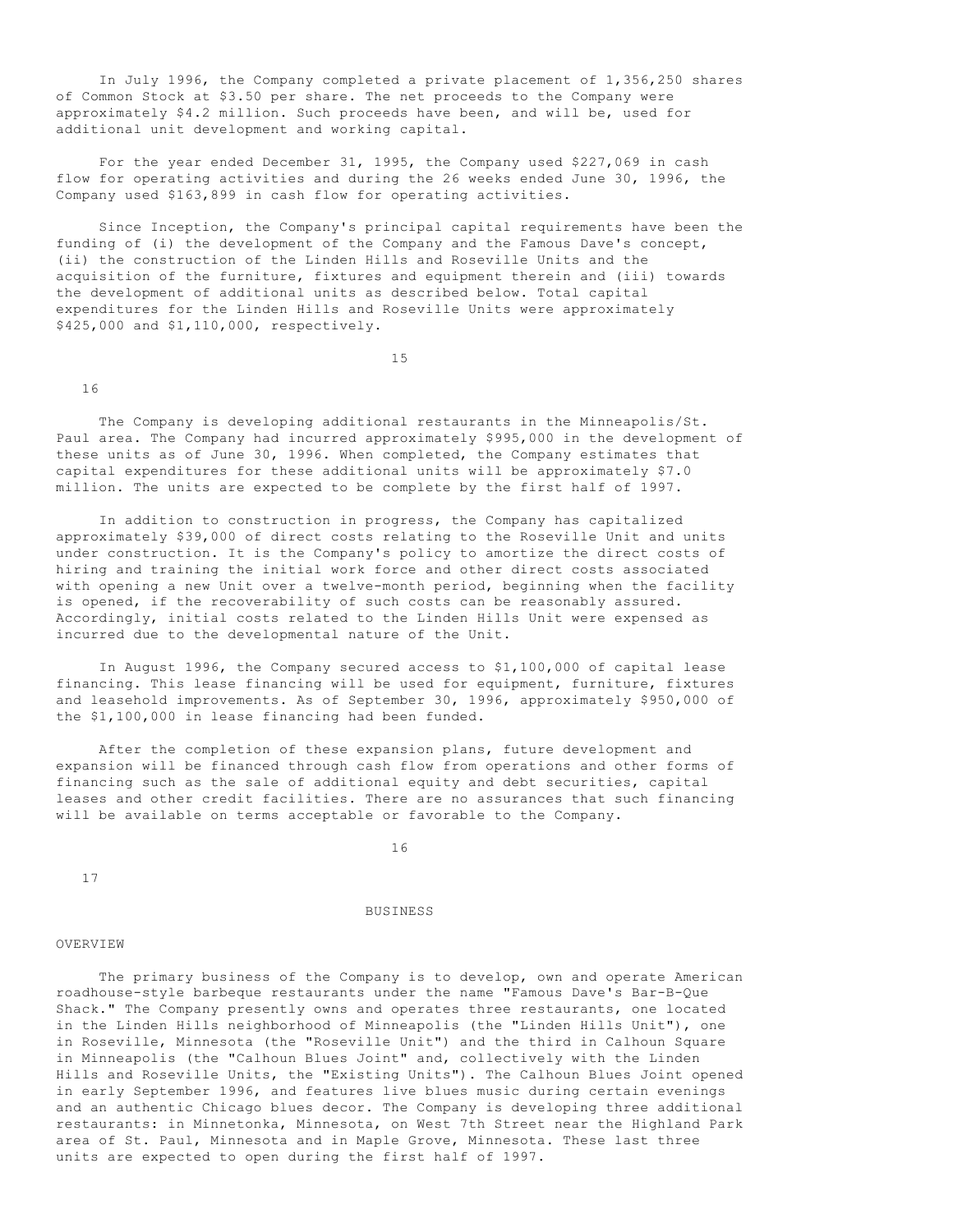#### THE FAMOUS DAVE'S CONCEPT AND STRATEGY

#### Concept Development

 The Company was founded by David W. Anderson in March 1994. As a cooking enthusiast, Mr. Anderson has spent more than 20 years analyzing seasonings, barbeque sauces, rib recipes, cooking techniques and equipment in the development of his barbeque. In addition, Mr. Anderson has traveled extensively throughout the United States, visiting hundreds of barbeque restaurants for the purposes of researching regional tastes, ambiance, decor, menu development, plate presentation, and restaurant design before opening his first restaurant in Hayward, Wisconsin in June 1994 (the "Hayward Facility"). The Hayward Facility, which is part of a larger resort complex, is not owned by the Company but by a company wholly-owned by David W. Anderson.

 Famous Dave's concept was developed around favorable memories associated with backyard barbecues. In identifying a potential market niche, Mr. Anderson has studied the development of certain restaurants that have capitalized on the growing trend of home replacement meals taking the place of home cooked meals. The Company hopes to capitalize on this trend, both for dine-in and take-out meals. The Company believes that the comfortable, appealing decor of its restaurants and the universal appeal of down-home cooking and barbecue will be significant advantages in its attempts to penetrate this niche market.

# Competitive Differentiation

 On a national scale, the Company believes that it faces two major competitors, Tony Roma's and Damon's. Both restaurant chains feature baked, as opposed to pit smoked, ribs on a white platter. The Company believes that the setting of such restaurants is more formal and has a masculine ambiance.

 Famous Dave's specializes in real hickory pit smoked barbeque served in colorful picnic-style baskets in a themed roadhouse-style restaurant with a warm and inviting family atmosphere.

#### The Menu

 The Company's primary focus is its food. The Company's mission is to deliver the best barbeque in America. Each restaurant features a limited assortment of menu items, such as hickory-smoked St. Louis-style spareribs, Texas beef brisket, herb-roasted chicken, barbeque sandwiches, and char-grilled burgers, as well as honey-buttered corn bread, potato salad, cole slaw and "Wilbur"(TM) beans. Homemade desserts, including Famous Dave's bread pudding, Kahlua(TM) brownies and strawberry shortcake, are a specialty. The Company's Famous Dave's BBQ Sauces, which are provided in four regional variations (Rich-N-Sassy(TM), Texas Pit(TM), Georgia Mustard(TM) and Hot Stuff(TM)), represent signature items of the Company. The Company's Rich-N-Sassy(TM) Famous Dave's BBQ Sauce was awarded first place in the mild tomato division of the 1995 Kansas City American Royal Barbeque Contest.

 Lunch entrees range from \$6 to \$8 and dinner entrees from \$10 to \$12. The average guest check for the five-week period ending September 29, 1996 was approximately \$11 per person. Food portions are generous to

17

18

increase the perceived value. Management believes that the Company's food, together with each restaurant's distinctive decor, have resulted in a high level of repeat business. Presently, approximately 34% of the Company's business is take-out at the Linden Hills Unit.

 The Company intends to obtain a beer and wine license for most of its restaurants, with the intention that such beverages will be served along with meals. The Company does not intend to emphasize sales of beer and wine apart from meals in most of its restaurants, primarily because the Company feels that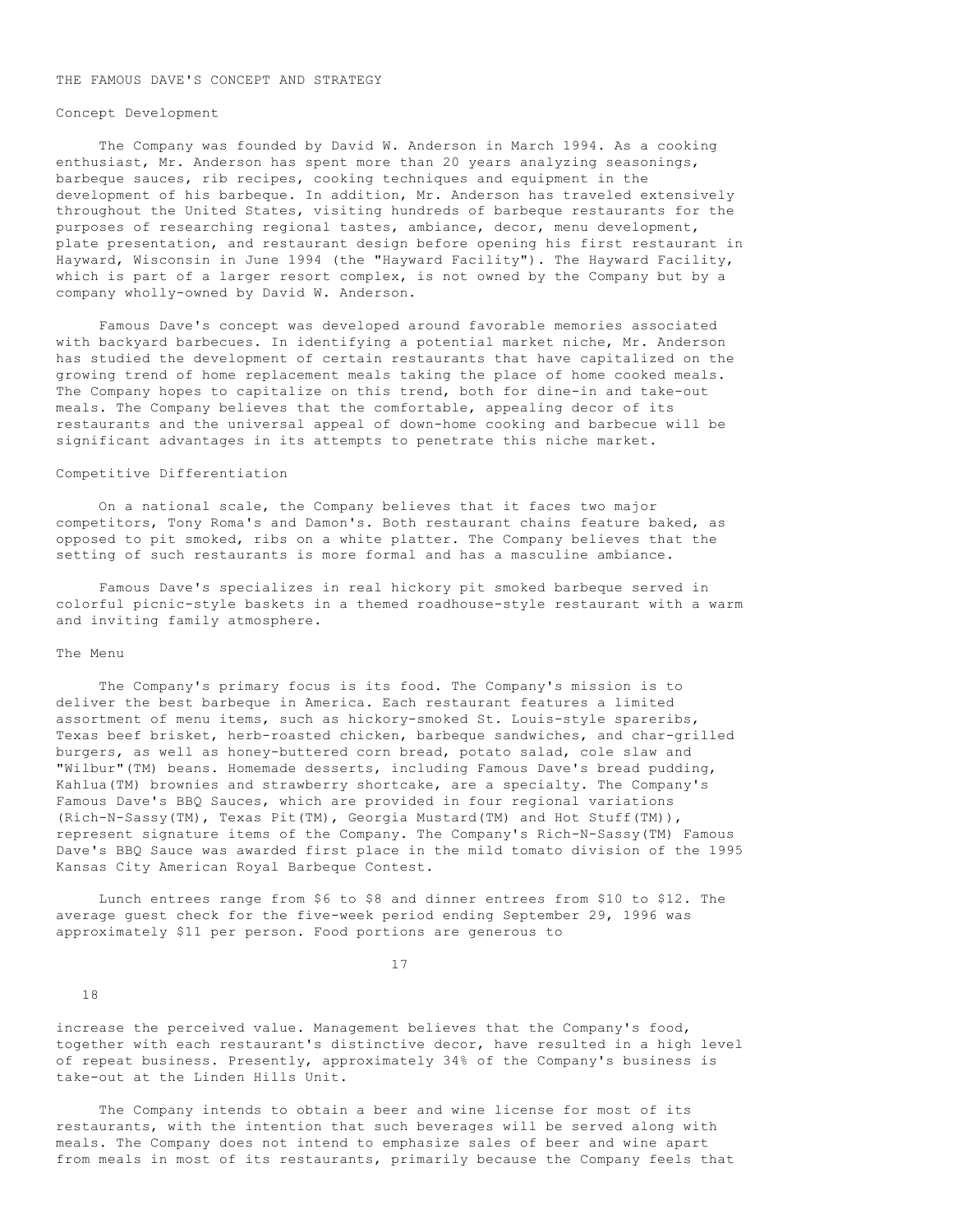it reduces the number of table turns and therefore profitability. In addition to a beer and wine license, the Company has obtained a liquor license for the Calhoun Blues Joint.

# Awards and Recognition

 The Company's food and restaurants have won the following awards during the past year:

| First place (mild tomato category) | Best Ribs                  |
|------------------------------------|----------------------------|
| American Royal Barbeque Contest    | Critic's Choice Award      |
| Kansas City, Missouri              | Minnesota Monthly          |
| October 1995                       | May 1996                   |
|                                    |                            |
| Best Bar-B-Oue Joint               | First Place Award,         |
| Mpls/St. Paul Magazine             | Best Barbeque Beef Brisket |
| January 1996                       | Rib Buddies Cookoff        |
|                                    | St. Paul, Minnesota        |
| 1996 Diner's Choice Award          | May 1996                   |
| Best New Restaurant                |                            |
| Mpls/St. Paul Magazine             |                            |
| April 1996                         |                            |

 In addition, Governor Arne Carlson of Minnesota proclaimed Wednesday, September 4, 1996, to be "Famous Dave's BBQ & Blues Day," to coincide with the Grand Opening of the Calhoun Blues Joint.

#### Food Preparation and Delivery

 The Company believes that ease of food preparation and delivery will be one key to its success. While some restaurants require highly compensated and extensively trained chefs, the food served at each restaurant is prepared in a basic three-step process that requires minimal training time. Mr. Anderson has developed prepared seasonings, sauces, bread mixes and other ingredients, which allow each menu item to be served with minimal preparation. The Company views this efficient and effective process as critical for its national expansion.

#### Focus on Customer Satisfaction

 The Company is committed to staffing each unit with an experienced management team and providing its customers with prompt, friendly and efficient service. The customer's experience is also enhanced by the attitude and attention of restaurant personnel. The Company recognizes that, in order to maintain a high level of repeat customers and to attract new business, it must provide superior customer service.

 Famous Dave's maintains a mission statement that its goal is to strive for "delighted" guests rather than just "satisfied" guests. The Company believes that a customer establishes his or her opinion within the first seven seconds. To this end, the Company has focused its property development to maximize first impressions of sight, smell, sound, and feel. The Company accomplishes this through the wonderful smell of hickory-smoked barbeque, the lively sounds of juke joint blues music, the colorful and nostalgic decor, and the varied textures of rough cut pine, corrugated tin roofs, and antiques.

18

19

#### Distinctive Roadhouse Decor

 The Linden Hills and Roseville Units are "real" barbeque joints, reminiscent of the old country-style roadhouse barbeque "joints" that dotted rural America 50 years ago. The Company's nostalgic roadside shack theme is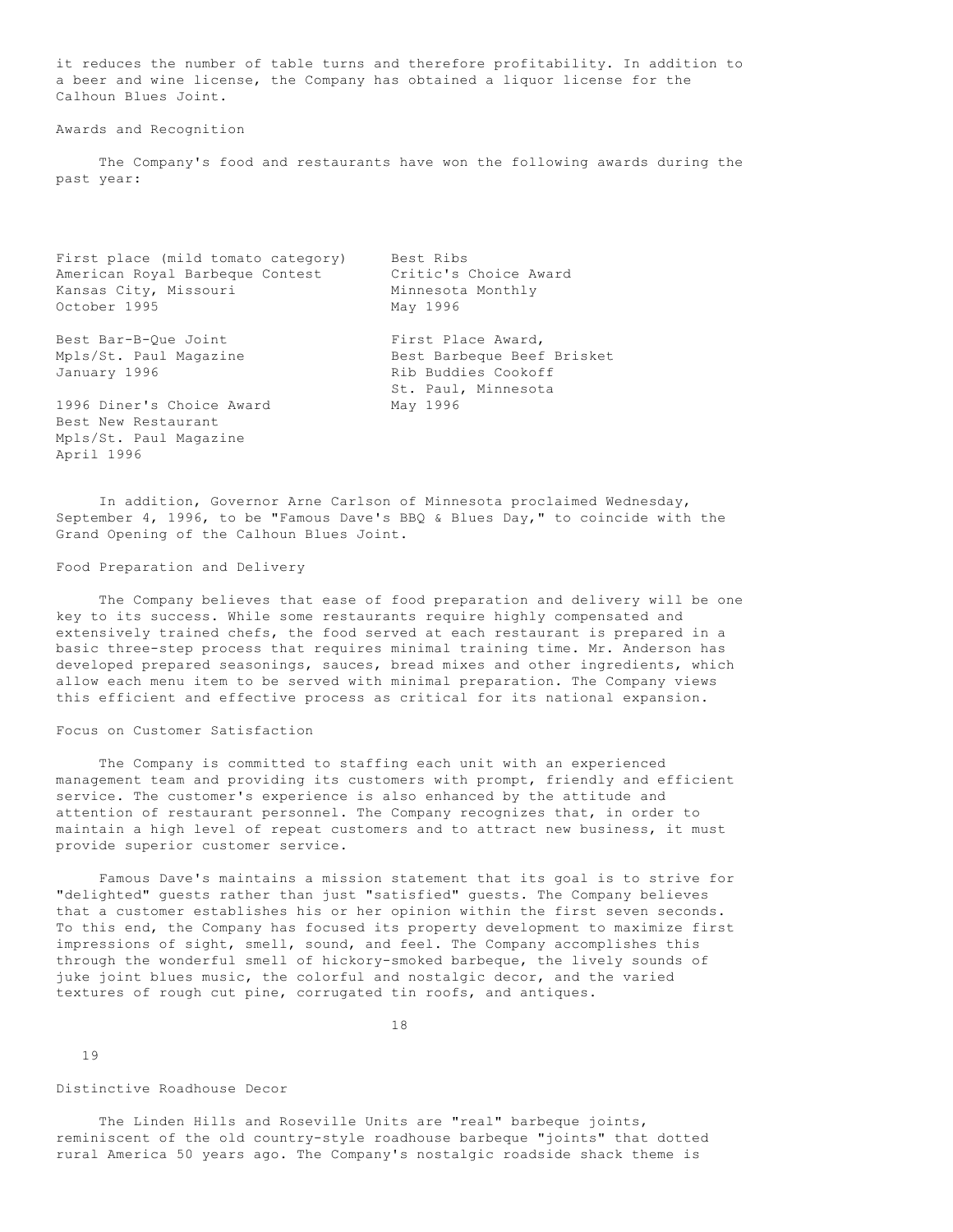promoted by the use of antiques and items of Americana from the '20s and '30s in a rustic environment. The weathered barn wood walls, cozy, antique-filled Southern country shack decor, overhead tin roofing and blues tunes in the air are intended to convey the feeling of a down-home backyard barbeque.

 Each restaurant table is covered with a red and white checkered oilcloth and features salt, pepper and barbeque sauces stored in a six-pack beer container. A large roll of paper towels accompanies every meal.

#### The Blues Component

 The roadhouse theme is further enhanced by the use of blues music which, together with the restaurant's decor, provides an entertaining dining environment. Each restaurant features taped blues music that contributes to the roadhouse theme. Mr. Anderson's attention to detail includes personal selection of all music that is played in the restaurants. In addition, the Company's Blues Joint features live blues music featuring the Famous Dave's Blues All-Stars (the "Blues Band"). The Company believes that the Blues Band, which will have music on CD's available for sale at each restaurant, will provide significant marketing exposure for the Company.

## PROPERTY AND UNIT LOCATIONS

 The following table sets forth certain information about the Company's existing and planned restaurants:

| LOCATION                          | APPROXIMATE<br>SOUARE<br>FOOTAGE | APPROXIMATE<br>RESTAURANT<br><b>SEATS</b> | <b>THEME</b>      | DATE OPENED OR<br>PLANNED TO BE OPENED |
|-----------------------------------|----------------------------------|-------------------------------------------|-------------------|----------------------------------------|
| Linden Hills                      | 2,900                            | $60 + 40$                                 | roadhouse         | June 1995                              |
| Minneapolis, MN                   |                                  | patio seats                               |                   |                                        |
| Roseville, MN                     | 4,800                            | 100                                       | roadhouse         | June 1996                              |
| Calhoun Square<br>Minneapolis, MN | 10,500                           | 250                                       | BBO & Blues       | September 1996                         |
| Maple Grove, MN                   | 4,800                            | $80 - 90$                                 | roadhouse         | Spring 1997                            |
| Highland Park<br>St. Paul, MN     | 4,800                            | $80 - 90$                                 | roadhouse         | Spring 1997                            |
| Minnetonka, MN                    | 9,000                            | $150 - 200$                               | north woods lodge | Spring 1997                            |

The following units are leased or subleased from S&D Land Holdings, Inc., ("S&D") a Minnesota corporation wholly-owned by David W. Anderson, the Company's Chairman and Chief Executive Officer, pursuant to the following terms:

- 1. Linden Hills. The Linden Hills site contains approximately 2,900 square feet of restaurant space, including the patio area. The site is subject to a lease from S&D effective January 1, 1996 for a 10-year term with base rent of \$48,800 per year with annual increases based upon increases in the consumer price index ("CPI"). The Company also has the right to extend the term for two five-year periods. In addition to base rent, the Company is responsible for the payment of all operating costs and real estate taxes.
- 2. Roseville. S&D is the tenant under an Agreement of Lease and Agreement Concerning Sublease (collectively, "Lease"). S&D has subleased the Roseville site to the Company effective January 1, 1996 for \$82,200 per year with annual increases based upon increases in the CPI. The initial term under the Sublease is seven years. The Company has the right to extend the term for an additional five-year period. Should the Company so elect to extend, the Company is obligated to pay percentage rent of 1% of gross sales as additional rent. The improvements located on the site may revert to the landlord at the termination of the Sublease. Assignment or subletting of any interest in the Sublease requires the prior written approval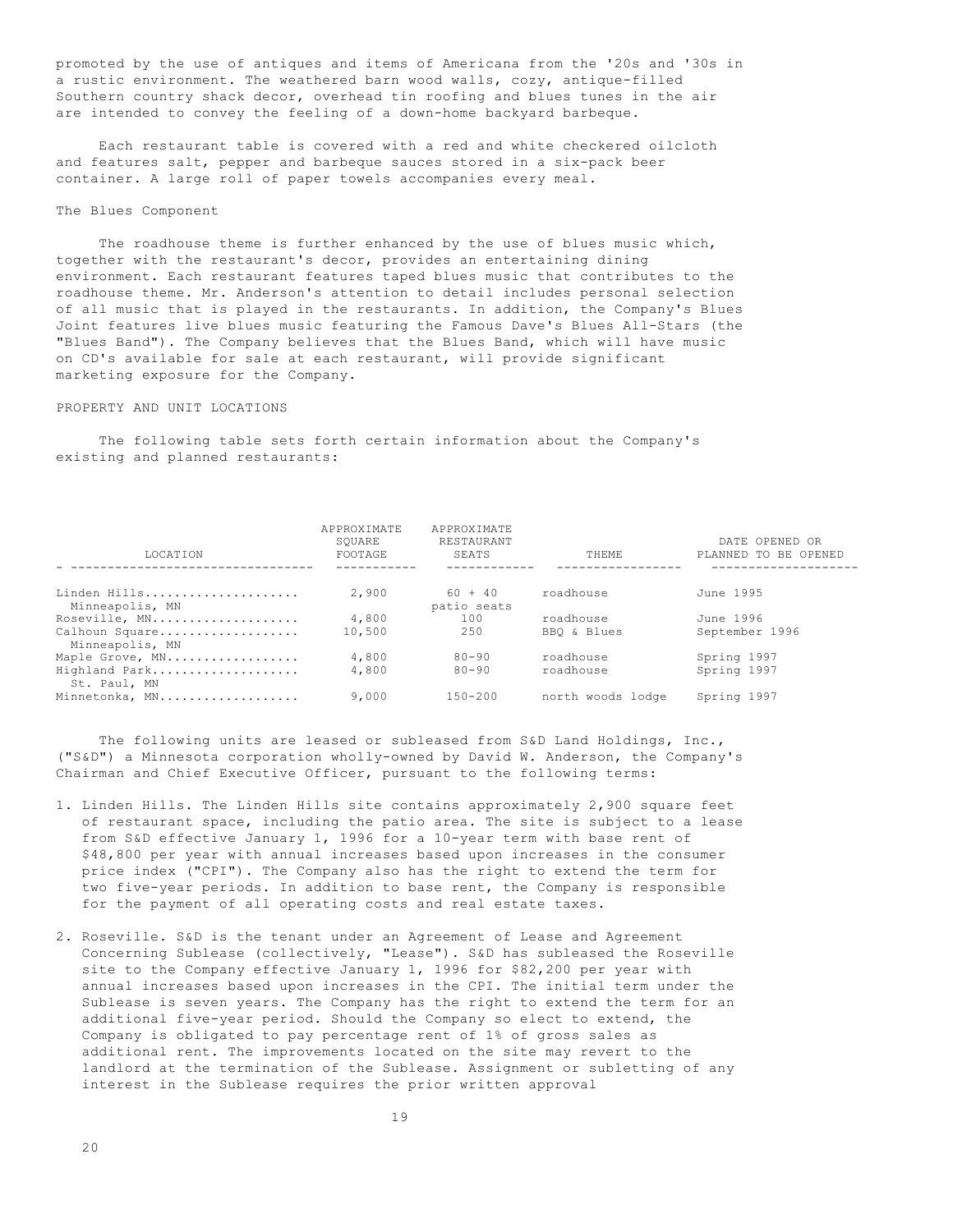of the landlord. In addition to base rent and percentage rent, the Company is responsible for the payment of all operating costs and real estate taxes.

- 3. Minnetonka. The Minnetonka site is a former restaurant located on approximately 2.3 acres of land. The Minnetonka site has been leased effective January 15, 1996 from S&D for a 10-year term with base rent of \$124,129 per year with annual increases based upon increases in the CPI. The Company has the right to extend the term for two five-year periods. The Company has the right to develop and/or remodel the existing building with the prior written consent of S&D. In addition to base rent, the Company is responsible for the payment of all operating costs and real estate taxes.
- 4. Highland Park. The Highland Park site contains approximately 2.3 acres of vacant land and was leased from S&D effective January 1, 1996 for a 10-year term with base rent of \$44,900 per year with annual increases based upon increases in the CPI. The Company also has the right to extend the term for two five-year periods. The lease allows the Company to develop the site as a restaurant at the Company's cost and with the prior written consent of S&D. In addition to base rent, the Company is responsible for the payment of all operating costs and real estate taxes.

The above-mentioned leases are non-cancelable by the Company. The Company or a subsidiary also has entered into leases or subleases for the following properties:

- 5. Calhoun Square -- Lake and Hennepin BBQ & Blues, Inc., a Minnesota corporation and a wholly-owned subsidiary of the Company ("LHBB") has entered into a lease for the Calhoun Square site with Calhoun Square Associates dated January 5, 1996. The lease runs for a term of 15 years and LHBB has the right to extend the term for two five-year periods. LHBB is obligated to pay base rent of \$13,293 per month plus percentage rent of 5% of gross sales over \$3,190,320. In addition to base rent and percentage rent, the Company is responsible for the payment of its pro-rata share of operating costs and real estate taxes.
- 6. Corporate Office -- The Company has assumed a lease effective as of August 31, 1996 for 7,800 square feet of office/warehouse space at 12700 Industrial Park Boulevard in Plymouth, Minnesota. Rent payments due under the lease are \$3,951 per month, which exclude prorations for operating expenses and real estate taxes. The lease terminates on August 31, 1998.

 The Hayward Facility, which is part of a larger resort complex, is not owned by the Company but by a company wholly-owned by David W. Anderson. See "Business -- The Famous Dave's Concept and Strategy -- Concept Development."

#### EXPANSION STRATEGY

 The Company intends to identify sites to locate its restaurants based on a variety of factors including local market demographics, site viability, competition and projected economics of each unit. Initial plans are to continue to identify and finalize future site opportunities in the Minneapolis/St. Paul area via land purchases, building and land purchases, land leases and building and land leases. The Company believes the Minneapolis/St. Paul area can support up to approximately 10 units, and expects to open at least three additional units in the Minneapolis/St. Paul area in 1997.

 Simultaneously, the Company intends to predominantly target additional major metropolitan markets to broaden and enhance the recognition value of the concept. Specific cities for expansion will be identified and analyzed as to potential compatibility with the concept.

#### OPERATIONS, MANAGEMENT AND EMPLOYEES

 The Company's ability to manage multi-location units will be central to its overall success. The Company's management has very limited restaurant and multi-unit restaurant experience. See "Risk Factors -- Limited Management Experience/Need for Additional Management." The Company believes that its management must include skilled personnel at all levels. The Company also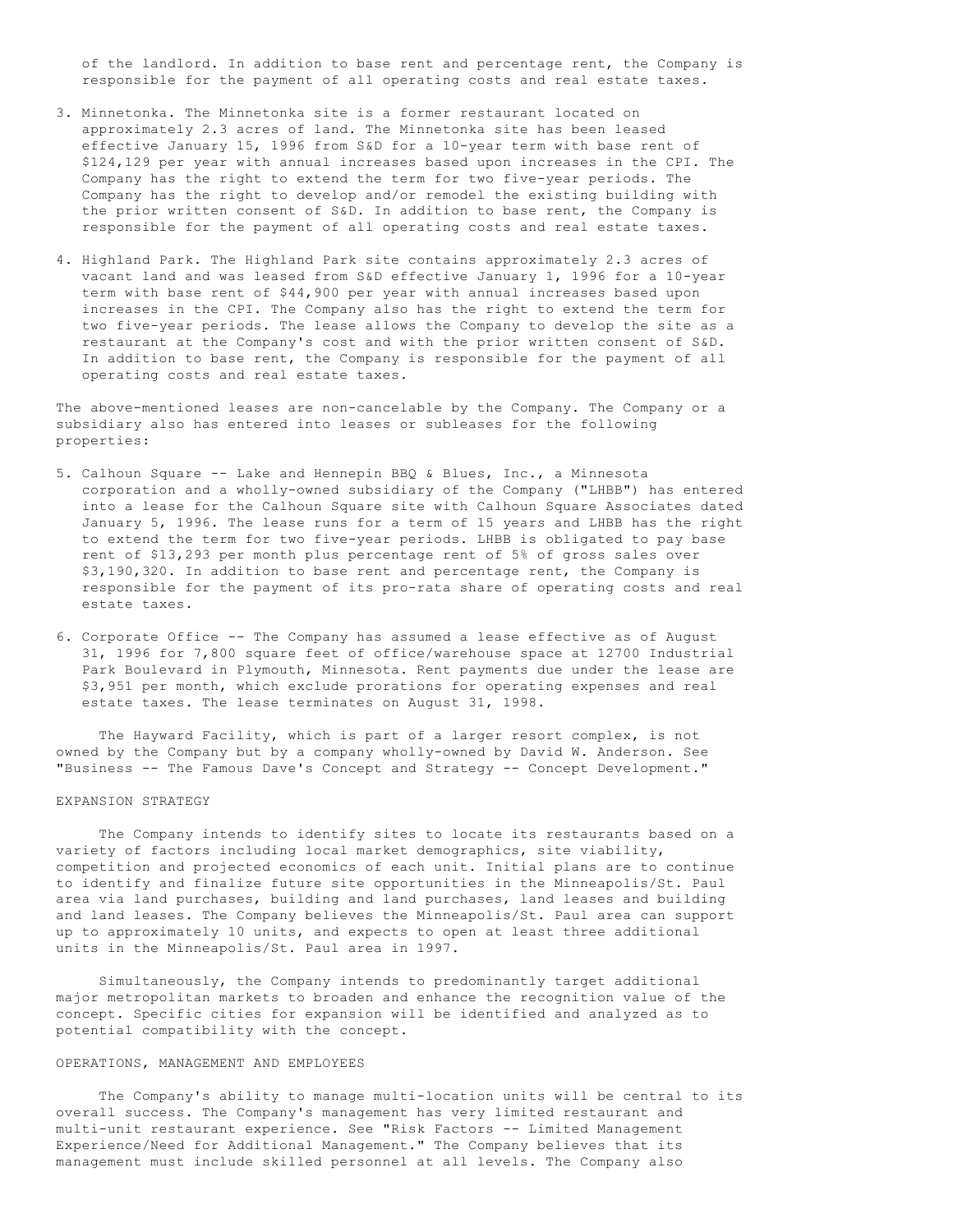intends to hire other corporate level and management employees to help implement and operate its expansion plans, including a chief operating officer with significant multi-unit restaurant experience. At the unit level, the Company places

20

21

specific emphasis on the position of general manager ("General Manager") and seeks employees with significant restaurant experience and management expertise. The General Manager of each restaurant reports directly to the President. The Company strives to maintain quality and consistency in each of its units through the careful training and supervision of personnel and the establishment of, and adherence to, high standards relating to personnel performance, food and beverage preparation, and maintenance of facilities. The Company believes that it has been able to attract high quality, experienced restaurant and retail management and personnel with its competitive compensation and bonus programs. Staffing levels vary according to the time of day and size of the restaurant. In general, each unit has between 30 and 50 employees.

 All managers must complete a training program, during which they are instructed in areas such as food quality and preparation, customer service, and employee relations. The Company has also prepared operations manuals relating to food and beverage quality and service standards. New staff members participate in approximately three weeks of training under the close supervision of Company management. Management strives to instill enthusiasm and dedication in its employees, regularly solicits employee suggestions concerning Company operations, and endeavors to be responsive to employees' concerns. In addition, the Company has extensive and varied programs designed to recognize and reward employees for superior performance. As of September 22, 1996, the Company had approximately 300 employees, 60 of which were full-time. The Company believes that its relationship with its employees is good.

#### PURCHASING

 The Company strives to obtain consistent quality items at competitive prices from reliable sources. Any discontinuance of such favorable pricing could negatively impact the Company's purchasing abilities. In order to maximize operating efficiencies and to provide the freshest ingredients for its food products while obtaining the lowest possible prices for the required quality, each unit's management team determines the daily quantities of food items needed and orders such quantities from major suppliers at prices often negotiated directly with the Company's corporate office. Food and supplies are shipped directly to the restaurants, although the Company may develop a centralized food preparation commissary. The Company purchases perishable food products locally.

# MARKETING AND PROMOTION; THE RIBMOBILE

 To date, the Company has relied primarily upon advertising, publicity and "word of mouth" advertising to attract customers to its restaurants. The Company also utilizes distinctive exterior signage and off-site billboards. In addition, the Company has attempted to create equity in its "Famous Dave's" name by offering items such as Famous Dave's Bar-B-Que sauces for retail sale at its restaurants and in approximately 50 grocery stores in the Twin Cities area. The Company also sells T-shirts, caps and sweatshirts bearing its logo in its restaurants.

 The Company utilizes the Famous Dave's Ribmobile to participate in local rib festivals and barbeque contests. The Company currently participates in seven or eight "ribfests" a year. The Company has found that such festivals and concepts result in favorable publicity.

# TRADEMARKS

 The Company's ability to successfully implement its Famous Dave's concept will depend in part upon its ability to protect its trademarks. The Company has filed a trademark application with the United States Patent and Trademark Office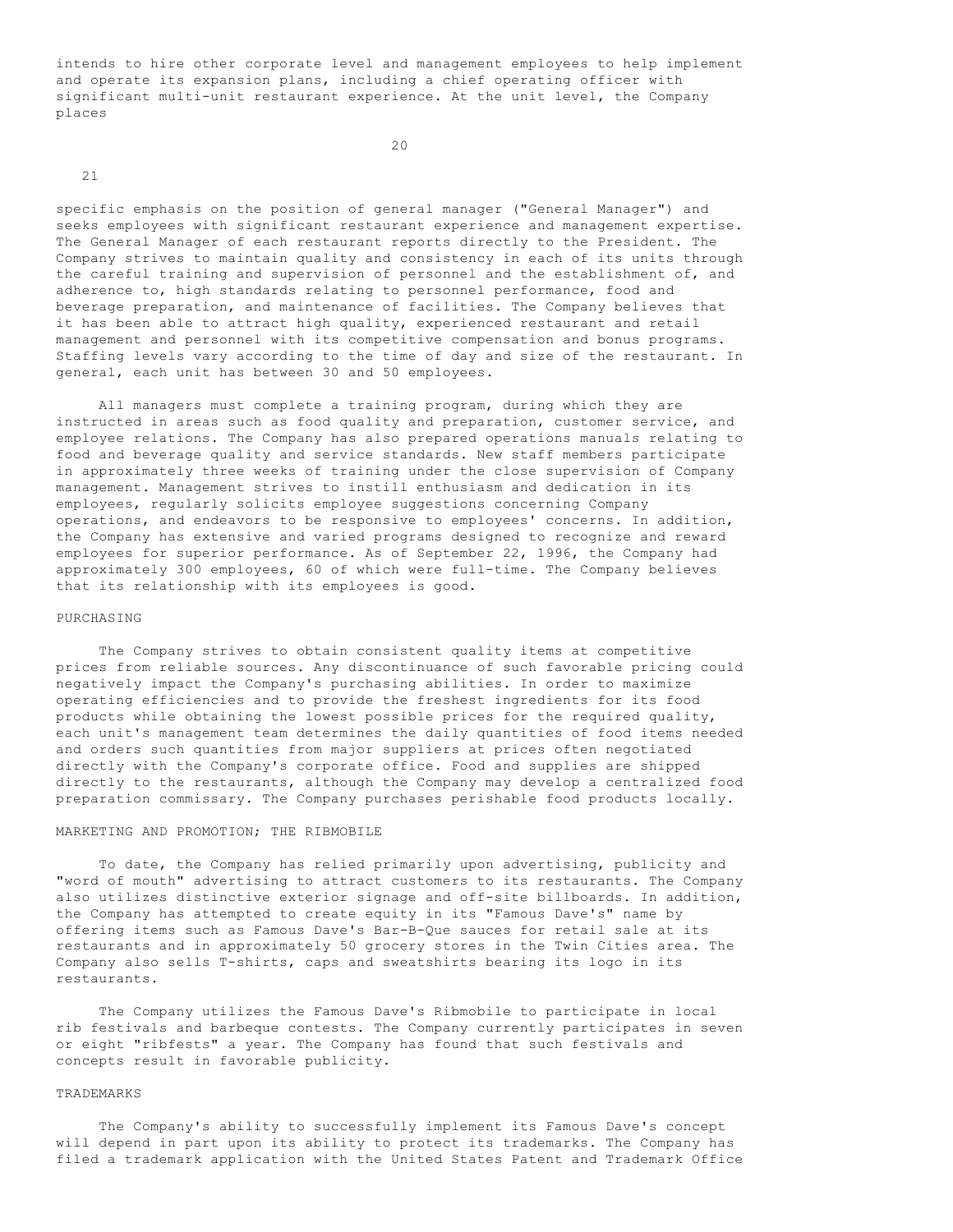to register the mark "Famous Dave's" and design. There can be no assurance that the Company will be granted trademark registration for any or all of the proposed uses in the Company's applications. In the event the Company's mark is granted registration, there can be no assurance that the Company can protect such mark and design against prior users in areas where the Company conducts operations. There is no assurance that the Company will be able to prevent competitors from using the same or similar marks, concepts or appearance. In October 1996, the Company received correspondence alleging that the Company's use of a pig and guitar design in connection with its BBQ & Blues concept (the "Design")

21

22

infringed an existing trademark. The Company does not believe the Design infringes such other trademark and intends to vigorously defend its use of the Design against the holder of such other trademark.

# LEGAL PROCEEDINGS

 The Company is not a party to any material litigation and is not aware of any threatened litigation that would have a material adverse effect on its business.

# COMPETITION

 The food service industry is intensely competitive with respect to food quality, concept, location, service and price. In addition, there are many well-established food service competitors with substantially greater financial and other resources than the Company and with substantially longer operating histories. The Company believes that it competes with other full-service dine-in restaurants, take-out food service companies, fast-food restaurants, delicatessens, cafeteria-style buffets, and prepared food stores, as well as with supermarkets and convenience stores. Competitors include national, regional, and local restaurants, purveyors of carry-out food, and convenience dining establishments.

 Primary national and regional competitors of the Company include such other "family-oriented" comparable restaurants as Applebee's, TGI Friday's, Chili's, Ground Round, Bennigan's and barbeque-related restaurants such as Tony Roma's, Red Hot & Blue, Damon's and Sonny's. The Company believes that it can effectively compete in this market by offering superior food taste, an attractive highly-themed family atmosphere, and superior ambiance provided by carefully chosen blues music and an "open kitchen" smell of real barbeque.

 Competition in the food service business is often affected by changes in consumer tastes, national, regional, and local economic and real estate conditions, demographic trends, traffic patterns, the cost and availability of labor, purchasing power, availability of product, and local competitive factors. The Company attempts to manage or adapt to these factors, but it should be recognized that some or all of these factors could cause the Company to be adversely affected.

 In addition, to the extent that barbeque restaurants are frequently viewed as "local," the Company may experience intense competition or lack of consumer acceptance if it expands into areas with existing barbeque restaurants.

#### **REGULATION**

 Restaurants are subject to licensing and regulation by state and local health, sanitation, safety, fire, and other authorities and are also subject to state and local licensing and regulation of the sale of alcoholic beverages and food. Difficulties in obtaining or failure to obtain required licenses and approvals will result in delays in, or cancellation of, the opening of restaurants. The food and liquor licenses are also subject to suspension or non-renewal if the granting authority determines that the conduct of the holder does not meet the standards for initial grant or renewal. The Company believes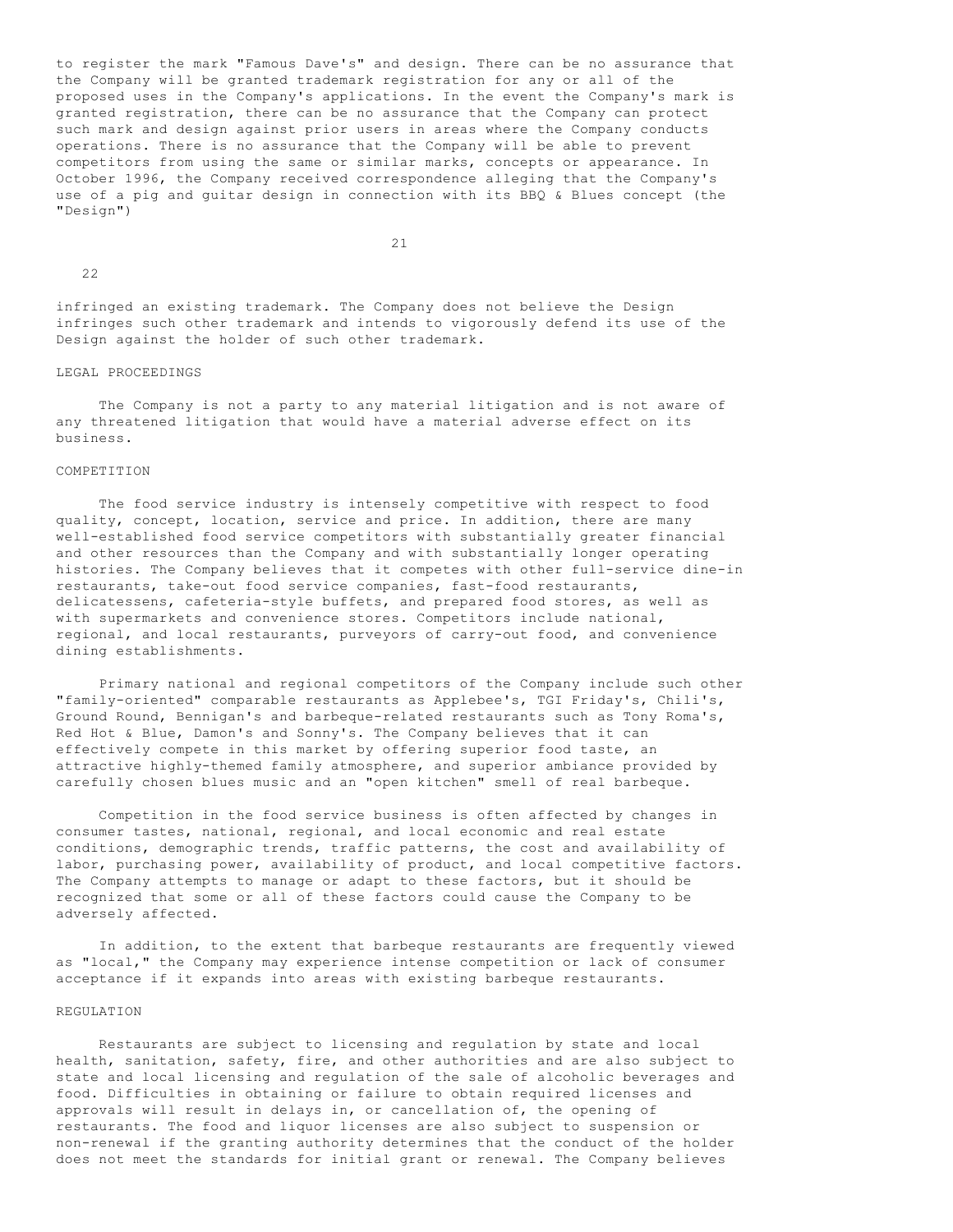that it is in compliance with all licensing and other regulations.

 The federal Americans With Disabilities Act prohibits discrimination on the basis of disability in public accommodations and employment. The Company could be required to expend funds to modify its restaurants in order to provide service to or make reasonable accommodations for disabled persons. The Company's restaurants are currently designed to be accessible to the disabled. The Company believes it is in substantial compliance with all current applicable regulations relating to accommodations for the disabled.

22

23

#### MANAGEMENT

#### DIRECTORS AND EXECUTIVE OFFICERS

 The following table sets forth certain information with respect to each of the directors and executive officers of the Company.

| NAME.                | AGE. | POSITION(S) HELD                                  |
|----------------------|------|---------------------------------------------------|
|                      |      |                                                   |
| David W. Anderson 43 |      | Chairman of the Board and Chief Executive Officer |
| William L. Timm 36   |      | President                                         |
| Mark A. Payne 37     |      | Vice President, Finance, Chief Financial Officer, |
|                      |      | Secretary and Treasurer                           |
| Martin J. O'Dowd 48  |      | Director                                          |
| Thomas J. Brosig 47  |      | Director                                          |

 David W. Anderson, founder of the Company, has been the Chairman of the Board since its formation. Mr. Anderson is also a founder and a director of Rainforest Cafe, Inc. In October 1990, Mr. Anderson co-founded Grand Casinos, Inc. and through March 1996 served as a director and Executive Vice President.

 William L. Timm has been President of the Company since March 1996. From February 1987 to December 1995, Mr. Timm was a self-employed, independent contractor working as a National Marketing Director for National Safety Associates International, Inc., an international distribution network of consumer products, including water and air filtration systems and nutritional products. In this position, Mr. Timm was appointed to the Executive President's Advisory Council as one of the top 1% earners for National Safety Associates.

 Mark A. Payne has been Vice President, Finance, Chief Financial Officer, Secretary and Treasurer since August 1996. Previously, and since August 1995 he was Senior Vice President, Business Development and Acquisitions of ValueVision International, Inc., a television home shopping network. Prior to that and since December 1990, he served as Vice President, Finance and Chief Financial Officer at ValueVision.

 Martin J. O'Dowd has been a director of the Company since August 1996. Since May 1995, Mr. O'Dowd has served as President and Chief Operating Officer of Rainforest Cafe, Inc. In June 1995 he became a director and Secretary of Rainforest Cafe, Inc. From July 1987 to May 1995, Mr. O'Dowd was Corporate Director, Food and Beverage Services, for Holiday Inn Worldwide. From August 1985 to July 1987, Mr. O'Dowd was Vice President and General Operations Manager for the Hard Rock Cafe in New York. Mr. O'Dowd is also a director of Elephant & Castle Group, Inc.

 Thomas J. Brosig has been a director of the Company since August 1996. Since August 1994, Mr. Brosig has served as Executive Vice President - Investor Relations and Special Projects of Grand Casinos, Inc. From its inception until May 1995, Mr. Brosig served as Secretary of Grand Casinos, Inc., and from May 1993 until August 1994, Mr. Brosig served as its President. Mr. Brosig also served as Grand Casinos, Inc.'s Chief Operating Officer from October 1991 until May 1993, and as its Chief Financial Officer from its inception until January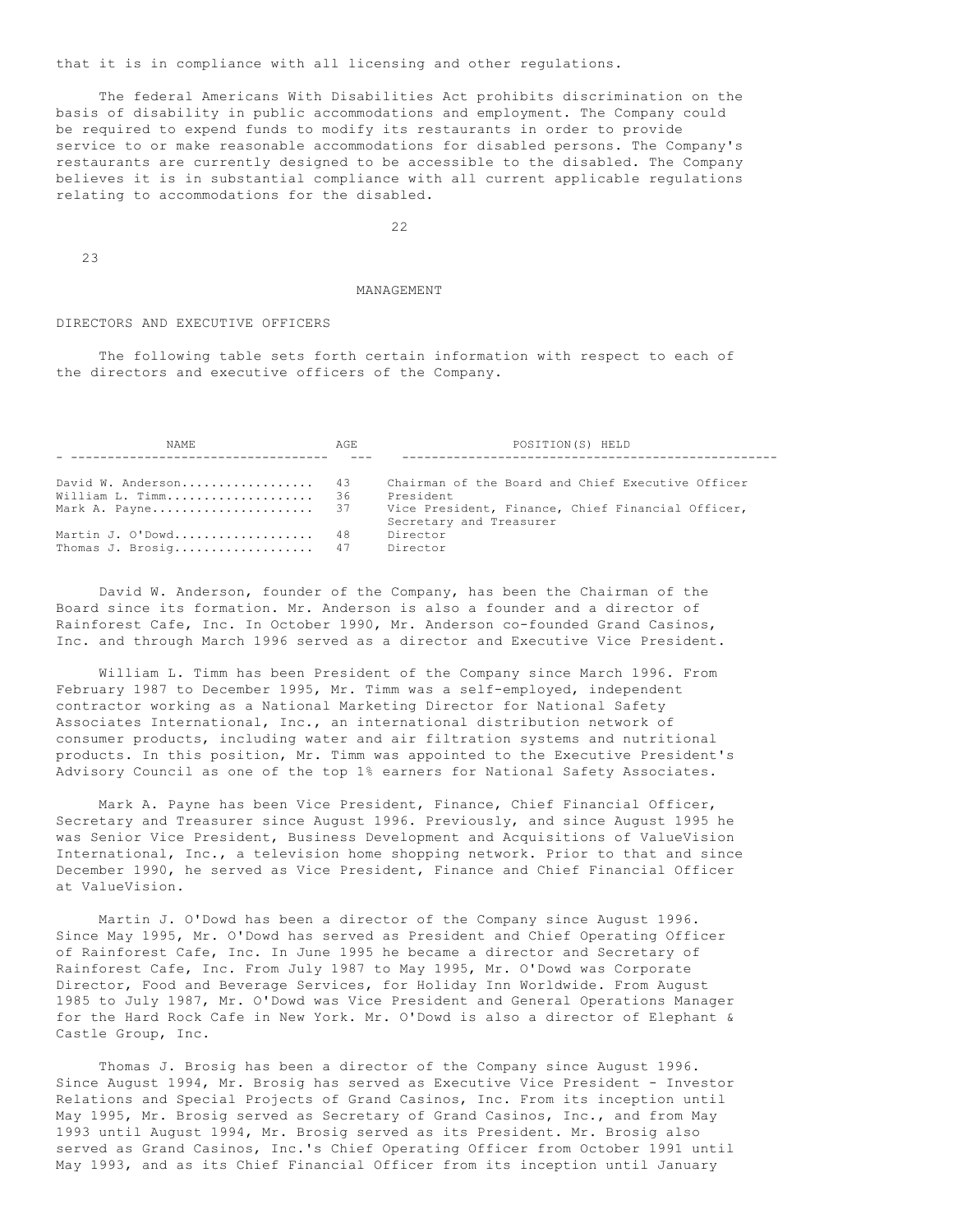1992. Mr. Brosig is also a director of G-III Apparel Group Ltd., a manufacturer and distributor of leather apparel, and Game Financial, Inc., which provides funds transfer services to casino customers.

## EXECUTIVE COMPENSATION

 The following table sets forth all cash and non-cash compensation paid by the Company for the period from March 14, 1994 (Inception) through December 31, 1995 to the Company's executive officer:

|                    |                                                      |        | ANNUAL COMPENSATION          | LONG-TERM<br>COMPENSATION |
|--------------------|------------------------------------------------------|--------|------------------------------|---------------------------|
| NAME OF INDIVIDUAL | POSITION                                             | SALARY | OTHER ANNUAL<br>COMPENSATION | AWARD<br>OPTIONS GRANTED  |
| David W. Anderson  | Chairman of the Board and<br>Chief Executive Officer | SO     | S <sub>0</sub>               | $ -$                      |

23

#### 24

#### EMPLOYMENT AGREEMENTS

 David W. Anderson has been retained pursuant to a two-year employment agreement dated as of March 4, 1996, subject to early termination for variety of reasons, including voluntary termination by Mr. Anderson. Mr. Anderson will receive a base salary of \$100,000 per year during the first year of employment, and such subsequent amounts as may be determined by the Company's Board of Directors. Such agreement also provides that Mr. Anderson will receive six months' severance if terminated by the Company for a reason other than "cause," as defined therein. Mr. Anderson will also receive medical, dental and other customary benefits. The employment agreement provides that Mr. Anderson will not compete with the Company for two years if he resigns or is terminated for cause.

 William L. Timm has been retained pursuant to a two-year employment agreement dated as of March 4, 1996, subject to early termination for a variety of reasons. Mr. Timm will receive a base salary of \$100,000 during the first year of employment and such subsequent amounts as may be determined by the Company's Board of Directors. Such agreement also provides that Mr. Timm will receive six months' severance if terminated by the Company for a reason other than "cause," as defined therein. Mr. Timm will also receive medical, dental and other customary benefits. The employment agreement provides that Mr. Timm will not compete with the Company for two years if he resigns or is terminated for cause.

 Mark A. Payne has been retained pursuant to a three-year employment agreement dated as of August 12, 1996, subject to early termination for a variety of reasons. Mr. Payne will receive a base salary of \$125,000 during the first year of employment and such subsequent amounts as may be determined by the Company's Board of Directors. Mr. Payne will also receive \$25,000 upon the closing of the Company's initial public offering. Such agreement also provides that Mr. Payne will receive six months severance if terminated by the Company for a reason other than "cause," as defined therein, within the first year of his employment and 12 months severance if terminated by the Company for a reason other than cause after the first year of employment. Mr. Payne will also receive medical, dental and other customary benefits. The employment agreement provides that Mr. Payne will not compete with the Company for two years if he resigns or is terminated for cause.

 The Company intends to retain other management employees pursuant to employment and consulting agreements. The Company intends to offer stock options to such employees. The Company has no current plans to pay cash compensation to its directors.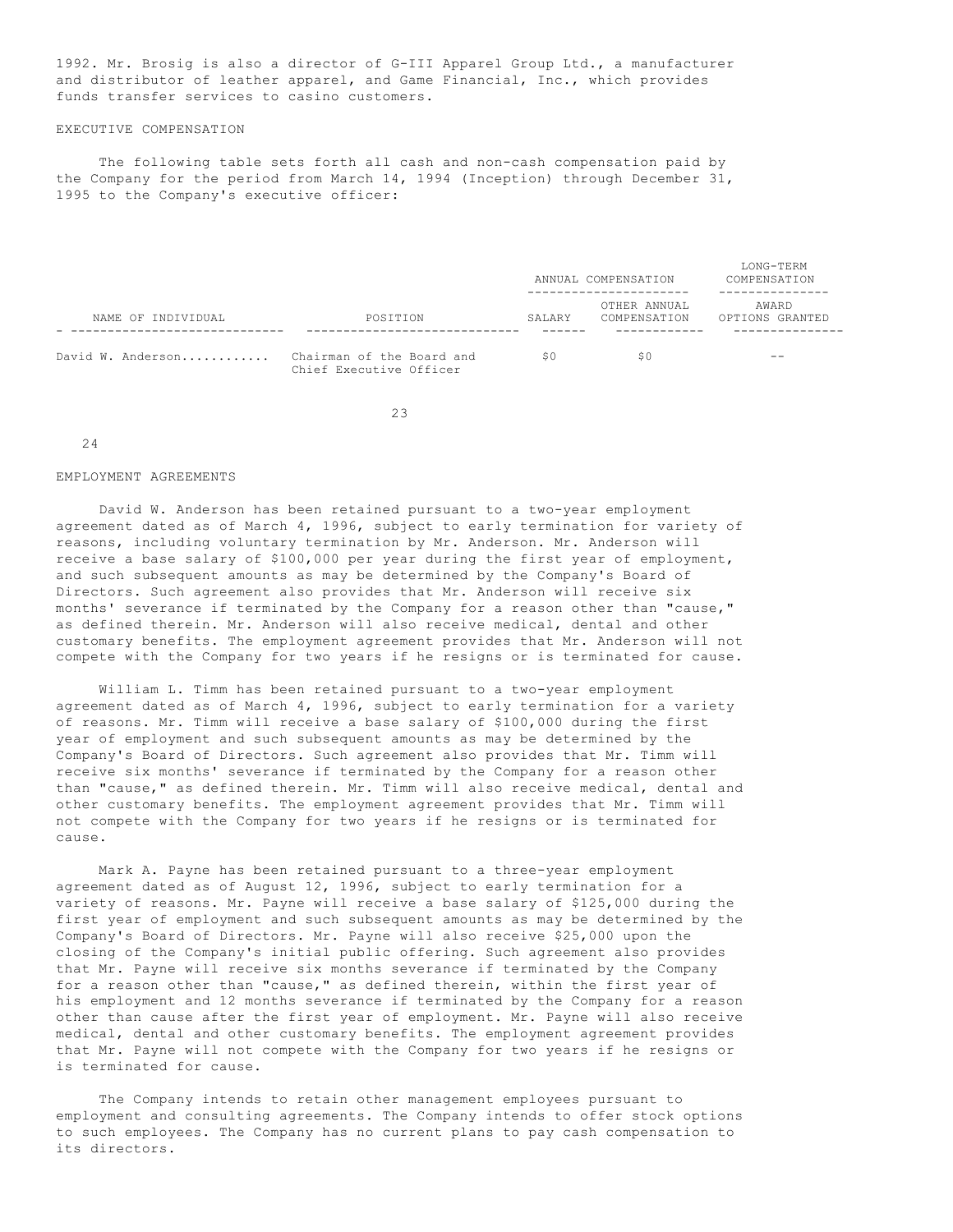#### STOCK OPTION AND COMPENSATION PLAN

 The Company has reserved for issuance 700,000 shares of Common Stock pursuant to its 1995 Stock Option and Incentive Compensation Plan (the "Stock Option Plan"). As of the date of this Prospectus, the Company has granted an aggregate of 338,000 options, 167,500 of which were granted subsequent to June 30, 1996. Of these options, 234,761 were granted pursuant to Rule 701 under the Securities Act of 1933 (the "Act") and the remainder were granted pursuant to Section 4(2) of the Act.

 The Plan is administered by a stock option committee (the "Stock Option Committee") which has the discretion to determine the number and purchase price of shares subject to stock options (which price may not be below 85% of the fair market value of the Common Stock on the date granted), the term of each option, and the time or times during its term when the option becomes exercisable.

 For a one-year period following the Effective Date, the Company will not grant options to promoters, employees or affiliates of the Company which, together with options previously granted to such persons, would in the aggregate exceed 15% of the then outstanding shares of Common Stock.

## BOARD OF DIRECTORS

 Each of the Company's directors has been elected to serve until the next annual meeting of shareholders. The Company's executive officers are appointed annually by the Company's directors. Each of the Company's directors continues to serve until his or her successor has been designated and qualified. Directors currently receive no fees.

24

25

#### DIRECTOR STOCK OPTIONS

 As of the Effective Date, the Company granted options to acquire an aggregate of 50,000 shares of Common Stock at an exercise price of \$4.33 per share to Messrs. O'Dowd and Brosig, the Company's two outside directors. These options vest on a pro-rata basis on the first, second and third anniversaries of the Effective Date and are exercisable for ten years from the date of grant.

## CERTAIN TRANSACTIONS

 On January 1, 1996, the Company transferred the real estate, excluding improvements, of its Linden Hills Unit and the site of the proposed unit in the Highland Park area of St. Paul, Minnesota to David W. Anderson, Chairman and Chief Executive Officer of the Company, in exchange for amounts due to Mr. Anderson and assumption of bank debt totaling \$781,023. These properties were transferred to Mr. Anderson at the Company's cost which, due to the short amount of time which elapsed between the transfer and the Company's original acquisition, the Company believes approximated the fair market values of the real estate exchanged. Mr. Anderson concurrently transferred the real estate to S&D Land Holdings, Inc. ("S&D"), a Minnesota company wholly owned by Mr. Anderson, and entered into leases with the Company for such real estate. See Note (7) to the Consolidated Financial Statements. The Company also leases the Roseville Unit and the real estate for the Minnetonka Unit from S&D. The Company does not currently intend to enter into any additional leases with S&D. See "Business -- Property and Unit Locations."

 The Company has a \$2,000,000 revolving note with David W. Anderson. The note bears interest at 8%, is unsecured and due on demand. The outstanding balance on the note was \$359,349 at June 30, 1996. This note was paid in full in October 1996.

 Pursuant to a license and trademark agreement between the Company and Grand Pines Resort, Inc., a Minnesota corporation wholly-owned by David W. Anderson ("Grand Pines"), the Company licenses its trademarks and recipes to Grand Pines in exchange for a 4% annual royalty fee on gross food sales. Also, pursuant to a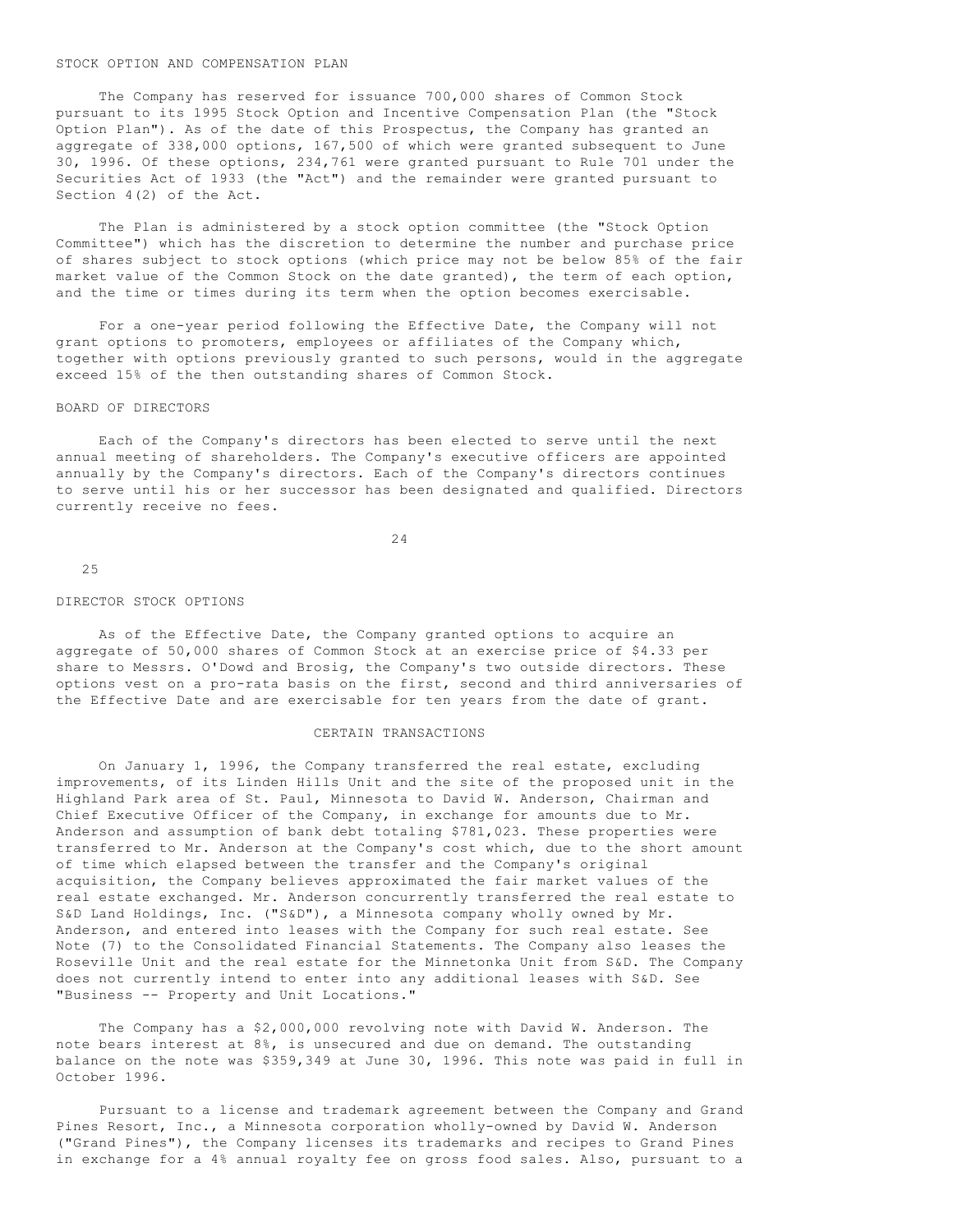management agreement between the Company and Grand Pines Resort, Inc., the Company has agreed to provide certain management services relative to the Hayward Facility in exchange for a fee of 3% of gross food sales.

 It is the Company's belief that each transaction referred to in this section was on terms no less favorable to the Company than could have been obtained from non-affiliated parties. Any future transactions and loans with officers, directors or 5% shareholders of the Company's Common Stock will be on terms no less favorable to the Company than could be obtained from unaffiliated third parties. All future material affiliated transactions and loans, and any forgiveness of loans, must be approved by a majority of the independent outside members of the Company's Board of Directors who do not have an interest in the transactions.

# PRINCIPAL SHAREHOLDERS

 There are presently 100,000,000 shares of the Company's Common Stock authorized, of which 3,356,250 shares are issued and outstanding. The following table sets forth certain information regarding beneficial ownership of the Company's Common Stock as of the date of this Prospectus, as adjusted to give effect to the issuance of the securities offered hereby, by (i) each person known by the Company to be the beneficial owner of more than 5% of the outstanding Common Stock, (ii) each director of the Company, (iii) each executive officer of the Company, and (iv) all executive officers and directors of the Company as a group. See "Description of Securities -- Conversion of Notes." Unless otherwise indicated, each of the following persons has sole voting and investment power with respect to the shares of Common Stock set forth opposite their

25

 $26$ 

respective names. The address of directors and executive officers is 12700 Industrial Boulevard, Suite 60, Minneapolis, Minnesota 55441.

|                                                   |                           | PERCENT              |                       |  |  |
|---------------------------------------------------|---------------------------|----------------------|-----------------------|--|--|
| NAME.                                             | SHARES OF<br>COMMON STOCK | PRIOR TO<br>OFFERING | AFTER<br>OFFERING (1) |  |  |
|                                                   |                           |                      |                       |  |  |
|                                                   | 2,000,000(2)              | 59.6%                | 35.4%                 |  |  |
|                                                   | 600,000(3)                | 17.9                 | 10.6                  |  |  |
|                                                   | 25,000(4)                 | 0.7                  | 0.4                   |  |  |
|                                                   | 13,000                    | 0.4                  | 0.2                   |  |  |
|                                                   | 20.000                    | 0.6                  | 0.4                   |  |  |
|                                                   | 292,750(5)                | 8.7                  | 5.2                   |  |  |
| All officers and directors as a group (5 persons) | 2,058,000                 | 60.9                 | 36.4                  |  |  |

- -------------------------

- (1) Does not include any Shares that may be purchased in the offering by the listed persons.
- (2) Owned in joint tenancy with his spouse, Kathryn Anderson. Includes 100,000 shares owned by Grand Pines Resorts, Inc., a corporation wholly-owned by Mr. Anderson. 600,000 of such Shares are subject to an option to purchase for \$1.00 per share held by William L. Timm, the Company's President. Such options vest over a five-year period in equal increments beginning March 1, 1997. Giving effect to such options, Mr. Anderson's percentage ownership would be 41.7% prior to the offering and 26.1% after the offering.
- (3) Includes 600,000 shares beneficially owned by David W. Anderson subject to an option held by Mr. Timm to purchase for \$1.00 per share. Such options vest over a five-year period in equal increments beginning March 1, 1997.
- (4) Represents shares issuable upon exercise of stock options to be vested on the Effective Date that will be exercisable within 60 days. Does not include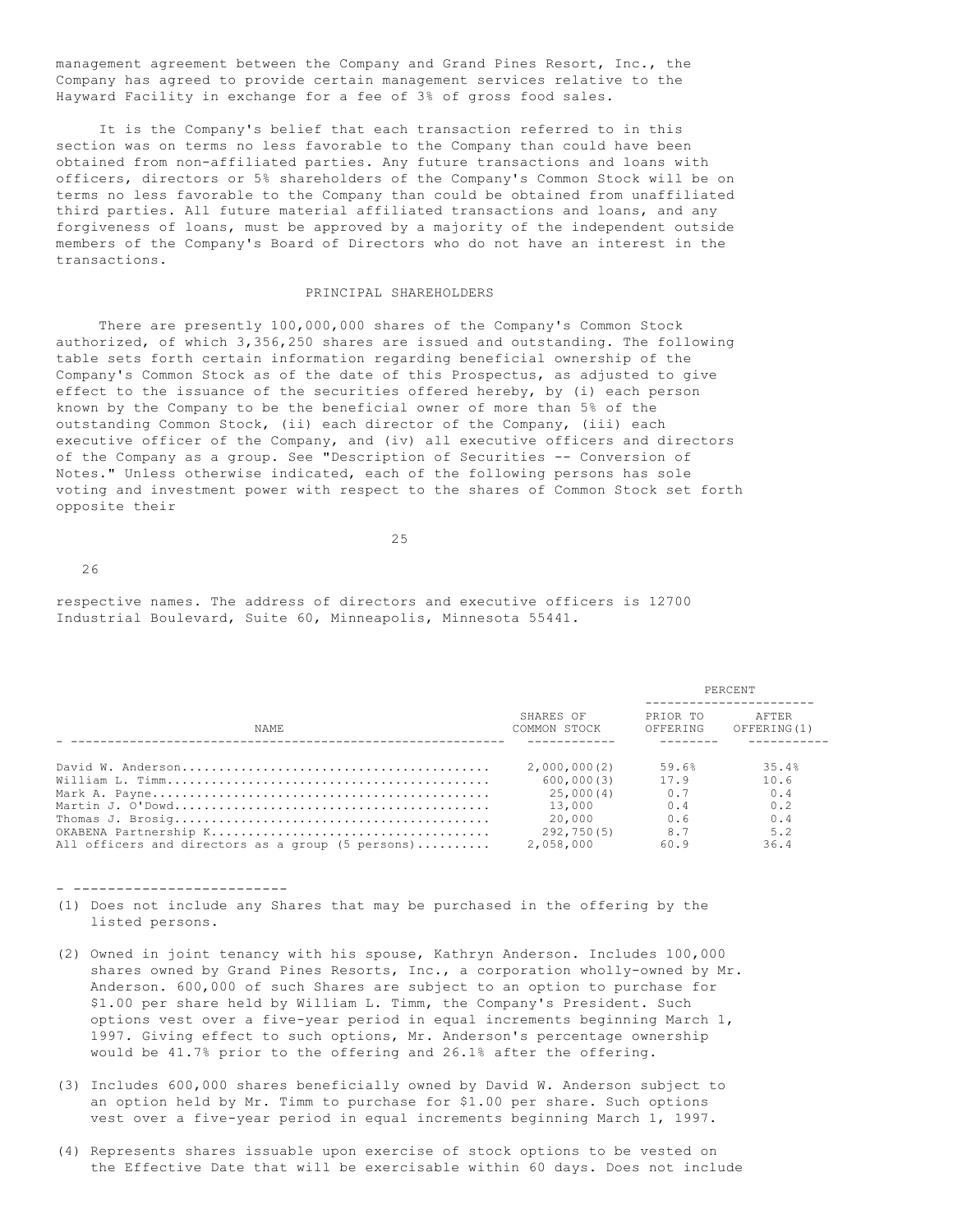100,000 shares pursuant to options granted to Mr. Payne on August 12, 1996 which vest and become exercisable ratably over a four-year period.

(5) Includes 10,000 shares owned by Gary S. Kohler, an affiliate. The address of both such persons is 5140 Norwest Center, 90 South Seventh Street, Minneapolis, Minnesota 55402. None of the Partnership nor any person who may be deemed to be an ultimate beneficial owner of the shares held by the Partnership is otherwise affiliated with the Company, the Underwriter or any of their affiliates.

26

27

# DESCRIPTION OF SECURITIES

#### **UNITS**

 Each Unit offered hereby consists of one share of Common Stock and one redeemable Class A Warrant. Warrants are immediately exercisable and, commencing ten trading days after the Effective Date, separately transferable from the Common Stock. Each Class A Warrant entitles the holder to purchase at any time, until the earlier of redemption by the Company or four years following the Effective Date, one share of Common Stock at an exercise price of \$8.50 per warrant, subject to adjustment.

### CAPITAL STOCK

 The Company's authorized capital stock consists of 100,000,000 undesignated shares, \$.01 par value per share in the case of Common Stock, and a par value as determined by the Board of Directors in the case of Preferred Stock. After the closing of this Offering, there will be issued and outstanding 6,001,250 shares of Common Stock (if the Underwriter's over-allotment option is exercised in full).

#### COMMON STOCK

 There are no preemptive, subscription, conversion or redemption rights pertaining to the Common Stock. The absence of preemptive rights could result in a dilution of the interest of existing shareholders should additional shares of Common Stock be issued. Holders of the Common Stock are entitled to receive such dividends as may be declared by the Board of Directors out of assets legally available therefor, and to share ratably in the assets of the Company available upon liquidation.

 Each share of Common Stock is entitled to one vote for all purposes and cumulative voting is not permitted in the election of directors. Accordingly, the holders of more than 50% of all of the outstanding shares of Common Stock can elect all of the directors. Significant corporate transactions such as amendments to the articles of incorporation, mergers, sales of assets and dissolution or liquidation require approval by the affirmative vote of the majority of the outstanding shares of Common Stock. Other matters to be voted upon by the holders of Common Stock normally require the affirmative vote of a majority of the shares present at the particular shareholders' meeting. The Company's directors and officers as a group beneficially own approximately 60.9% of the outstanding Common Stock of the Company. Upon completion of this Offering, such persons will beneficially own approximately 36.4% of the outstanding shares (34.3% if the Underwriter's over-allotment option is exercised in full). See "Principal Shareholders." Accordingly, such persons will continue to be able to substantially control the Company's affairs, including, without limitation, the sale of equity or debt securities of the Company, the appointment of officers, the determination of officers' compensation and the determination whether to cause a registration statement to be filed. There are 119 holders of record of the Company's Common Stock as of the date of this Prospectus.

 The rights of holders of the shares of Common Stock may become subject in the future to prior and superior rights and preferences in the event the Board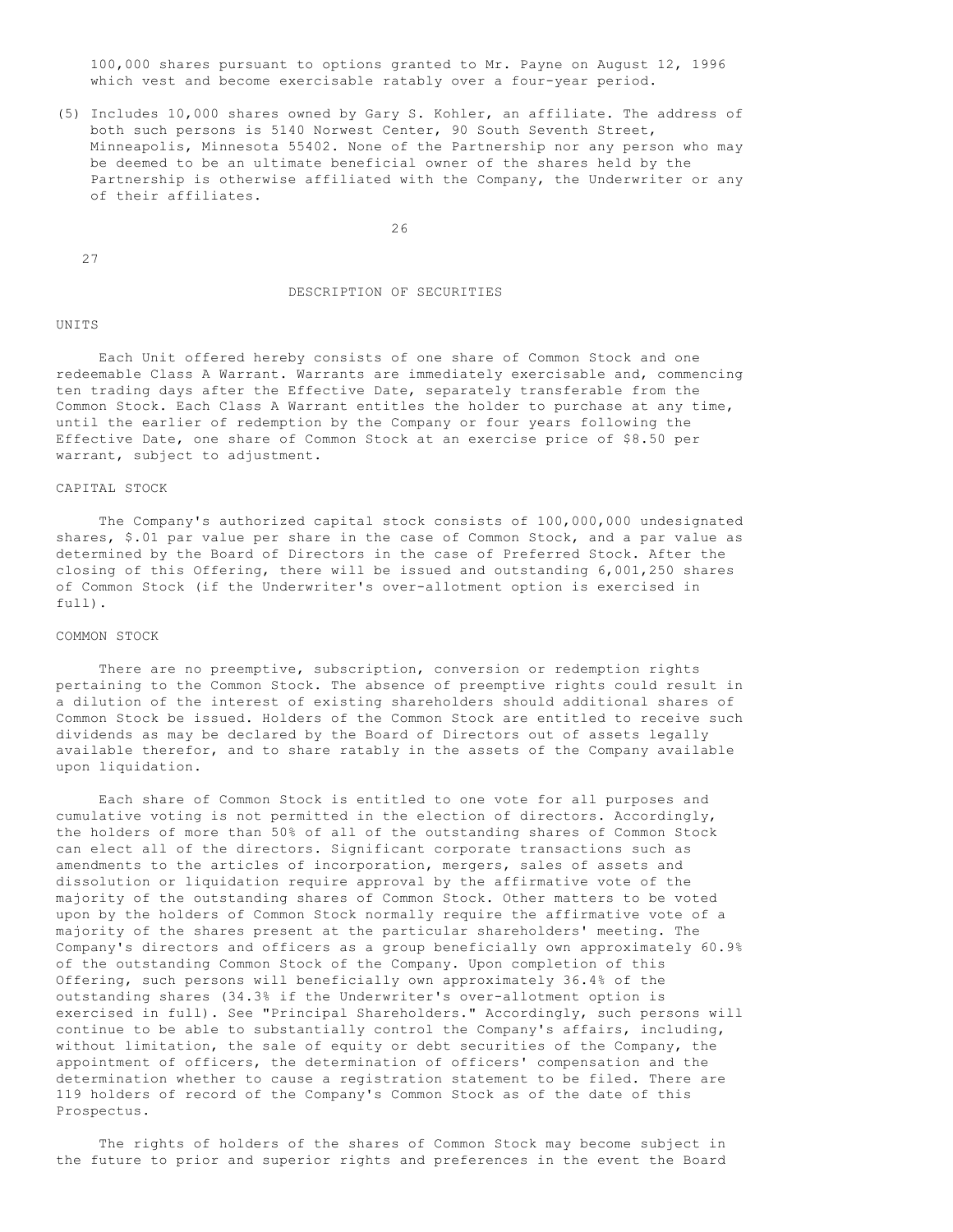of Directors establishes one or more additional classes of Common Stock, or one or more additional series of Preferred Stock. The Board of Directors has no present plan to establish any such additional class or series.

# CLASS A WARRANTS

 The Class A Warrants included as part of the Units being offered hereby will be issued under and governed by the provisions of a Warrant Agreement (the "Warrant Agreement") between the Company and Firstar Trust Company, Milwaukee, Minnesota, as Warrant Agent (the "Warrant Agent"). The following summary of the Warrant Agreement is not complete, and is qualified in its entirety by reference to the Warrant Agreement, a copy of which has been filed as an exhibit to the Registration Statement of which this Prospectus is a part.

 Commencing ten days after the Effective Date, the shares of Common Stock and the Class A Warrants offered as part of the Units will be detachable and separately transferable. One Class A Warrant entitles the

27

28

holder ("Warrantholder") thereof to purchase one share of Common Stock during the four years following the Effective Date, subject to earlier redemption, provided that at such time a current prospectus relating to the shares of Common Stock issuable upon exercise of the Class A Warrants is in effect and the issuance of such shares is qualified for sale or exempt from qualification under applicable state securities laws. Each Class A Warrant will be exercisable at an exercise price of \$8.50 per warrant, subject to adjustment in certain events.

 The Class A Warrants are subject to redemption by the Company beginning 90 days after the Effective Date, on not less than 30 days written notice, at a price of \$.01 per warrant at any time following a period of 10 consecutive trading days where the per share average closing bid price of the Common Stock exceeds 120% of the Exercise Price (subject to adjustment), provided that a current prospectus covering the shares issuable upon the exercise of the Class A Warrants is then effective under federal securities laws. For these purposes, the closing bid price of the Common Stock shall be determined by the closing bid price as reported by Nasdaq so long as the Common Stock is quoted on Nasdaq and, if the Common Stock is listed on a national securities exchange, shall be determined by the last reported sale price on the primary exchange on which the Common Stock is traded. Holders of Class A Warrants will automatically forfeit all rights thereunder except the right to receive the \$.01 redemption price per warrant unless the Class A Warrants are exercised before they are redeemed.

 The Warrantholders are not entitled to vote, receive dividends, or exercise any of the rights of holders of shares of Common Stock for any purpose. The Class A Warrants are in registered form and may be presented for transfer, exchange or exercise at the office of the Warrant Agent. Although the Company has applied for listing of the Class A Warrants on the Nasdaq SmallCap Market, there is currently no established market for the Class A Warrants, and there is no assurance that any such market will develop.

 The Warrant Agreement provides for adjustment of the exercise price and the number of shares of Common Stock purchasable upon exercise of the Class A Warrants to protect Warrantholders against dilution in certain events, including stock dividends, stock splits, reclassification, and any combination of Common Stock, or the merger, consolidation, or disposition of substantially all the assets of the Company.

 The Class A Warrants may be exercised upon surrender of the certificate therefor on or prior to the expiration date (or earlier redemption date) at the offices of the Warrant Agent, with the form of "Election to Purchase" on the reverse side of the certificate properly completed and executed as indicated, accompanied by payment of the full exercise price (by certified or cashier's check payable to the order of the Company) for the number of Class A Warrants being exercised.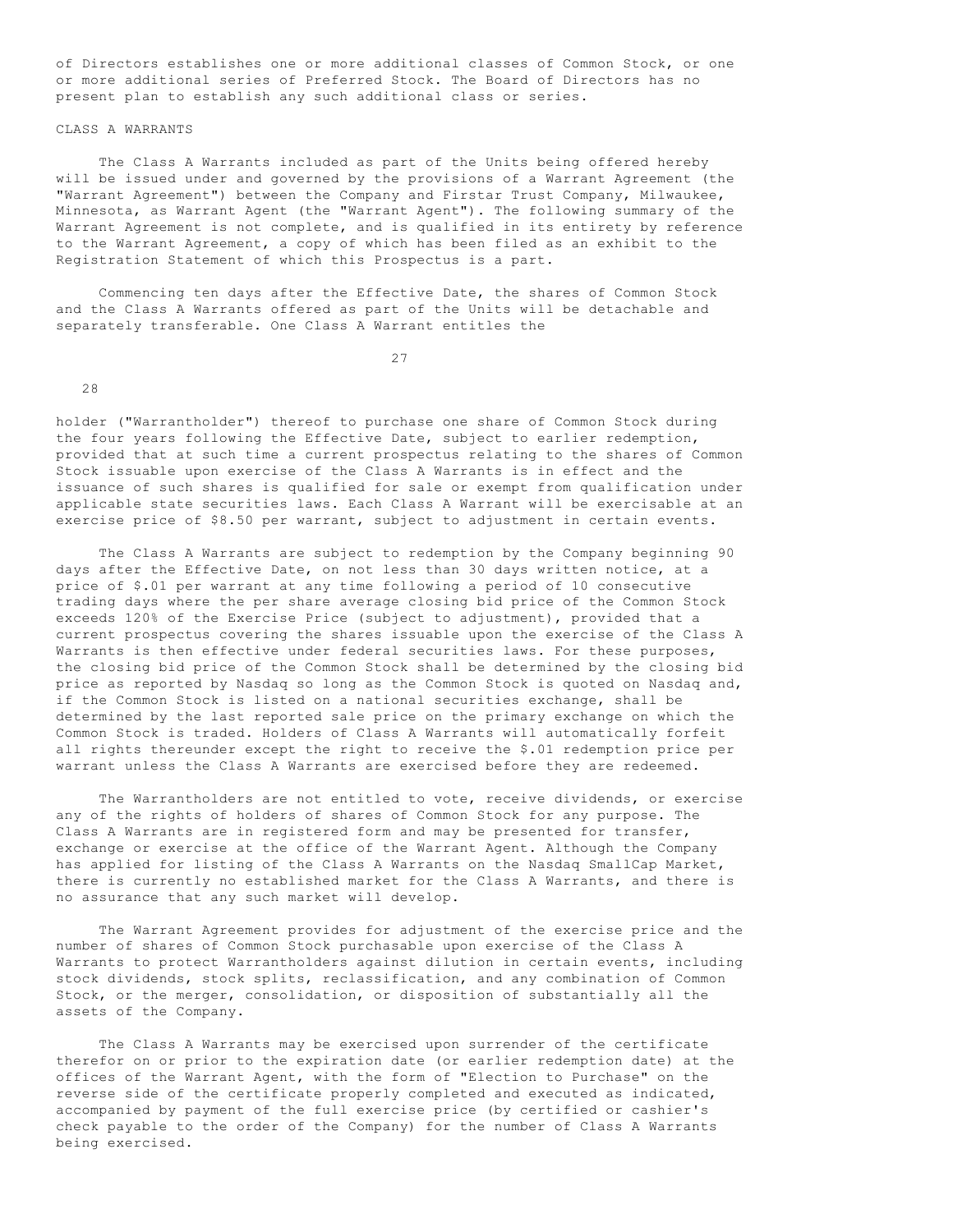#### SHARES ELIGIBLE FOR FUTURE SALE

 Upon completion of this Offering, there will be 5,656,250 shares of Common Stock issued and outstanding (6,001,250 if the Underwriter's over-allotment option is exercised in full). The shares purchased in this Offering will be freely tradeable without registration or other restriction under the Act, except for any shares purchased by an "affiliate" of the Company (as defined in the  $A \cap \uparrow$ ).

 All the currently outstanding shares were issued in reliance upon the "private placement" exemptions provided by the Act and are deemed restricted securities within the meaning of Rule 144 ("Restricted Shares"). Restricted Shares may not be sold unless they are registered under the Act or are sold pursuant to an applicable exemption from registration, including an exemption under Rule 144. It is expected that 1,356,250 Restricted Shares, which were sold in July 1996 in an offering pursuant to Rules 505 and 506 of Regulation D, will become eligible for sale in July 1998, assuming all of the other requirements of Rule 144 have been satisfied. In addition, the Company has agreed to file a registration statement relating to these shares one year following the Effective Date, provided that the Company is then eligible to use Form S-3.

 In general, under Rule 144 as currently in effect, any person (or persons whose shares are aggregated) including persons deemed to be affiliates, whose restricted securities have been fully paid for and held for at least two years from the later of the date of issuance by the Company or acquisition from an affiliate, may sell such securities in broker's transactions or directly to market makers, provided that the number of shares sold

28

29

in any three month period may not exceed the greater of 1% of the then-outstanding shares of Common Stock or the average weekly trading volume of the shares of Common Stock in the over-the-counter market during the four calendar weeks preceding the sale. Sales under Rule 144 are also subject to certain notice requirements and the availability of current public information about the Company. After three years have elapsed from the later of the issuance of restricted securities by the Company or their acquisition from an affiliate, such securities may be sold without limitation by persons who are not affiliates under the rule.

 In general, under Rule 701 as currently in effect, any employee, consultant or advisor of the Company who purchases shares from the Company by exercising a stock option outstanding on the date of the Offering is eligible to resell such shares 90 days after the date of the Prospectus in reliance on Rule 144, but need not comply with certain restrictions contained in Rule 144, including the holding period requirement. As soon as practicable after the Offering, the Company intends to register 700,000 shares of Common Stock that are reserved for issuance under the Stock Option Plan. See "Management." After the effective date of such registration statement, shares issued upon exercise of outstanding options would generally be eligible for immediate resale in the public market, subject to vesting under the applicable option agreements.

 Following this Offering, the Company cannot predict the effect, if any, that sales of the Common Stock or the availability of such Common Stock for sale will have on the market price prevailing from time to time. Nevertheless, sales by existing shareholders of substantial amounts of Common Stock could adversely affect prevailing market prices for the Common Stock if and when a public market exists. David W. Anderson, Chairman and Chief Executive Officer of the Company, has agreed that he will not sell, grant any option for the sale of, or otherwise dispose of any shares of Common Stock for 365 days after the Effective Date without the prior written consent of the Underwriter. The Company's other executive officers and directors have agreed to be subject to the same restrictions for a period of 180 days.

MINNESOTA ANTI-TAKEOVER LAW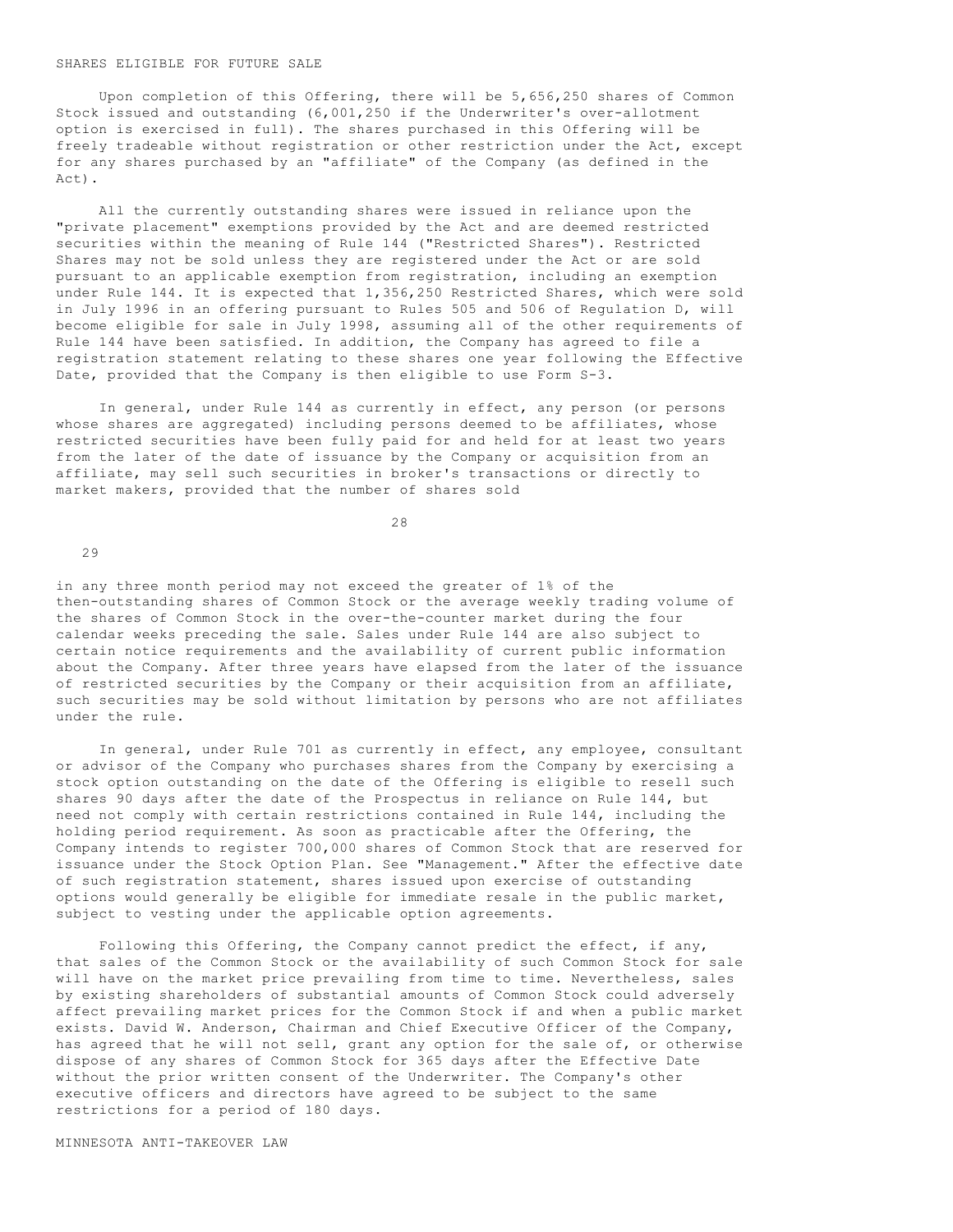The Company is governed by the provisions of Sections 302A.671 and 302A.673 of the Minnesota Business Corporation Act. In general, Section 302A.671 provides that the shares of a corporation acquired in a "control share acquisition" have no voting rights unless voting rights are approved in a prescribed manner. A "control share acquisition" is an acquisition, directly or indirectly, of beneficial ownership of shares that would, when added to all other shares beneficially owned by the acquiring person, entitle the acquiring person to have voting power of 20% or more in the election of directors. In general, Section 302A.673 prohibits a publicly-held Minnesota corporation from engaging in a "business combination" with an "interested shareholder" for a period of four years after the date of the transaction in which the person became an interested shareholder, unless the business combination is approved in a prescribed manner. "Business combination" includes mergers, asset sales and other transactions resulting in a financial benefit to the interested shareholder. An "interested shareholder" is a person who is the beneficial owner, directly or indirectly, of 10% or more of the corporation's voting stock or who is an affiliate or associate of the corporation and at any time within four years prior to the date in question was the beneficial owner, directly or indirectly, of 10% or more of the corporation's voting stock.

# TRANSFER AGENT AND REGISTRAR

 Firstar Trust Company is the transfer agent and registrar for the Common Stock, the Class A Warrants and the Units.

29

30

#### UNDERWRITING

 Subject to the terms and conditions of the Underwriting Agreement between the Company and R.J. Steichen and Company (the "Underwriter"), the Underwriter has agreed to purchase from the Company, and the Company has agreed to sell to the Underwriter, 2,300,000 Units.

 The Underwriting Agreement provides that the obligations of the Underwriter are subject to approval of certain legal matters by counsel and to various other conditions. The nature of the Underwriter's obligations are such that they are committed to purchase and pay for all of the Units if any are purchased.

 The Underwriter proposes to offer the Units directly to the public at the public offering price set forth on the cover page of this Prospectus, and at such price less a concession not in excess of \$.31 per Unit to certain other dealers who are members of the National Association of Securities Dealers, Inc. After the public offering, the initial offering price and other selling terms may be changed by the Underwriter. The Underwriter has advised the Company that it does not intend to confirm sales of Units to any accounts over which it exercises discretionary authority.

 The Company has granted the Underwriter a 45-day over-allotment option to purchase up to an aggregate of 345,000 additional Units exercisable at the public offering price less the underwriting discount. The Underwriter may exercise such option only to cover over-allotments made in connection with the sale of the Units offered hereby.

 David W. Anderson, Chairman and Chief Executive Officer of the Company, has agreed that he will not sell, grant any option for the sale of, or otherwise dispose of any equity securities of the Company (or any securities convertible into or exercisable or exchangeable for equity securities of the Company), for a period of 365 days after the date hereof without the prior written consent of the Underwriter. The Company's other executive officers and directors have agreed to be subject to the same restrictions for a period of 180 days.

 Each of the Company and the Underwriter has agreed to indemnify the other (including officers, directors and control persons of each other) against certain liabilities, losses and expenses, including liabilities under the Act, or to contribute to payments that the Underwriter may be required to make in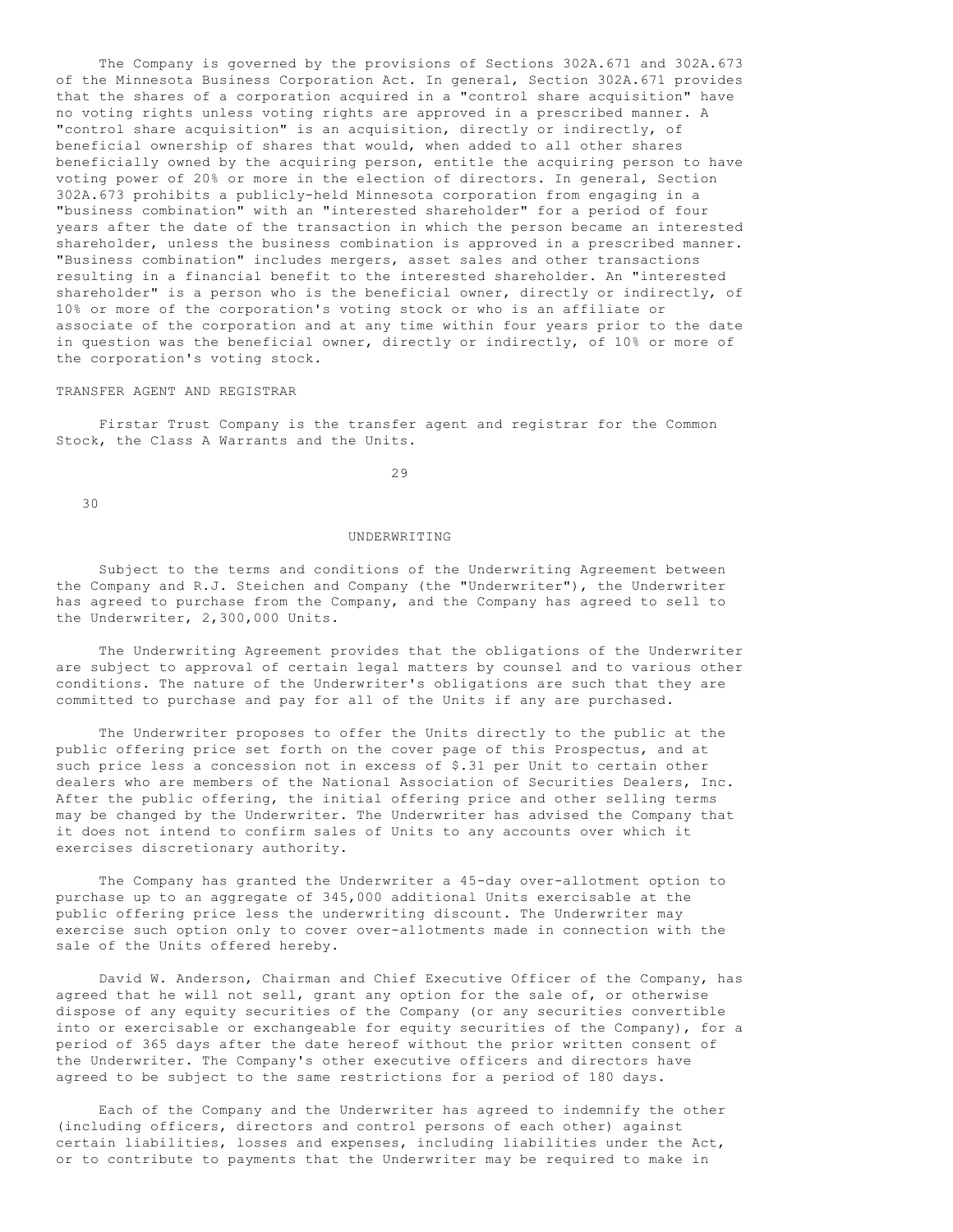respect thereof. Insofar as indemnification for liabilities arising under the Act may be permitted to directors, officers and controlling persons of the small business issuer pursuant to the foregoing provisions, or otherwise, the small business issuer has been advised that in the opinion of the Securities and Exchange Commission such indemnification is against public policy as expressed in the Act and is, therefore, unenforceable.

 The Company has agreed to sell to the Underwriter, for \$50.00, five-year warrants to purchase up to 230,000 shares of Common Stock (the "Underwriter's Warrant") at 140% of the Price to Public. The Underwriter's Warrant may be exercised commencing one year after the Effective Date. The exercise price and the number of shares may, under certain circumstances, be subject to adjustment pursuant to anti-dilution provisions. The Underwriter's Warrant contains certain participatory and demand registration rights. The Underwriter's Warrant contains a cashless exercise provision.

 The Company has agreed to pay the Underwriter a nonaccountable expense allowance equal to 2.0% of the aggregate offering price of the shares or \$299,000 (\$343,850 if the Underwriter's over-allotment option is exercised in full).

 In July 1996, the Company sold an aggregate of 1,356,250 shares of Common Stock in a private placement in which the Underwriter acted as selling agent. The Underwriter received agent's commissions of approximately \$427,000. The Underwriter was given a one-year right of first refusal with respect to the Company's initial public offering.

 At the request of the Company, up to 15% of the Units offered hereby (the "Designated Units") were reserved for sale to persons designated by the Company. The price of the Designated Units was the Price to Public set forth on the cover of this Prospectus.

 Prior to the Offering, there exists no public market for the securities of the Company. The initial public offering price of the Units and the exercise price of the Warrants have been arbitrarily determined by

30

31

negotiation between the Company and the Underwriter and bear no relationship to the Company's current operating results, book value, net worth, financial statement criteria of value, the history of and prospects for the industry in which the Company principally competes or the capability of the Company's management. There can be no assurance, however, that the price at which the Common Stock, the Class A Warrants or the Units will sell in the public market after this Offering will not be lower than the price at which they are sold by the Underwriter.

#### LEGAL MATTERS

 The validity of the securities offered hereby will be passed upon for the Company by Maslon Edelman Borman & Brand, a Professional Limited Liability Partnership, Minneapolis, Minnesota. Certain legal matters relating to the sale of the shares of Common Stock will be passed upon for the Underwriter by Doherty, Rumble & Butler, P.A., Minneapolis, Minnesota.

EXPERTS

 The financial statements for the periods ended December 31, 1994 and 1995 included herein have been audited by Lund Koehler Cox & Company, PLLP, independent public accountants, as indicated in their report with respect thereto, and are included herein in reliance upon the authority of said firm as experts in giving said report.

#### ADDITIONAL INFORMATION

The Company is not a reporting company under the Securities Exchange Act of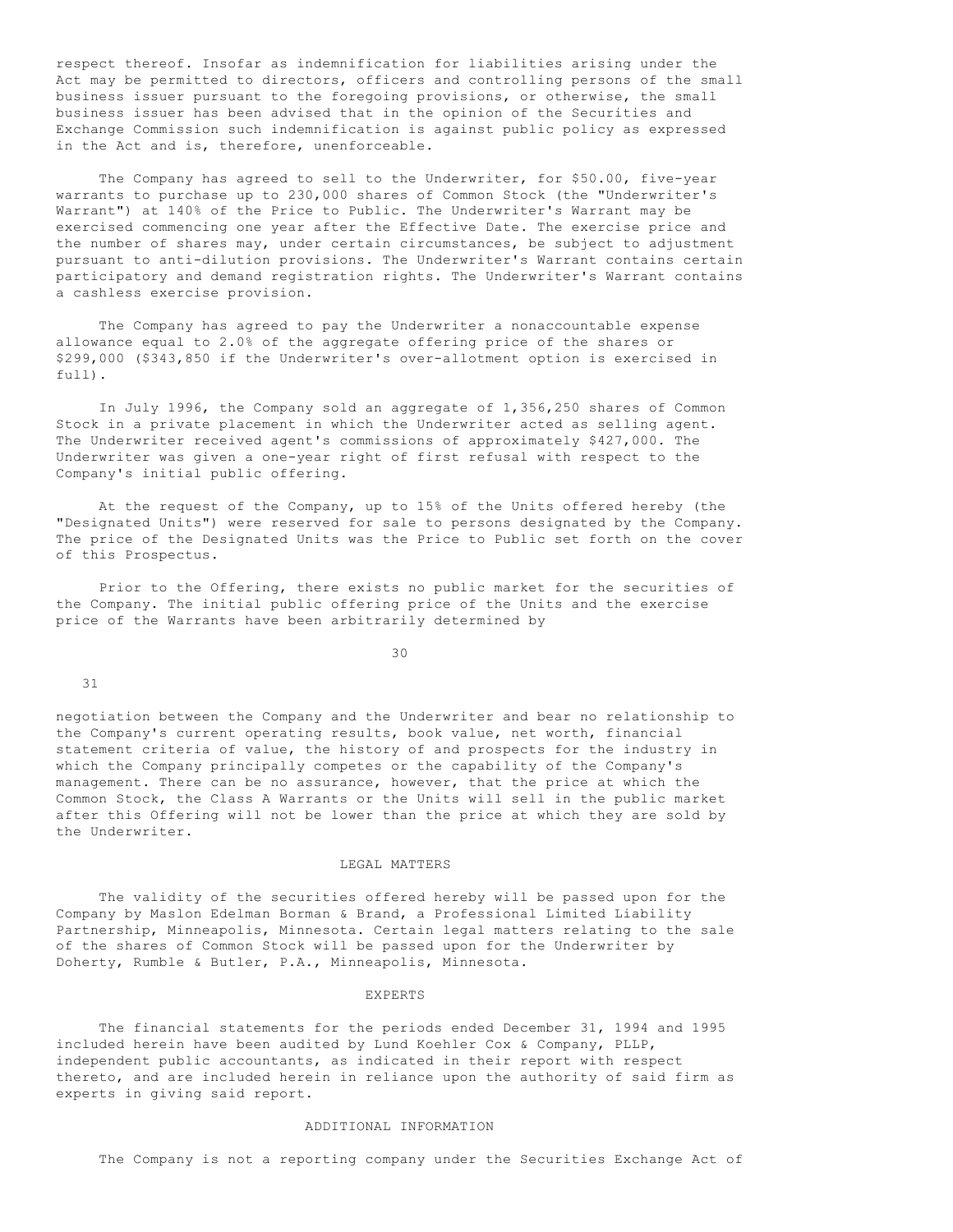1934, as amended. The Company has filed with the Washington, D.C. Office of the Securities and Exchange Commission (the "Commission") a Registration Statement on Form SB-2 under the Act with respect to the Common Stock offered hereby. This Prospectus filed as a part of the Registration Statement does not contain all of the information contained in the Registration Statement and the exhibits thereto, certain portions of which have been omitted in accordance with the rules and regulations of the Commission. For further information with respect to the Company and the securities offered hereby, reference is made to such Registration Statement including the exhibits and schedules thereto. Statements contained in this Prospectus as to the contents of any contract, agreement or other documents are not necessarily complete, and in each instance, reference is made to such contract or other document filed as an exhibit to the Registration Statement, each such statement being qualified in all respects by such reference. The Registration Statement and exhibits may be inspected without charge and copied at the Washington office of the Commission, 450 Fifth Street, N.W., Washington, DC 20549, and copies of such material may be obtained at prescribed rates from the Commission's Public Reference Section at the same address.

31

32

#### INDEX TO CONSOLIDATED FINANCIAL STATEMENTS

PAGE **PAGE** 

| Consolidated Financial Statements: |  |
|------------------------------------|--|
|                                    |  |
|                                    |  |
|                                    |  |

 $F-1$ 

33

# REPORT OF INDEPENDENT PUBLIC ACCOUNTANTS

To Famous Dave's of America, Inc.:

 We have audited the accompanying consolidated balance sheet of Famous Dave's of America, Inc. and Subsidiary as of December 31, 1995 and the related consolidated statements of operations, stockholder's equity and cash flows for the period from March 14, 1994 (inception) to December 31, 1994 and the year ended December 31, 1995. These consolidated financial statements are the responsibility of the Company's management. Our responsibility is to express an opinion on these consolidated financial statements based on our audits.

 We conducted our audits in accordance with generally accepted auditing standards. Those standards require that we plan and perform the audit to obtain reasonable assurance about whether the consolidated financial statements are free of material misstatement. An audit includes examining, on a test basis, evidence supporting the amounts and disclosures in the consolidated financial statements. An audit also includes assessing the accounting principles used and significant estimates made by management, as well as evaluating the overall financial statement presentation. We believe that our audits provide a reasonable basis for our opinion.

 In our opinion, the consolidated financial statements referred to above present fairly, in all material respects, the financial position of Famous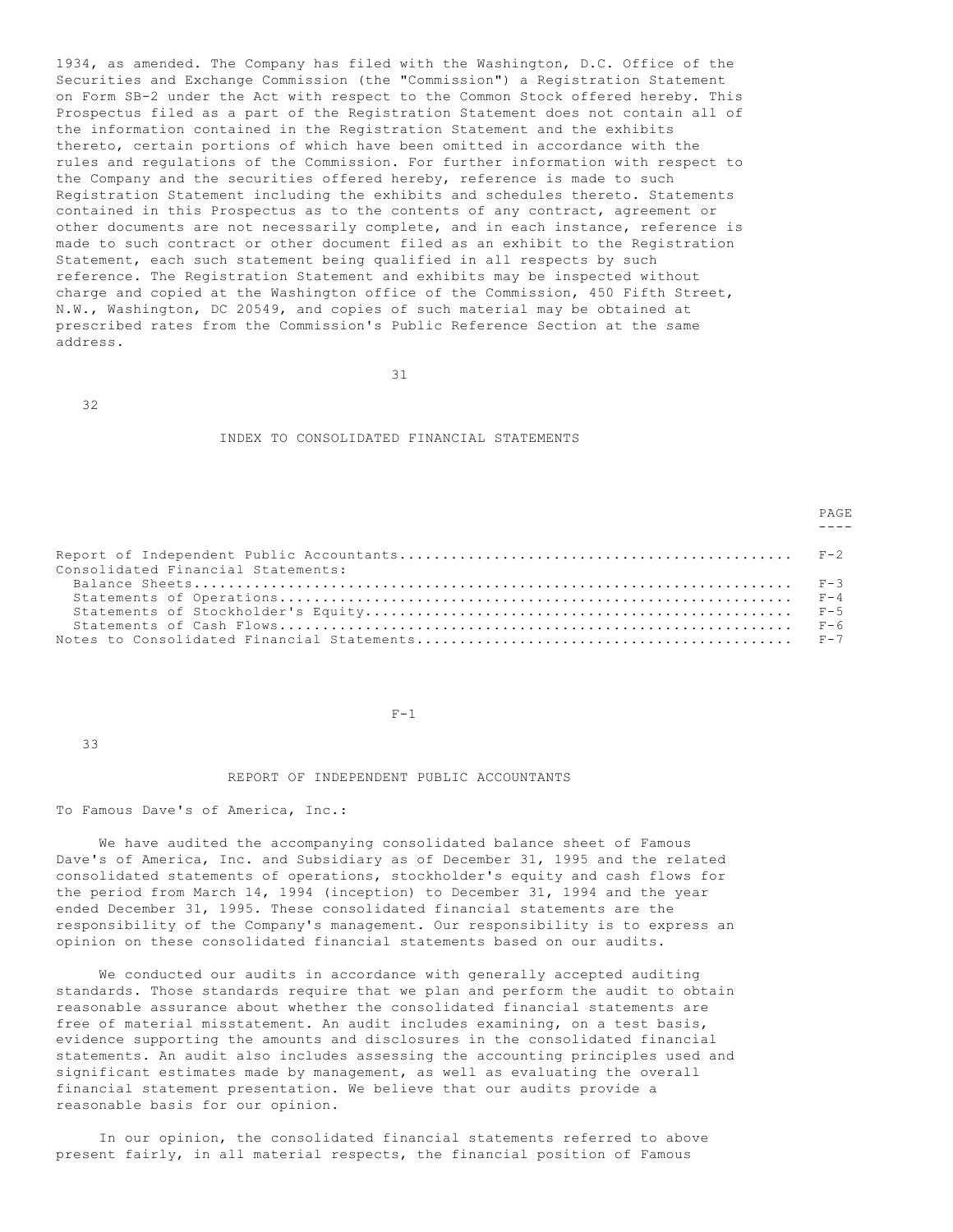Dave's of America, Inc. and Subsidiary as of December 31, 1995 and the results of their operations and their cash flows for the period from March 14, 1994 (inception) to December 31, 1994 and the year ended December 31, 1995 in conformity with generally accepted accounting principles.

LUND KOEHLER COX & COMPANY, PLLP

Minneapolis, Minnesota August 2, 1996

 $F-2$ 

34

# FAMOUS DAVE'S OF AMERICA, INC. AND SUBSIDIARY

# CONSOLIDATED BALANCE SHEETS

|                                                                                                                                                                                                                    |                                                                                                                                                     | JUNE 30,<br>1996                                                                                                                         |
|--------------------------------------------------------------------------------------------------------------------------------------------------------------------------------------------------------------------|-----------------------------------------------------------------------------------------------------------------------------------------------------|------------------------------------------------------------------------------------------------------------------------------------------|
|                                                                                                                                                                                                                    | DECEMBER 31,<br>1995<br>-------------                                                                                                               | ---------<br>(UNAUDITED)                                                                                                                 |
| ASSETS                                                                                                                                                                                                             |                                                                                                                                                     |                                                                                                                                          |
| CURRENT ASSETS:                                                                                                                                                                                                    | \$100, 297<br>10,921<br>69,176<br>__________                                                                                                        | Ŝ.<br>252,137<br>53,049<br>409,409<br>----------                                                                                         |
|                                                                                                                                                                                                                    | 180,394<br>----------                                                                                                                               | 714,595<br>----------                                                                                                                    |
| PROPERTY, EQUIPMENT AND LEASEHOLD IMPROVEMENTS, NET                                                                                                                                                                | 1,203,265<br>-----------                                                                                                                            | 1,682,654<br>-----------                                                                                                                 |
| OTHER ASSETS:<br>Pre-opening expenses, net of accumulated amortization of $$3,081$                                                                                                                                 | 73,487<br>$\bigcirc$<br>$\Omega$<br>-----------                                                                                                     | 995,964<br>82,324<br>35,987<br>----------                                                                                                |
|                                                                                                                                                                                                                    | 73,487<br>__________                                                                                                                                | 1, 114, 275<br>----------                                                                                                                |
|                                                                                                                                                                                                                    | \$1.457.146                                                                                                                                         | \$3.511.524                                                                                                                              |
| LIABILITIES AND STOCKHOLDER'S EQUITY<br>CURRENT LIABILITIES:<br>Current portion of capital lease obligation<br>Accrued rent -- S&D Land Holdings, Inc. (related party)<br>Accrued payroll and related withholdings | \$<br>$\sim$ 0<br>347,823<br>276,046<br>$\sim$ 0<br>109,974<br>$\bigcirc$<br>$\Omega$<br>$\mathbf{0}$<br>13,412<br>16,081<br>-----------<br>763,336 | \$1,000,000<br>$\bigcirc$<br>359,349<br>50,224<br>1,312,154<br>82,729<br>22,492<br>32,527<br>42,474<br>51,986<br>----------<br>2,953,935 |
| CAPITAL LEASE OBLIGATION, NET OF CURRENT PORTION                                                                                                                                                                   | $\sim$ 0<br>__________                                                                                                                              | 251,981<br>-----------                                                                                                                   |
|                                                                                                                                                                                                                    | 763,336<br>----------                                                                                                                               | 3,205,916<br>----------                                                                                                                  |
| COMMITMENTS AND CONTINGENCIES<br>STOCKHOLDER'S EOUITY:<br>Common stock, \$.01 par value, 100,000,000 shares authorized,<br>$2,000,000$ shares issued and outstanding                                               | 20,000<br>980,000<br>(306, 190)<br>__________<br>693,810<br>__________<br>\$1,457,146<br>==========                                                 | 20,000<br>980,000<br>(694, 392)<br>-----------<br>305,608<br>$- - - - - - - - - -$<br>\$3,511,524                                        |

See accompanying notes to consolidated financial statements.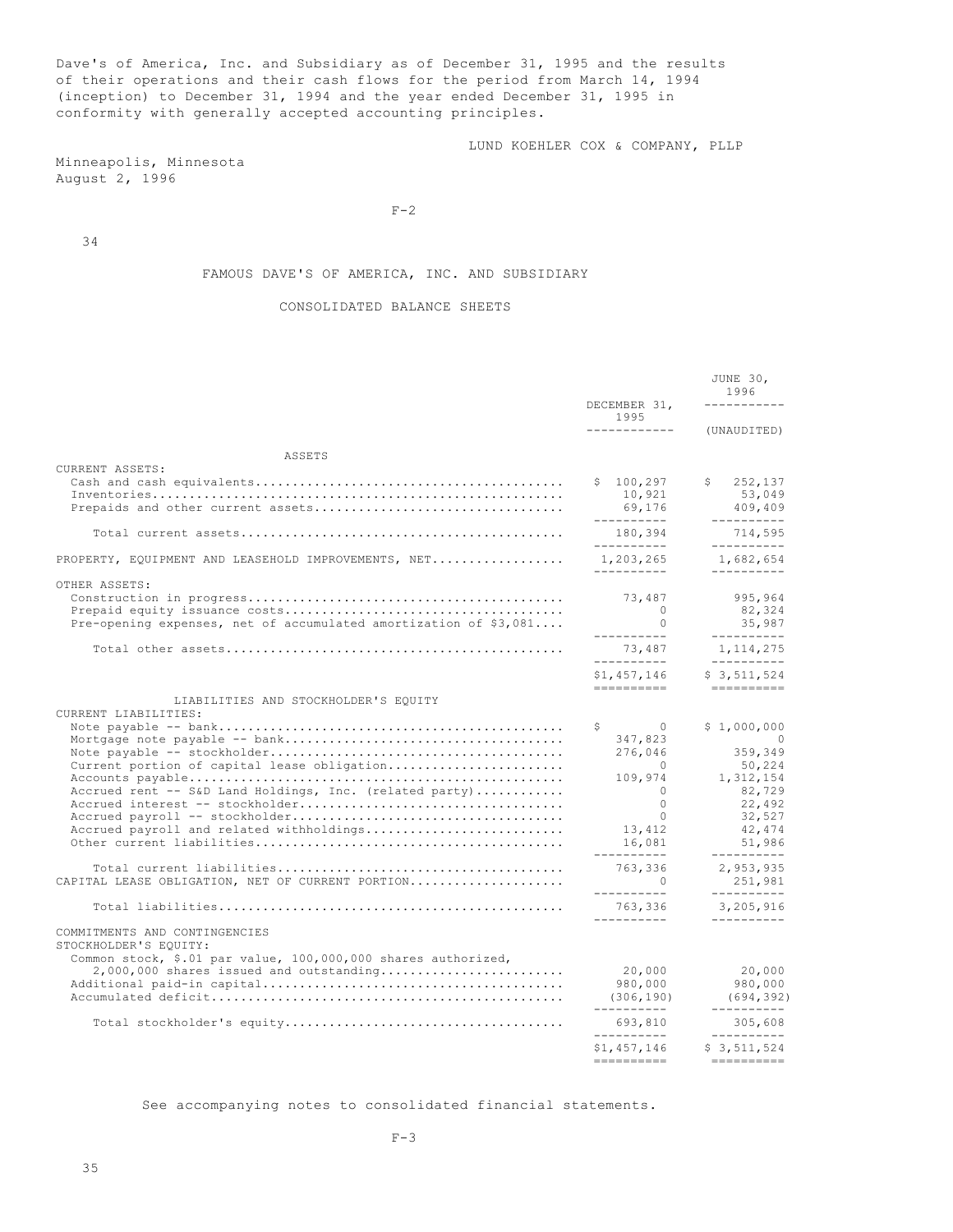# FAMOUS DAVE'S OF AMERICA, INC. AND SUBSIDIARY

# CONSOLIDATED STATEMENTS OF OPERATIONS

|                                                              | TWENTY-SIX WEEKS ENDED<br>MARCH 14, 1994<br>------------------------- |                                             |                                                            |                                     |                                        |  |                                   |
|--------------------------------------------------------------|-----------------------------------------------------------------------|---------------------------------------------|------------------------------------------------------------|-------------------------------------|----------------------------------------|--|-----------------------------------|
|                                                              | (INCEPTION) TO                                                        |                                             | YEAR ENDED<br>DECEMBER 31,<br>DECEMBER 31,<br>1994<br>1995 |                                     | JUNE 30, JUNE 30,<br>1995              |  | 1996                              |
|                                                              |                                                                       | ______________                              | -------------                                              |                                     | (UNAUDITED) (UNAUDITED)                |  |                                   |
| SALES:                                                       |                                                                       |                                             |                                                            |                                     |                                        |  |                                   |
| Restaurant                                                   |                                                                       | $\mathsf{S}$ 0                              |                                                            | \$481,510                           | \$23,601                               |  | \$1,001,055                       |
|                                                              |                                                                       | $\cap$<br>-----------                       |                                                            | 0                                   | $\overline{0}$<br>__________           |  | 14,801<br>----------              |
| Total sales                                                  |                                                                       | $\Omega$<br><u>__________</u>               |                                                            | 481,510<br>__________               | 23,601 1,015,856<br>___________        |  | $- - - - - - - - - -$             |
| COSTS AND EXPENSES:                                          |                                                                       |                                             |                                                            |                                     |                                        |  |                                   |
| Food and beverage costs -- restaurant                        |                                                                       | $\Omega$                                    |                                                            | 169,789                             | 13, 278 326, 451                       |  |                                   |
| Cost of sales -- retail                                      |                                                                       | $\cap$                                      |                                                            | $\overline{0}$                      | $\overline{0}$                         |  | 10,149                            |
| Restaurant operating expenses                                |                                                                       | $\Omega$<br>$\cap$                          |                                                            |                                     | $302, 217$ $45, 991$ $391, 232$        |  |                                   |
| Depreciation and amortization<br>General, administrative and |                                                                       |                                             |                                                            | 17,009 2,000 36,289                 |                                        |  |                                   |
| development                                                  |                                                                       | $\Omega$                                    |                                                            | 332,331                             | 57,040 634,460                         |  |                                   |
|                                                              |                                                                       | -----------                                 |                                                            | __________                          | __________                             |  | $- - - - - - - - - -$             |
| Total costs and expenses                                     |                                                                       | $\cap$                                      |                                                            | 821,346                             | 118,309 1,398,581                      |  |                                   |
| Loss from operations                                         |                                                                       | <u>__________</u><br>$\Omega$               |                                                            | __________<br>(339, 836)            | __________<br>$(94, 708)$ $(382, 725)$ |  |                                   |
|                                                              |                                                                       |                                             |                                                            | __________                          | __________                             |  |                                   |
| OTHER INCOME (EXPENSE):                                      |                                                                       |                                             |                                                            |                                     |                                        |  |                                   |
| Royalty income -- related party                              |                                                                       | $\overline{0}$                              |                                                            | 33,646                              | $\overline{0}$                         |  | 17,015<br>(22,492)                |
| Interest expense                                             |                                                                       | $\Omega$                                    |                                                            | $\sim$ 0                            | $\Omega$                               |  |                                   |
|                                                              |                                                                       | <u>_________</u><br>$\cap$                  |                                                            | __________<br>33,646                | <u>__________</u><br>$\Omega$          |  | $- - - - - - - - - -$<br>(5, 477) |
| Total other income (expense)                                 |                                                                       | __________                                  |                                                            | __________                          | -----------                            |  | $- - - - - - - - - -$             |
|                                                              |                                                                       | $\cap$                                      |                                                            | \$(306, 190)                        | \$ (94, 708)                           |  | \$(388, 202)                      |
|                                                              |                                                                       |                                             |                                                            | ==========                          | ==========                             |  |                                   |
| PROFORMA DATA -- UNAUDITED (SEE NOTE 9)                      |                                                                       |                                             |                                                            |                                     |                                        |  |                                   |
| Historical net loss                                          |                                                                       | $\begin{array}{ccc} \xi & 0 \\ \end{array}$ |                                                            | \$ (306, 190)                       | \$ (94, 708)                           |  | \$ (388, 202)                     |
| Proforma provision for income taxes                          |                                                                       | $\Omega$<br>-----------                     |                                                            | $- - - - - - - - -$                 | $\sim$ 0<br><u>_________</u> _         |  | $\sim$ 0<br>-----------           |
| Proforma net loss                                            | $\mathsf{S}$                                                          | $\Omega$                                    |                                                            | \$(306, 190)                        | \$ (94, 708)                           |  | \$ (388, 202)                     |
|                                                              |                                                                       |                                             |                                                            |                                     | ==========                             |  |                                   |
| Proforma net loss per common share                           |                                                                       | \$0.00                                      |                                                            | $S \qquad (0.14)$                   | \$ (0.04)                              |  | \$ (0.18)                         |
|                                                              |                                                                       |                                             |                                                            |                                     |                                        |  |                                   |
| Shares used in per share calculations                        |                                                                       | 2.135.417                                   |                                                            | 2, 135, 417 2, 135, 417 2, 135, 417 |                                        |  |                                   |
|                                                              |                                                                       |                                             |                                                            | ==========                          | ==========                             |  |                                   |

See accompanying notes to consolidated financial statements.

#### $F-4$

36

# FAMOUS DAVE'S OF AMERICA, INC. AND SUBSIDIARY

# CONSOLIDATED STATEMENTS OF STOCKHOLDER'S EQUITY

|                                                                      | COMMON STOCK |                       | ADDITIONAL         | STOCK                      |                        |               |
|----------------------------------------------------------------------|--------------|-----------------------|--------------------|----------------------------|------------------------|---------------|
|                                                                      | SHARES       | AMOUNT                | PATD-TN<br>CAPITAL | SUBSCRIPTION<br>RECEIVABLE | ACCUMULATED<br>DEFICIT | TOTAL         |
|                                                                      |              |                       |                    |                            |                        |               |
| BALANCE -- MARCH 14, 1994                                            |              |                       |                    |                            |                        |               |
| $(INCEPTION)$<br>Issuance of common stock for                        |              | 0 S<br>$\overline{0}$ | S.                 | $0 \quad$ \$               | S                      | S<br>$\Omega$ |
| \$.50 per share 2,000,000<br>Payments received on stock              |              | 20,000                | 980,000            | (1,000,000)                |                        | $\Omega$      |
| subscription                                                         |              |                       |                    | 425,270                    |                        | 425,270       |
| Net loss                                                             |              |                       |                    |                            |                        | $\Omega$      |
| BALANCE -- DECEMBER 31, 1994 2,000,000<br>Payments received on stock |              | 20,000                | 980,000            | (574, 730)                 | $\Omega$               | 425,270       |
| subscription                                                         |              |                       |                    | 574,730                    |                        | 574,730       |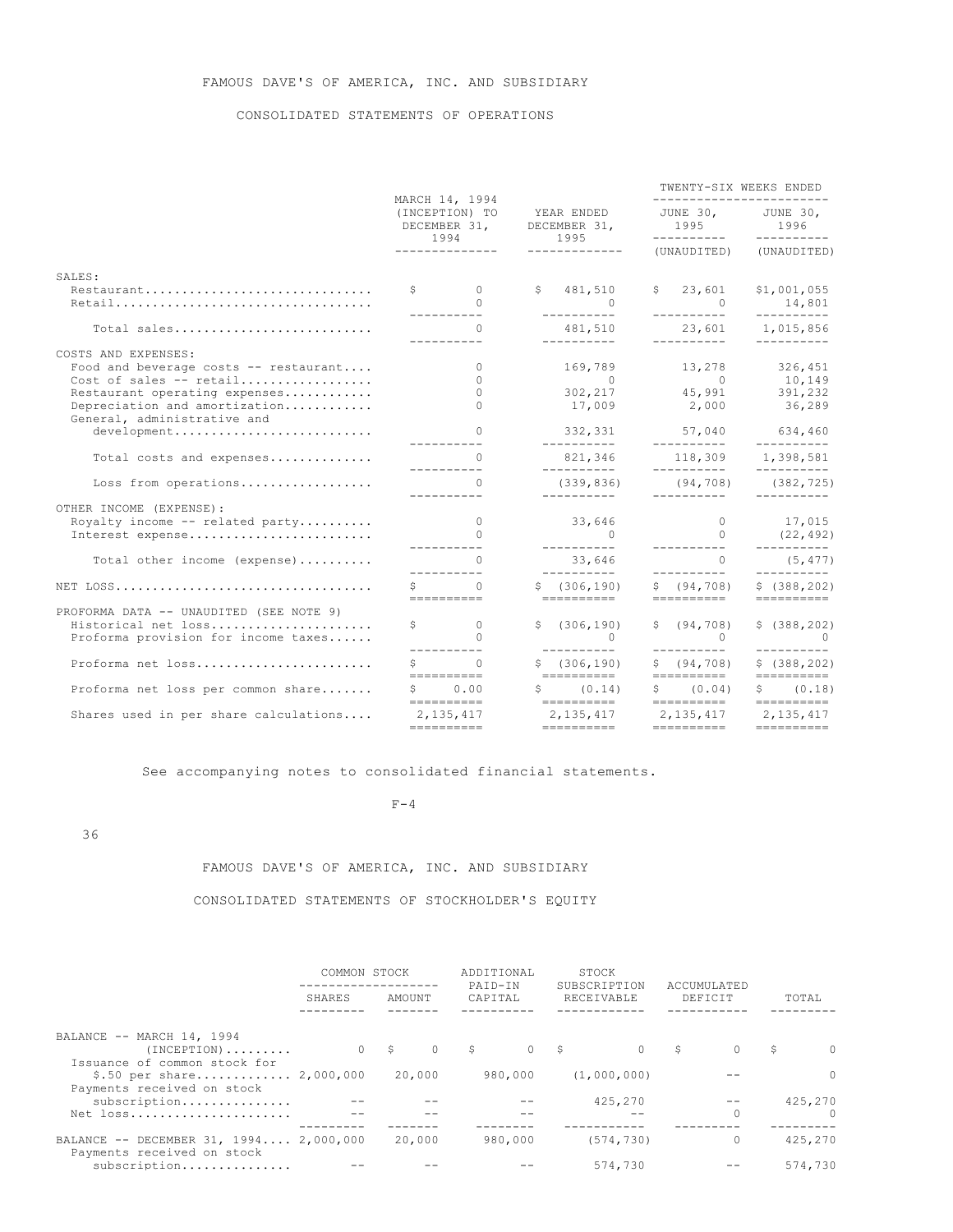| Net loss                               |       |          | $ -$         |       | (306, 190)  | (306, 190) |
|----------------------------------------|-------|----------|--------------|-------|-------------|------------|
|                                        |       |          |              |       |             |            |
| BALANCE -- DECEMBER 31, 1995 2,000,000 |       | 20,000   | 980,000      |       | (306, 190)  | 693,810    |
| Net loss (unaudited)                   | $- -$ | $- -$    | $- -$        | $- -$ | (388, 202)  | (388, 202) |
|                                        |       |          |              |       |             |            |
| BALANCE -- JUNE 30, 1996               |       |          |              |       |             |            |
| $(UNAUDITED)$ 2,000,000                |       | \$20,000 | \$980,000 \$ |       | \$(694,392) | \$305.608  |
|                                        |       |          |              |       |             |            |

See accompanying notes to consolidated financial statements.

 $F-5$ 

37

# FAMOUS DAVE'S OF AMERICA, INC. AND SUBSIDIARY

# CONSOLIDATED STATEMENTS OF CASH FLOWS

|                                                                                                                                                                                   |                                                          |                                                                                                                                                                                                                                                                                                                                                                                                                                                                                                  | TWENTY-SIX WEEKS ENDED<br>---------------------------                       |                                     |  |  |
|-----------------------------------------------------------------------------------------------------------------------------------------------------------------------------------|----------------------------------------------------------|--------------------------------------------------------------------------------------------------------------------------------------------------------------------------------------------------------------------------------------------------------------------------------------------------------------------------------------------------------------------------------------------------------------------------------------------------------------------------------------------------|-----------------------------------------------------------------------------|-------------------------------------|--|--|
|                                                                                                                                                                                   | MARCH 14, 1994<br>(INCEPTION) TO<br>DECEMBER 31,<br>1994 | YEAR ENDED<br>DECEMBER 31,<br>1995                                                                                                                                                                                                                                                                                                                                                                                                                                                               | JUNE 30, JUNE 30,<br>JUNE $\frac{1}{995}$ --<br>___________                 | 1996<br>------------                |  |  |
|                                                                                                                                                                                   | . _ _ _ _ _ _ _ _ _ _ _ _ _                              | ------------                                                                                                                                                                                                                                                                                                                                                                                                                                                                                     | (UNAUDITED)                                                                 | (UNAUDITED)                         |  |  |
| CASH FLOWS FROM OPERATING ACTIVITIES:                                                                                                                                             |                                                          |                                                                                                                                                                                                                                                                                                                                                                                                                                                                                                  |                                                                             |                                     |  |  |
| Net loss<br>Adjustments to reconcile net loss to cash<br>flows from operating activities:                                                                                         | S.<br>$\Omega$                                           | \$(306, 190)                                                                                                                                                                                                                                                                                                                                                                                                                                                                                     | \$ (94, 708)                                                                | \$(388, 202)                        |  |  |
| Depreciation and amortization<br>Changes in working capital items --                                                                                                              | $\Omega$                                                 | 17,009                                                                                                                                                                                                                                                                                                                                                                                                                                                                                           | 2,000                                                                       | 36,289                              |  |  |
| Inventories<br>Prepaids and other current assets<br>Accounts payable<br>Accrued rent -- S&D Land Holdings,                                                                        | $\Omega$<br>(2, 742)<br>0                                | (10, 921)                                                                                                                                                                                                                                                                                                                                                                                                                                                                                        | (3, 500)<br>$(66, 434)$ $(11, 889)$ $(340, 233)$<br>109,974 134,652 367,660 | (42, 128)                           |  |  |
| Inc. $\ldots \ldots \ldots \ldots \ldots \ldots \ldots \ldots \ldots$                                                                                                             | $\Omega$                                                 | $\overline{0}$                                                                                                                                                                                                                                                                                                                                                                                                                                                                                   | $\Omega$                                                                    | 82,729                              |  |  |
| Accrued interest -- stockholder<br>Accrued payroll -- stockholder<br>Accrued payroll and related                                                                                  | $\Omega$<br>$\Omega$                                     | $\overline{0}$<br>$\overline{0}$                                                                                                                                                                                                                                                                                                                                                                                                                                                                 | $\overline{0}$<br>0                                                         | 22,492<br>32,527                    |  |  |
| withholdings                                                                                                                                                                      | $\Omega$                                                 |                                                                                                                                                                                                                                                                                                                                                                                                                                                                                                  | 13,412 7,912<br>16,081 938                                                  | 29,062                              |  |  |
| Other current liabilities                                                                                                                                                         | $\Omega$<br>. _ _ _ _ _ _ _ _                            | __________                                                                                                                                                                                                                                                                                                                                                                                                                                                                                       | ----------                                                                  | 35,905<br>-----------               |  |  |
| Cash flows from operating                                                                                                                                                         |                                                          |                                                                                                                                                                                                                                                                                                                                                                                                                                                                                                  |                                                                             |                                     |  |  |
| activities                                                                                                                                                                        | (2, 742)                                                 | ___________                                                                                                                                                                                                                                                                                                                                                                                                                                                                                      | $(227, 069)$ 35,405 (163,899)<br>----------                                 |                                     |  |  |
| CASH FLOWS FROM INVESTING ACTIVITIES:<br>Purchases of property, equipment and<br>leasehold improvements<br>Payment of construction in progress<br>Payment of pre-opening expenses | (411, 905)<br>$\overline{0}$<br>$\Omega$                 | (73, 487)<br>$\sim$ 0                                                                                                                                                                                                                                                                                                                                                                                                                                                                            | $(808, 369)$ $(369, 804)$<br>$\overline{O}$<br>$\Omega$                     | (991, 415)<br>(87, 957)<br>(39,068) |  |  |
| Cash flows from investing<br>activities                                                                                                                                           | (411, 905)                                               | (881, 856)                                                                                                                                                                                                                                                                                                                                                                                                                                                                                       | (369, 804)                                                                  | (1, 118, 440)                       |  |  |
|                                                                                                                                                                                   | ----------                                               | -----------                                                                                                                                                                                                                                                                                                                                                                                                                                                                                      | ----------                                                                  |                                     |  |  |
| CASH FLOWS FROM FINANCING ACTIVITIES:<br>Proceeds from note payable -- bank<br>Proceeds from mortgage note payable --                                                             | $\Omega$                                                 | $\Omega$                                                                                                                                                                                                                                                                                                                                                                                                                                                                                         | $0 \qquad \qquad$                                                           | 1,000,000                           |  |  |
| Payments on mortgage note payable --                                                                                                                                              | $0 \qquad \qquad$                                        | 375,000                                                                                                                                                                                                                                                                                                                                                                                                                                                                                          | $\circ$                                                                     | $\circ$                             |  |  |
| Advances on note payable -- stockholder,                                                                                                                                          | $\Omega$                                                 | (27, 177)                                                                                                                                                                                                                                                                                                                                                                                                                                                                                        | $\Omega$                                                                    | $\Omega$                            |  |  |
| $net \ldots \ldots \ldots \ldots \ldots \ldots \ldots \ldots \ldots \ldots \ldots$                                                                                                | $\overline{0}$                                           | 276,046<br>574,730                                                                                                                                                                                                                                                                                                                                                                                                                                                                               | $0$<br>429,879                                                              | 516,503                             |  |  |
| Payments received on stock subscription<br>Prepaid equity issuance costs paid                                                                                                     | 425,270<br>$\sim$ 0                                      | $\overline{0}$                                                                                                                                                                                                                                                                                                                                                                                                                                                                                   | $\overline{0}$                                                              | $\sim$ 0<br>(82, 324)               |  |  |
|                                                                                                                                                                                   | ----------                                               | __________                                                                                                                                                                                                                                                                                                                                                                                                                                                                                       | ---------                                                                   | -----------                         |  |  |
| Cash flows from financing<br>activities                                                                                                                                           | 425,270<br>----------                                    | 1,198,599<br>-----------                                                                                                                                                                                                                                                                                                                                                                                                                                                                         | 429,879                                                                     | 1,434,179<br>-----------            |  |  |
| INCREASE IN CASH AND CASH EQUIVALENTS<br>CASH AND CASH EQUIVALENTS, BEGINNING                                                                                                     | 10,623<br>$\sim$ 0<br>_________                          | 89,674<br>10,623<br>10,623<br>----------                                                                                                                                                                                                                                                                                                                                                                                                                                                         | ----------<br>95,480<br>10,623<br>----------                                | 151,840<br>100,297<br>------------  |  |  |
| CASH AND CASH EQUIVALENTS, ENDING                                                                                                                                                 | \$10,623                                                 | \$100, 297<br>$\qquad \qquad \doteq\qquad \qquad \doteq\qquad \qquad \doteq\qquad \qquad \doteq\qquad \qquad \qquad \doteq\qquad \qquad \qquad \doteq\qquad \qquad \qquad \qquad \doteq\qquad \qquad \qquad \qquad \doteq\qquad \qquad \qquad \qquad \qquad \doteq\qquad \qquad \qquad \qquad \qquad \doteq\qquad \qquad \qquad \qquad \doteq\qquad \qquad \qquad \qquad \doteq\qquad \qquad \qquad \qquad \qquad \doteq\qquad \qquad \qquad \qquad \qquad \doteq\qquad \qquad \qquad \qquad \d$ | \$106, 103                                                                  | \$252,137                           |  |  |
|                                                                                                                                                                                   |                                                          |                                                                                                                                                                                                                                                                                                                                                                                                                                                                                                  |                                                                             |                                     |  |  |

See accompanying notes to consolidated financial statements.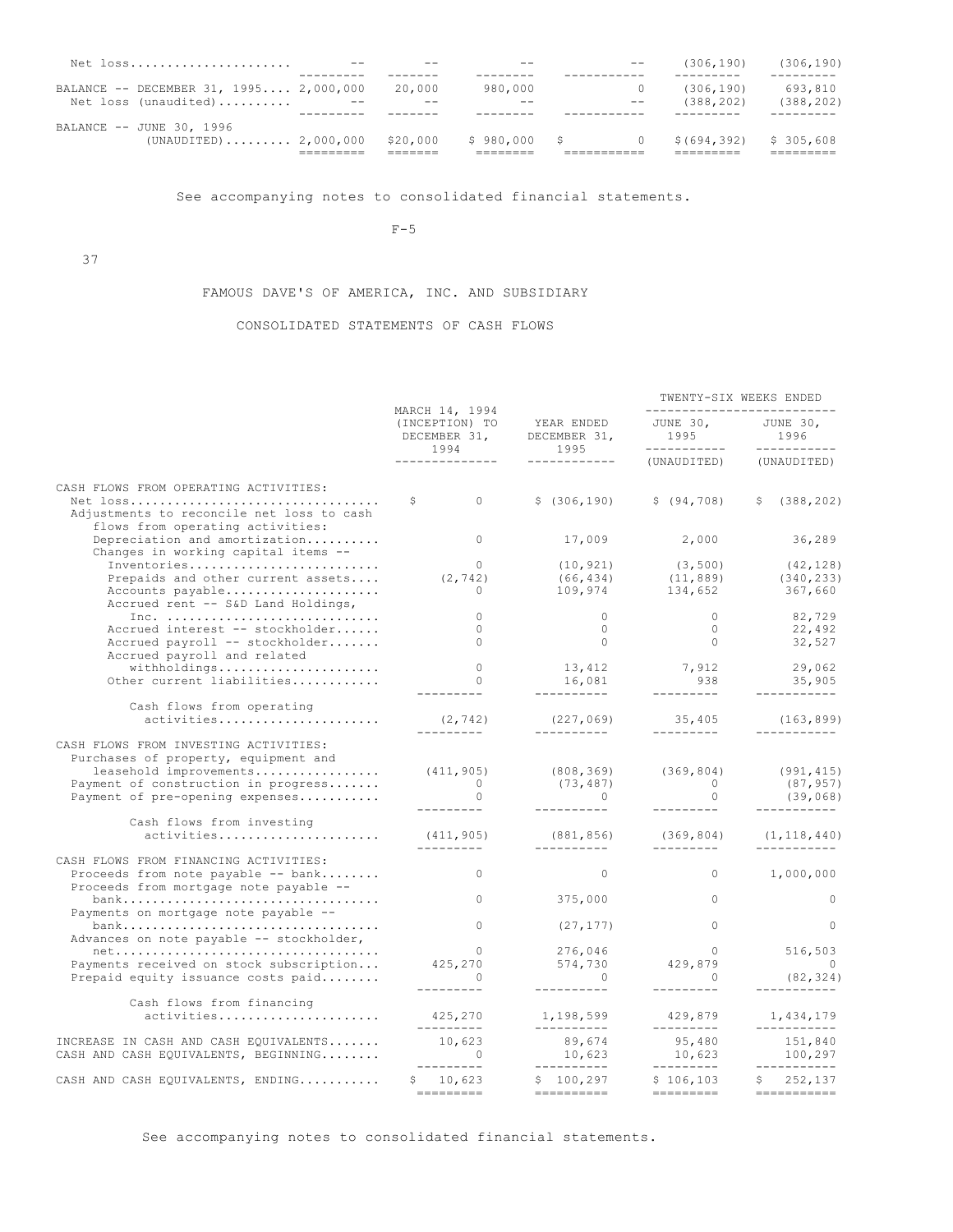# NOTES TO CONSOLIDATED FINANCIAL STATEMENTS DECEMBER 31, 1994 AND 1995 (INCLUDING DATA APPLICABLE TO UNAUDITED PERIODS)

# (1) NATURE OF BUSINESS AND SIGNIFICANT ACCOUNTING POLICIES

 NATURE OF BUSINESS -- Famous Dave's of America, Inc. (formerly known as Famous Dave's of Minneapolis, Inc.) (the Company) was incorporated in the State of Minnesota on March 14, 1994. The Company develops, owns and operates American roadhouse style barbeque restaurants (the Units) under the name "Famous Dave's Bar-B-Que Shack". The Company opened its first Unit in the Linden Hills area of Minneapolis (the Linden Hills Unit) in June 1995. Prior to opening the Linden Hills Unit, the Company had no revenues and its activities were devoted solely to development.

 The Company opened its second Unit in June 1996 in Roseville, Minnesota, a Minneapolis/St. Paul suburb and is presently developing three additional Units in the Minneapolis/St. Paul area.

 PRINCIPLES OF CONSOLIDATION -- The consolidated financial statements include the accounts of Famous Dave's of America, Inc. and its wholly owned subsidiary Lake & Hennepin BBQ and Blues, Inc. Lake & Hennepin BBQ and Blues, Inc. had no operating activity through June 30, 1996. All significant intercompany transactions have been eliminated in consolidation.

 FISCAL YEAR -- Beginning January 1, 1996, the Company adopted a 52/53 week accounting period ending on the Sunday nearest December 31 of each year. Prior periods using a calendar year end have not been restated for comparative purposes as the differences are immaterial.

 CASH AND CASH EQUIVALENTS -- The Company includes as cash equivalents certificates of deposit and all other investments with original maturities of three months or less which are readily convertible into known amounts of cash.

 INVENTORIES -- Inventories are recorded at the lower of cost (first-in, first-out) or market value.

 DEPRECIATION -- Property, equipment and leasehold improvements are recorded at cost. Improvements are capitalized while repair and maintenance costs are charged to operations when incurred. Furniture, fixtures and equipment are depreciated using the straight-line method over their estimated useful lives of five to seven years. Leasehold improvements are amortized using the straight-line method over the shorter of their estimated useful lives or the lease term including option periods.

 PREPAID EQUITY ISSUANCE COSTS -- Direct costs of obtaining equity capital by issuing stock are deducted from the related proceeds, and the net amount is recorded as contributed stockholders' equity. Costs paid or incurred prior to the completion of an equity sale are recorded as a prepaid asset until the completion of the equity offering.

 PRE-OPENING EXPENSES -- It is the Company's policy to capitalize the direct and incremental costs associated with opening a new Unit which consist primarily of hiring and training the initial workforce and other direct costs. These costs are amortized over the first twelve months of the Unit's operations if the recoverability of such costs can be reasonably assured. Expenses incurred prior to opening the Company's first Unit were charged to operations when incurred due to the developmental nature of the Unit.

 MUSIC PRODUCTION COSTS -- In accordance with Financial Accounting Standards Board Statement No. 50 "Financial Reporting in the Record and Music Industry", the Company has expensed all amounts related to music production costs in the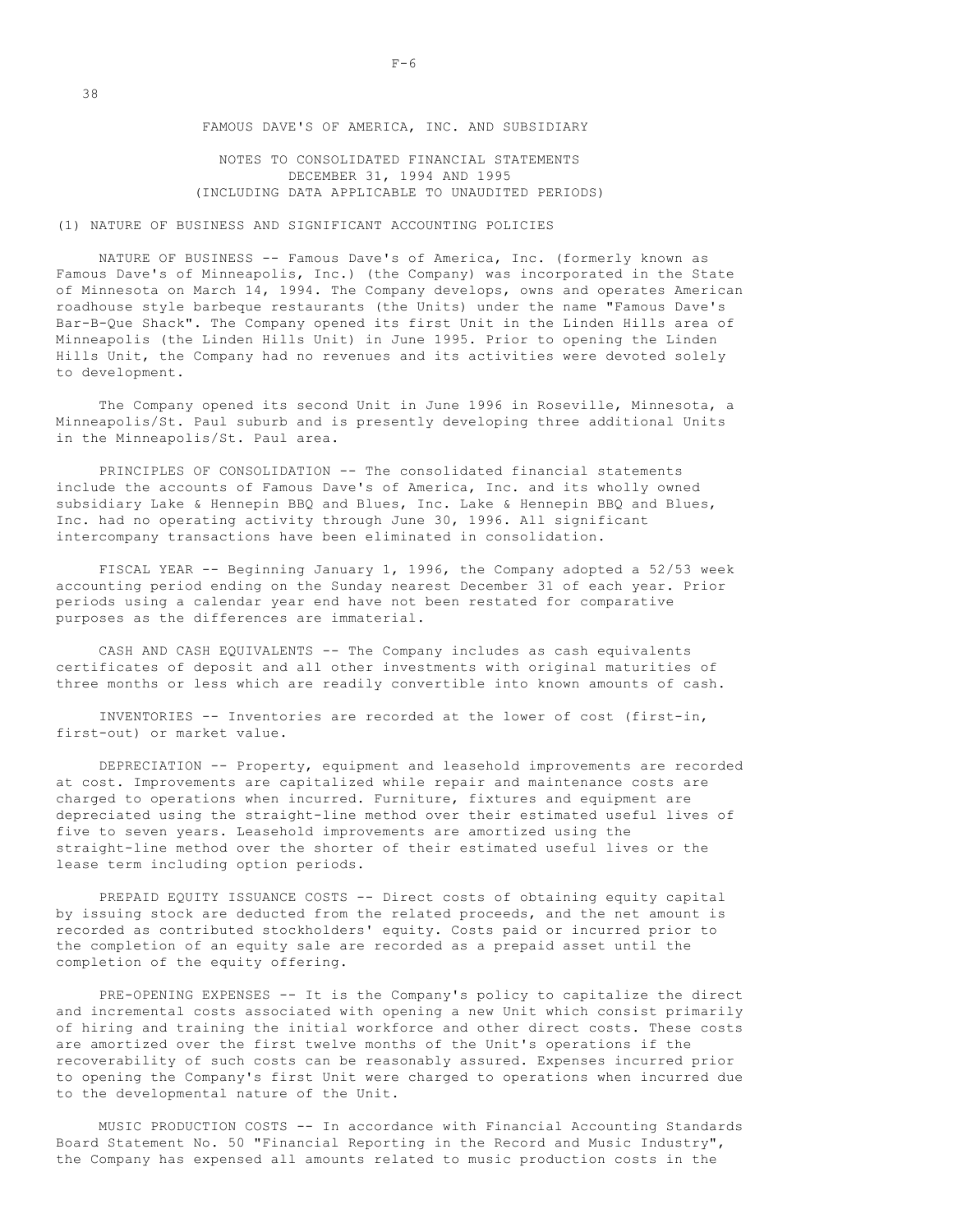period incurred.

 RIB PROMOTIONAL ACTIVITY -- The Company incurs expenses for participation in rib festivals and other events and records these expenses in the period incurred net of any related revenues generated by the activity.

 INCOME TAXES -- Through March 3, 1996 the Company, with the consent of its sole stockholder, had elected under the Internal Revenue Code to be an S Corporation. In lieu of corporation income taxes, a

 $F-7$ 

39

FAMOUS DAVE'S OF AMERICA, INC. AND SUBSIDIARY

NOTES TO CONSOLIDATED FINANCIAL STATEMENTS -- CONTINUED

stockholder of an S Corporation is taxed on his proportionate share of the company's taxable income. See Note 9.

 RECENTLY ISSUED ACCOUNTING STANDARD -- During fiscal year 1996 the Company adopted Financial Accounting Standards Board Statement No. 121 "Accounting for the Impairment of Long-Lived Assets and for Long-Lived Assets to be Disposed Of" (Statement 121). Statement 121 establishes accounting standards for the recognition and measurement of impairment of long-lived assets, certain identifiable intangibles, and goodwill either to be held or disposed of. The adoption of Statement 121 did not have a material impact on the Company's financial position or results of operations.

 MANAGEMENT'S USE OF ESTIMATES -- The preparation of financial statements in conformity with generally accepted accounting principles requires management to make estimates and assumptions that affect the reported amounts of assets and liabilities and disclosure of contingent assets and liabilities at the date of the financial statements and the reported amounts of revenues and expenses during the reporting period. Actual results could differ from those estimates.

 NET LOSS PER COMMON SHARE -- Net loss per common share is computed by dividing net loss by the weighted average number of common shares outstanding and dilutive common equivalent shares assumed to be outstanding during each period. Common equivalent shares consist of dilutive options to purchase common stock. However, pursuant to certain rules of the Securities and Exchange Commission, the calculation also includes equity securities, including options and warrants, issued within one year of an initial public offering with an issue price less than the initial public offering price, even if the effect is anti-dilutive. The treasury stock method was used in determining the dilutive effect of such issuances.

# (2) INVENTORIES

Inventories consisted of the following at:

| DECEMBER 31, JUNE 30,<br>1995 | 1996               |
|-------------------------------|--------------------|
| \$4,950<br>5,971              | \$19.279<br>33,770 |
| \$10,921                      | \$53,049           |

#### (3) PROPERTY, EQUIPMENT AND LEASEHOLD IMPROVEMENTS

Property, equipment and leasehold improvements consisted of the following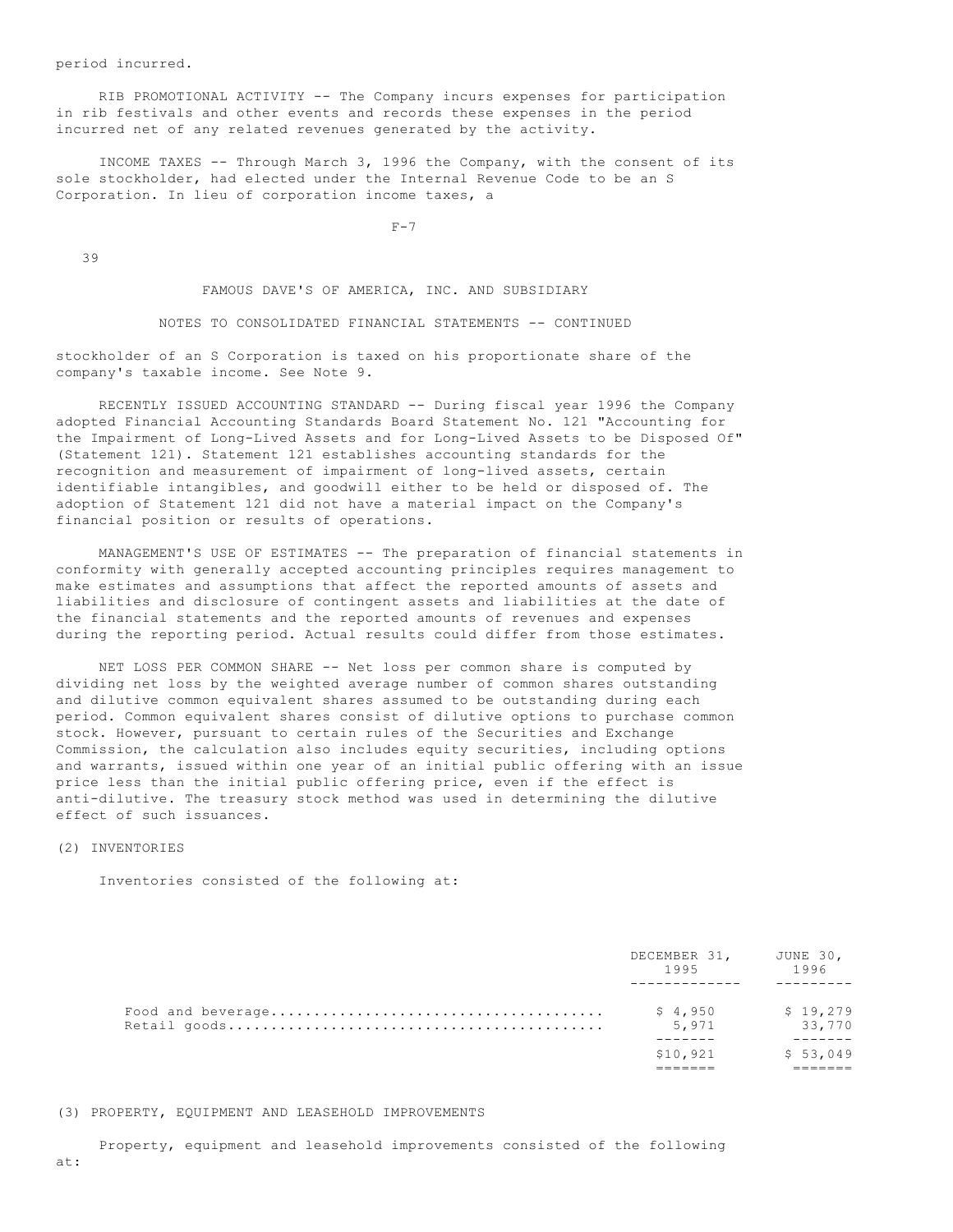|                                                                                                                                       | DECEMBER 31,<br>1995               | JUNE 30,<br>1996                               |
|---------------------------------------------------------------------------------------------------------------------------------------|------------------------------------|------------------------------------------------|
| Land, buildings and improvements<br>Furniture, fixtures and equipment<br>Portable kitchen equipment<br>Less: accumulated depreciation | \$1,066,447<br>153,827<br>(17,009) | \$1,008,095<br>584,751<br>136,141<br>(46, 333) |
|                                                                                                                                       | \$1,203,265                        | \$1,682,654                                    |

 $F-8$ 

40

# FAMOUS DAVE'S OF AMERICA, INC. AND SUBSIDIARY

#### NOTES TO CONSOLIDATED FINANCIAL STATEMENTS -- CONTINUED

# (4) CONSTRUCTION IN PROGRESS

 Construction in progress consists of direct and indirect costs related to the Company's uncompleted development of three additional Units in the Minneapolis/St. Paul area. Total costs incurred were \$73,487 and \$995,964 (including capitalized interest of \$9,067 and \$9,067) as of December 31, 1995 and June 30, 1996.

#### (5) NOTES PAYABLE

 NOTE PAYABLE -- BANK -- The Company has a \$1,000,000 revolving note due June 26, 1997, accruing interest at the prime rate (effective rate of 8.25%), and secured by all the assets of the Company and the personal guaranty of the sole stockholder. The balance outstanding at June 30, 1996 was \$1,000,000.

 MORTGAGE NOTE PAYABLE -- BANK -- The Company had a mortgage note maturing September 1996, accruing interest at 1% over the prime rate (effective rate of 9.75%), secured by a real estate mortgage on the site of its proposed St. Paul, Minnesota Unit. The balance outstanding at December 31, 1995 was \$347,823. This note was assumed by S&D Land Holdings, Inc. on January 1, 1996. See Note 7.

 NOTE PAYABLE -- STOCKHOLDER -- The Company has a \$2,000,000 revolving note with its sole stockholder. The note bears interest at 8%, is unsecured and is due on demand. Outstanding balances on the note were \$276,046 and \$359,349 at December 31, 1995 and June 30, 1996.

# (6) CAPITAL LEASE OBLIGATION

 The Company leases certain equipment under an agreement that expires June 2001. Interest is provided for at a rate of 11%. The obligation is secured by the equipment under lease. Prior to signing the lease, the Company made deposits for this equipment of approximately \$156,500 that will be refunded to the Company by the lessor. In addition, the Company has made, and will be reimbursed by the lessor for, deposits of \$100,000 for equipment to be leased under pending lease commitments.

 Future minimum lease payments for the years ending December 31 are as follows:

|  | 78.259 |
|--|--------|
|  | 78.259 |
|  | 78.259 |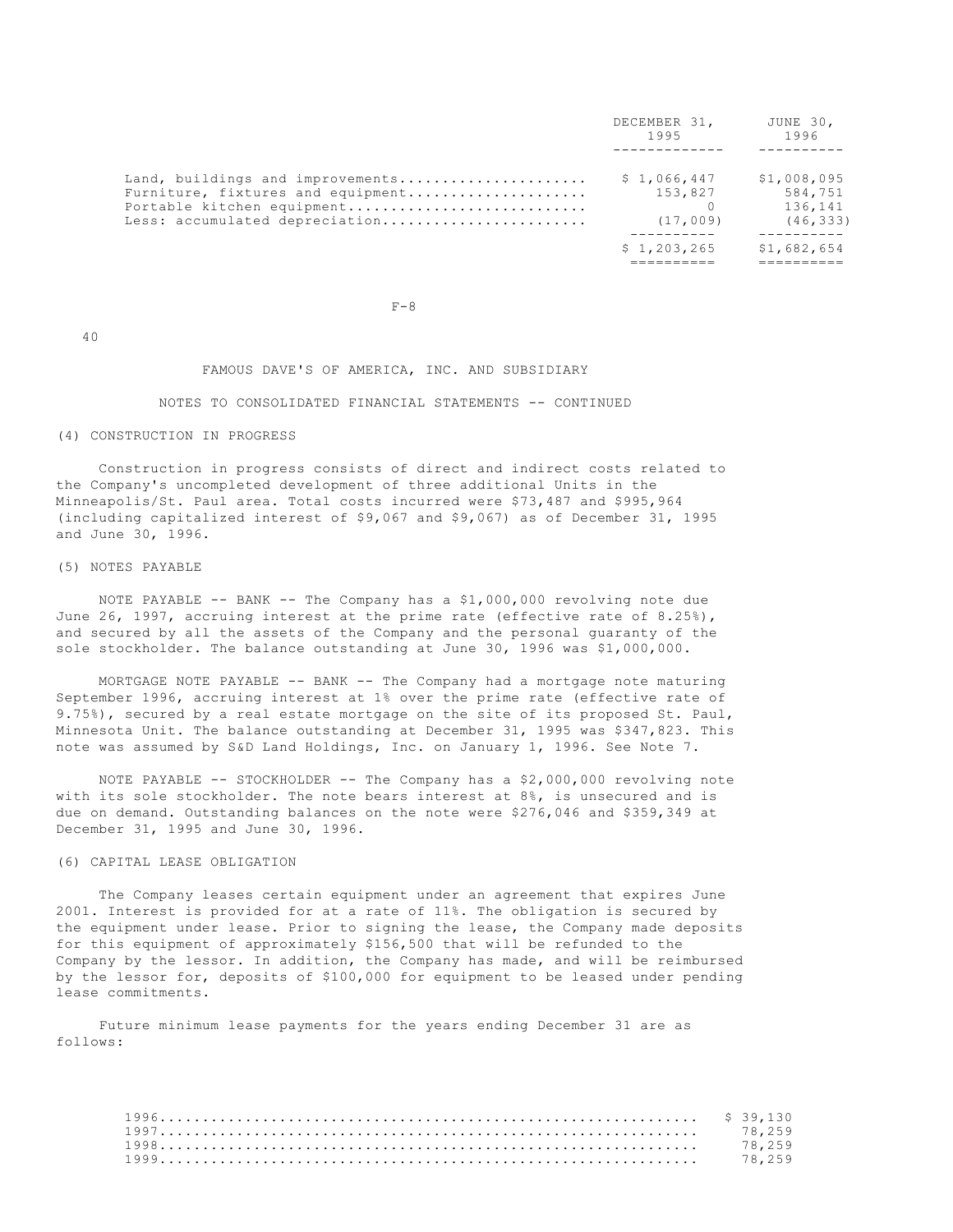|                                                        | 78,259    |
|--------------------------------------------------------|-----------|
|                                                        | 39.129    |
|                                                        | 391,295   |
|                                                        | (89,090)  |
| Present value of future minimum lease payments         | 302,205   |
|                                                        | (25, 840) |
| Obligation under capital lease, net of current portion | \$276,365 |

#### (7) RELATED PARTY TRANSACTIONS

 S&D LAND HOLDINGS, INC. -- On January 1, 1996, the Company transferred the real estate, excluding improvements, of its Linden Hills Unit and the site of a proposed Unit in St. Paul, Minnesota to its sole stockholder in exchange for amounts due to the stockholder and assumption of bank debt (see Note 5) totaling \$781,023. The Company believes the exchange prices approximated the fair market values of the real estate exchanged. The stockholder concurrently transferred the real estate to S&D Land Holdings, Inc. (S&D), a company wholly owned by the stockholder, and entered into leases with the Company for the real estate (see Note 11). At June 30, 1996, the Company owed S&D \$82,729 for rent through June 30, 1996.

 $F-9$ 

41

## FAMOUS DAVE'S OF AMERICA, INC. AND SUBSIDIARY

## NOTES TO CONSOLIDATED FINANCIAL STATEMENTS -- CONTINUED

 GRAND PINES RESORTS, INC. -- Grand Pines Resorts, Inc. (Grand Pines), is a company wholly owned by the sole stockholder of the Company. The Company charges Grand Pines a royalty of 4% of its food sales. Royalty income was \$33,646 and \$17,015 for the year ended December 31, 1995 and the twenty-six weeks ended June 30, 1996. The Company also provides certain management services to Grand Pines for 3% (4% in 1995) of its food sales. Management services income is netted with general, administrative and development expenses in the Company's consolidated statements of operations and was \$33,646 and \$12,761 for the year ended December 31, 1995 and the twenty-six weeks ended June 30, 1996.

# (8) STOCKHOLDER'S EQUITY

 STOCK SPLIT -- On June 11, 1996, the Company declared a 2,000-for-1 stock split. The stock split has been retroactively reflected in the accompanying consolidated financial statements.

 STOCK OPTION PLAN -- The Company adopted a Stock Option and Compensation Plan (the "Plan") in 1995, pursuant to which options and other awards to acquire an aggregate of 700,000 shares of the Company's common stock may be granted. Stock options, stock appreciation rights, restricted stock, other stock and cash awards may be granted under the Plan. In general, options vest over a period of five years and expire ten years from the date of grant.

Stock option transactions during 1995 and 1996 were as follows:

|                                          | SHARES | PRICE PER SHARE |
|------------------------------------------|--------|-----------------|
|                                          |        |                 |
|                                          |        |                 |
|                                          |        | 1.00            |
|                                          |        |                 |
|                                          |        |                 |
| Outstanding at December 31, 1995 150,000 |        | 1.00            |
|                                          | 25,000 | 3.50            |
|                                          |        |                 |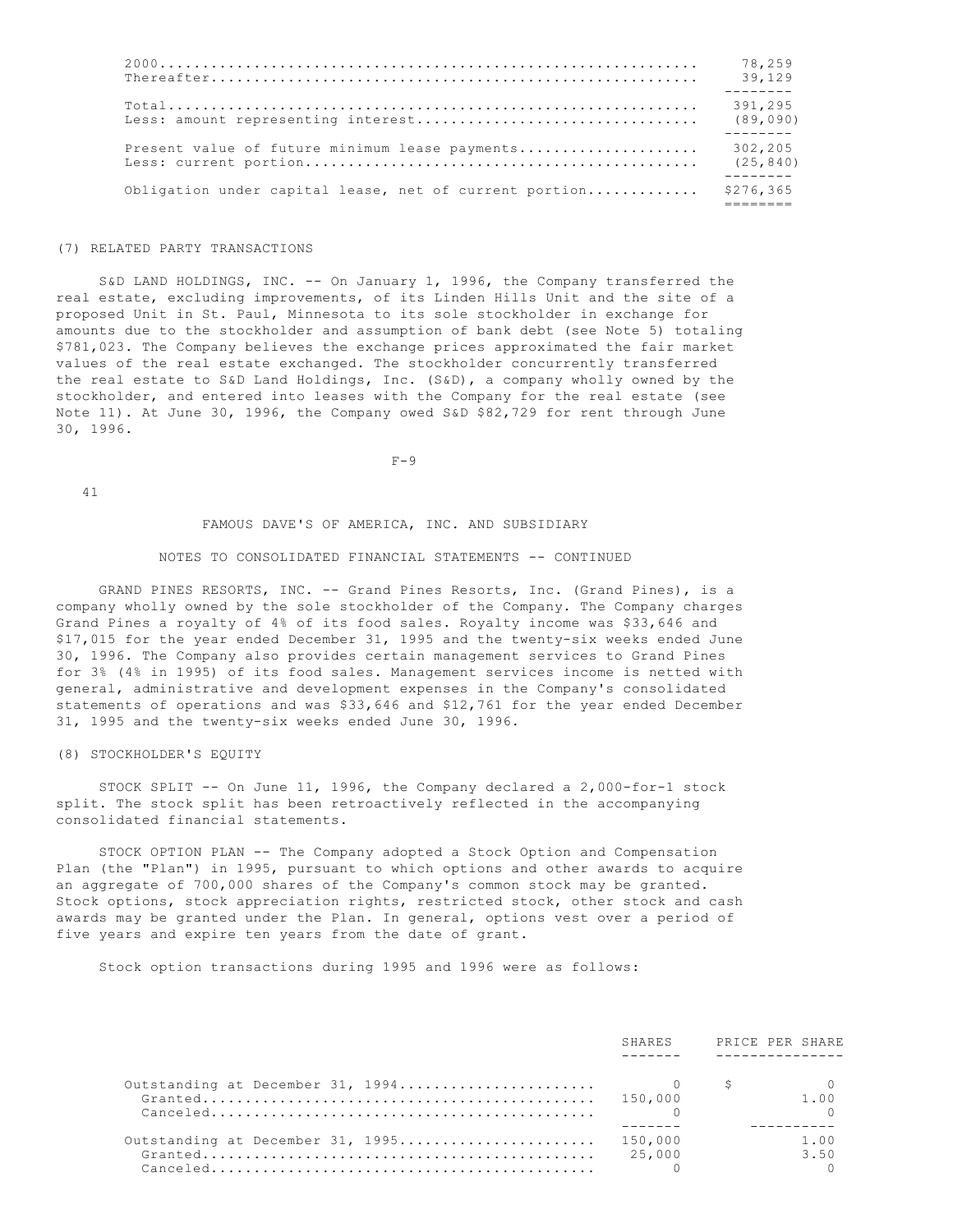|  | Outstanding at June 30, 1996 175,000 \$ 1.00 - 3.50 |  |  |  |
|--|-----------------------------------------------------|--|--|--|
|  |                                                     |  |  |  |

## (9) INCOME TAXES -- UNAUDITED PROFORMA DATA

 The Company was an S Corporation through March 3, 1996. Accordingly, losses incurred through March 3, 1996 have been recognized by the Company's sole stockholder.

 The unaudited proforma data in the accompanying consolidated financial statements accounts for income taxes as if the Company had been subject to federal and state income taxes at regular marginal corporate tax rates. The Company generated net losses for both financial reporting and income tax purposes.

 From March 4, 1996 through June 30, 1996 the Company generated a net operating loss of approximately \$200,000 which, if not used, will expire in 2011. Future changes in the ownership of the Company may place limitations on the use of this net operating loss carryforward. The Company has recorded a full valuation allowance against its deferred tax asset due to the uncertainty of realizing the related benefit.

 $F-10$ 

42

# FAMOUS DAVE'S OF AMERICA, INC. AND SUBSIDIARY

# NOTES TO CONSOLIDATED FINANCIAL STATEMENTS -- CONTINUED

# (10) SUPPLEMENTAL CASH FLOWS INFORMATION

|                                                                                                    | DECEMBER 31, JUNE 30,<br>1995 |          | 1996          |                |
|----------------------------------------------------------------------------------------------------|-------------------------------|----------|---------------|----------------|
|                                                                                                    |                               |          |               |                |
|                                                                                                    |                               | \$9.067  | $\mathcal{S}$ | $\overline{0}$ |
| Non cash investing and financing activities:<br>Equipment purchased under capital lease obligation | $S \qquad 0$                  |          | --------      | \$302,205      |
|                                                                                                    | S                             | $\Omega$ |               | \$781,023      |
| Construction purchased with accounts payable                                                       | S                             | $\Omega$ |               | \$834,520<br>. |

#### (11) COMMITMENTS AND CONTINGENCIES

 OPERATING LEASES -- The Company has entered into various operating leases as follows:

 LEASES WITH S&D LAND HOLDINGS, INC. -- The Company leases the real estate for certain of its current or proposed Units from S&D Land Holdings, Inc., a company wholly owned by the Company's sole stockholder. Each lease generally has a ten-year term with two five-year options to extend and requires the payment of base rent plus the payment of real estate taxes and operating expenses as follows:

 Linden Hills Unit -- Base rent of \$48,800 per year payable monthly, adjusted annually for inflation. Expires in 2005 with two five-year extensions available.

 Roseville Unit -- Base rent of \$82,200 per year payable monthly, adjusted annually for inflation. Expires in 2002 with one five-year extension available.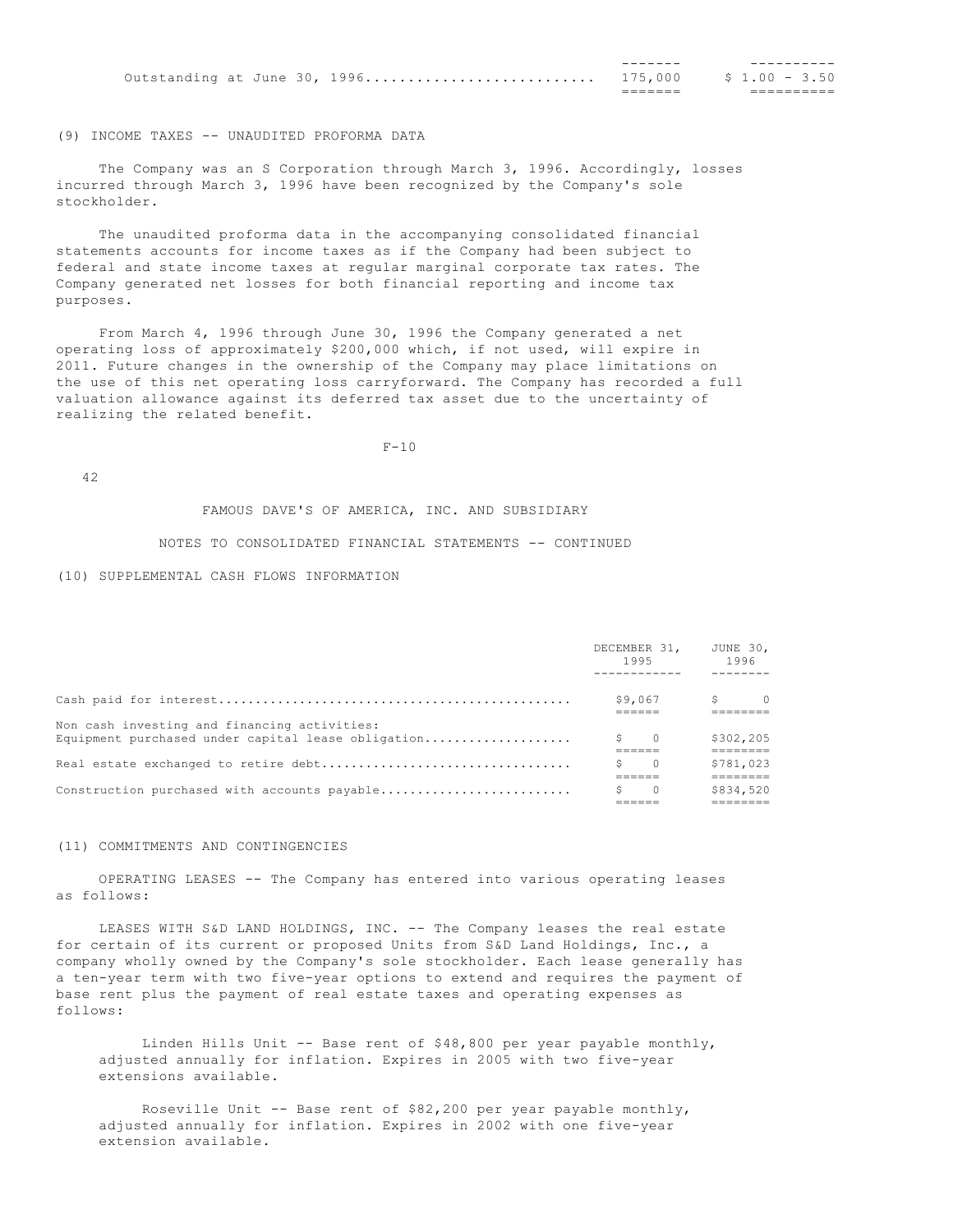Proposed St. Paul, Minnesota Unit -- Base rent of \$44,900 per year payable monthly, adjusted annually for inflation. Expires in 2005 with two five-year extensions available.

 Proposed Minnetonka, Minnesota Unit -- Base rent of \$124,129 per year payable monthly, adjusted annually for inflation. Expires in 2005 with two five-year extensions available.

 CORPORATE OFFICE -- The Company has a lease for its corporate office space that expires in 1998. Base rent is \$3,951 per month. The Company also is required to pay its pro rata share of real estate taxes and operating expenses.

PROPOSED MINNEAPOLIS, MINNESOTA UNIT -- The Company leases space for its proposed Minneapolis, Minnesota Unit under a lease that expires in 2011, but may be terminated at the Company's election after the first five years. The lease requires initial base rent of \$159,516 per year payable monthly, plus a percentage rent of 5% of annual gross sales in excess of \$3,190,320, payable annually. The Company has the right to extend the term for two five-year periods. The Company may receive approximately 18 months of base rent credit and certain other incentives if it completes its improvements and opens for business on or before October 1, 1996. In addition to the base and percentage rents, the lease requires the Company to pay real estate taxes and operating expenses.

 $F-11$ 

43

FAMOUS DAVE'S OF AMERICA, INC. AND SUBSIDIARY

#### NOTES TO CONSOLIDATED FINANCIAL STATEMENTS -- CONTINUED

 Future minimum rental payments (excluding percentage rents) for the operating leases described above are as follows for the years ending December 31:

|  | 506.957 |
|--|---------|
|  | 491.153 |
|  | 459,545 |
|  | 459,545 |
|  |         |
|  |         |
|  |         |
|  |         |

 EMPLOYMENT AGREEMENTS -- The Company has employment agreements with three of its officers. The agreements require minimum annual compensation of \$100,000 to \$125,000 and have terms of two to three years. All of the contracts require at least six month severance payments with resulting two year non-competes with one of the contracts requiring up to twelve months severance.

# (12) SUBSEQUENT EVENTS (UNAUDITED)

PRIVATE PLACEMENT OF COMMON STOCK -- In July 1996, the Company sold 1,356,250 shares of its common stock in a private placement for \$3.50 per share, and received net proceeds of approximately \$4,200,000. The Company has used and plans to use the net proceeds from this private placement of common stock to complete the development of its Units and for working capital.

 STOCK OPTIONS -- Subsequent to June 30, 1996, the Company granted options to acquire 167,500 shares of common stock at exercise prices ranging from \$3.50 to \$4.33 per share and cancelled 4,500 options to acquire shares of common stock at \$3.50 per share.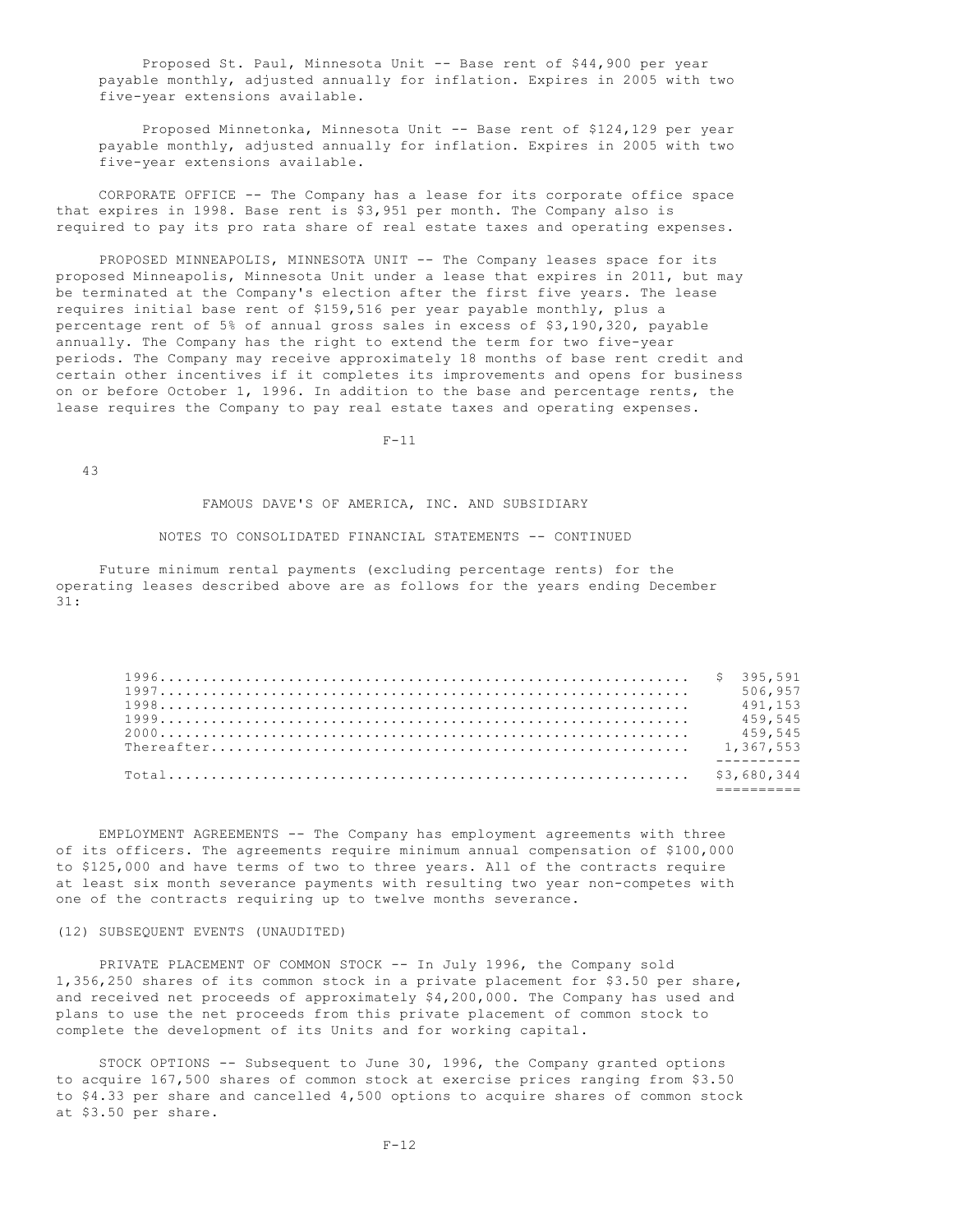[Narrative description of photographs that appear on the inside back cover page of prospectus]

- Picture #1 -- A photograph of the interior of the Company's Linden Hills Unit, with several oilcloth-covered tables in the foreground and the counter where customers place their meal orders in the background. The order counter features a tin roof, brightly painted timbers and signs highlighting various menu items, shelves containing bottles of Famous Dave's BBQ Sauce and items of rustic Americana, and self-serve beverage fountains. Caption: "'May you always be surrounded by good friends and great barbeque.'(SM) -- Famous Dave."
- Picture #2 -- One of the restaurant's cooks holds a large platter of barbecued ribs while standing behind a large table laden with platters of food served at the Company's restaurants. Caption: "BBQ platters, sandwiches, and desserts."
- Picture #3 -- A photograph of diners seated around a table, on which is displayed the Company's "garbage can lid" entree. Caption: "St. Louis style ribs are a specialty."
- Picture #4 -- A photograph of diners seated around a table in the process of eating their meal. Caption: "Plenty of sauce, napkins, and friends."
- Picture #5 -- Two of the Company's employees are shown bringing seated diners their meals. Caption: "Down-home friendly service."
- Picture #6 -- Two diners seated at a table are shown having a conversation with a restaurant employee. Caption: "Like a good ol' backyard barbeque."

#### 45

#### ------------------------------------------------------ ------------------------------------------------------

 NO DEALER, SALESPERSON OR OTHER PERSON HAS BEEN AUTHORIZED TO GIVE ANY INFORMATION OR TO MAKE ANY REPRESENTATIONS OTHER THAN THOSE CONTAINED IN THIS PROSPECTUS IN CONNECTION WITH THE OFFER MADE BY THIS PROSPECTUS, AND, IF GIVEN OR MADE, SUCH INFORMATION OR REPRESENTATIONS MUST NOT BE RELIED UPON AS HAVING BEEN AUTHORIZED BY THE COMPANY OR THE UNDERWRITER. NEITHER THE DELIVERY OF THIS PROSPECTUS NOR ANY SALE MADE HEREUNDER SHALL UNDER ANY CIRCUMSTANCES CREATE ANY IMPLICATION THAT THERE HAS BEEN NO CHANGE IN THE AFFAIRS OF THE COMPANY SINCE THE DATE HEREOF. THIS PROSPECTUS DOES NOT CONSTITUTE AN OFFER OR SOLICITATION BY ANYONE IN ANY JURISDICTION IN WHICH SUCH OFFER OR SOLICITATION IS NOT AUTHORIZED OR IN WHICH THE PERSON MAKING SUCH OFFER OR SOLICITATION IS NOT QUALIFIED TO DO SO OR TO ANYONE TO WHOM IT IS UNLAWFUL TO MAKE SUCH OFFER OR SOLICITATION.

#### ---------------------------

#### TABLE OF CONTENTS

|                    | <b>PAGE</b> |
|--------------------|-------------|
|                    |             |
|                    |             |
| Prospectus Summary | 3           |
| Risk Factors       | 6           |
| Use of Proceeds    | 11          |
| Dilution           | 12          |
| Dividend Policy    | 13          |
| Capitalization     | 13          |

44